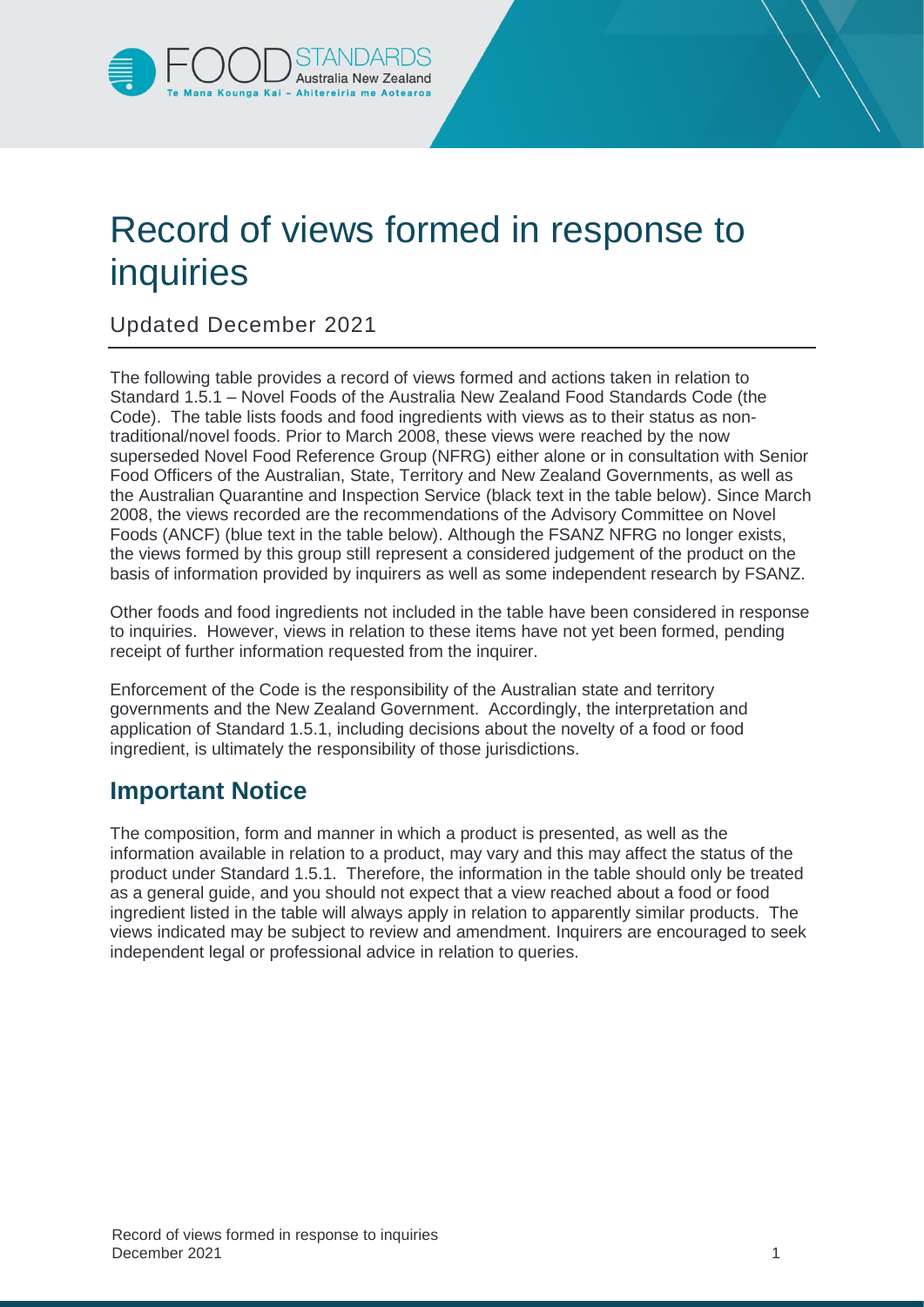## **Record of views formed by the FSANZ Novel Foods Reference Group or the Advisory Committee on Novel Foods**

Entries included since the last update are highlighted in yellow, black text designates views of the superseded NFRG, blue text designates views of the ACNF.

| Food or food<br>ingredient                                                          | <b>Outcome View</b>                        | <b>Justification/Comment</b>                                                                                                                                                                                                                                                                                                                              |
|-------------------------------------------------------------------------------------|--------------------------------------------|-----------------------------------------------------------------------------------------------------------------------------------------------------------------------------------------------------------------------------------------------------------------------------------------------------------------------------------------------------------|
|                                                                                     |                                            |                                                                                                                                                                                                                                                                                                                                                           |
| <b>Abalone blood extract</b><br>(for consumption in spirit<br>type alcohol)<br>2015 | • Non-traditional food<br>• Not novel food | Although there may be some<br>consumption of abalone blood through<br>consumption of the flesh of abalone,<br>the use of abalone blood in alcohol<br>does not have a history of<br>consumption in Australia and New<br>Zealand. However, no safety concerns<br>identified. Seafood source should may<br>be subject to allergen labelling<br>requirements. |
| Acacia rigidula<br>2014                                                             | • Non-traditional food<br>• Novel food     | No tradition of use as food in Australia<br>and New Zealand. Potential for<br>adverse effects if consumed. Safety<br>not established.                                                                                                                                                                                                                     |
| Ackee fruit (Blighia sapida)<br>- sourced from Jamaica                              | • Non-traditional food<br>• Novel food     | Significant safety concerns if<br>consumed unripe or improperly<br>prepared.                                                                                                                                                                                                                                                                              |
| Acerola (Malpighia glabra<br>$L$ ) – frozen fruit pulp                              | • Non-traditional food<br>• Not novel food | History of safe consumption in other<br>countries. No safety concerns<br>identified.                                                                                                                                                                                                                                                                      |
| African mango seed -<br>aqueous extract (Irvingia<br>gabonensis)<br>2010            | • Non-traditional food<br>• Novel food     | Non-traditional food in Australia and<br>New Zealand. Tradition of use of the<br>seed in western Africa when dried.<br>However, no tradition of use when<br>prepared as an aqueous extract.<br>Purported weight loss effects of the<br>aqueous extract require additional<br>assessment before it can be sold as a<br>food in Australia and New Zealand.  |
| Agaricus blazei murill<br>mushroom                                                  | • Non-traditional food<br>• Novel food     | Insufficient knowledge in community<br>to enable safe use.                                                                                                                                                                                                                                                                                                |
| <b>Agaricus blazei</b><br>(mushroom)<br>2019                                        | • Non-traditional food<br>• Novel food     | No tradition of use of Agaricus blazei<br>as a food in Australia and New<br>Zealand.                                                                                                                                                                                                                                                                      |
|                                                                                     |                                            | Safety not established - requires<br>assessment before it can be sold as a<br>food in Australia and New Zealand.<br>Adverse effects have been reported in<br>the scientific literature.                                                                                                                                                                   |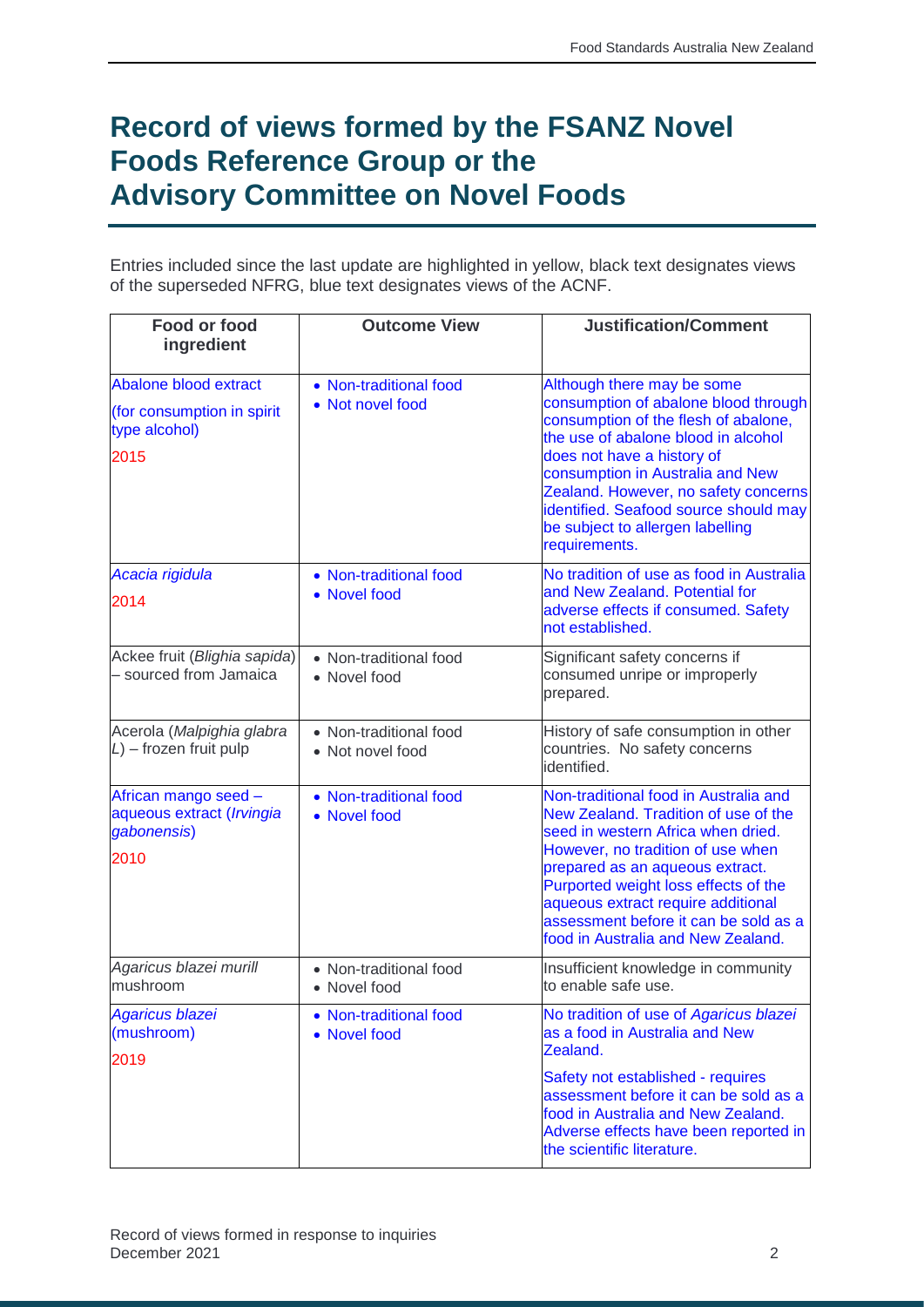| Food or food<br>ingredient                                             | <b>Outcome View</b>                        | <b>Justification/Comment</b>                                                                                                                                                                                                                                                                     |
|------------------------------------------------------------------------|--------------------------------------------|--------------------------------------------------------------------------------------------------------------------------------------------------------------------------------------------------------------------------------------------------------------------------------------------------|
|                                                                        |                                            | This is an update on previous view<br>(above) of the Novel Food Reference<br>Group.                                                                                                                                                                                                              |
| Agave nectar (from Agave<br>tequilana azul)                            | • Non-traditional food<br>• Not novel food | History of use as a sweet nectar in<br>Mexico. No safety concerns identified.                                                                                                                                                                                                                    |
| Akudjera (Bush Tomato)<br>(Solanum centrale)                           | • Traditional food<br>• Not novel food     | Tradition of use as a food in Australia<br>and New Zealand.                                                                                                                                                                                                                                      |
| <b>Algalin flour (from</b><br>Chlorella protothecoides<br>strain S106) | • Traditional food<br>• Not novel food     | <b>Tradition of use of Chlorella species</b><br>as a food in Australia and New<br>Zealand.                                                                                                                                                                                                       |
| 2012                                                                   |                                            |                                                                                                                                                                                                                                                                                                  |
| Aloe vera (juice and juice<br>concentrate)                             | • Non-traditional food<br>• Not novel food | Small established market for<br>beverages in Australia and New<br>Zealand.                                                                                                                                                                                                                       |
| Alpha Lipoic acid (also<br>known as thiotic acid)                      | • Non-traditional food<br>• Novel food     | Safety not established for proposed<br>pattern and level of use.                                                                                                                                                                                                                                 |
| Alpinia galanga extract<br>(EnXtra™)<br>2021                           | • Non-traditional food<br>• Novel food     | No tradition of use of Alpinia galanga<br>extract as a food ingredient in<br><b>Australia and New Zealand.</b>                                                                                                                                                                                   |
|                                                                        |                                            | Safety of Alpinia galanga extract is not<br>established.                                                                                                                                                                                                                                         |
|                                                                        |                                            | Note: This view does not consider<br>whether Alpinia galanga extract is a<br>food, and/or if it may be subject or<br>better suited to other regulations, for<br>example under the relevant<br>therapeutic goods or dietary<br>supplements rules applying in<br><b>Australia and New Zealand.</b> |
| Amaranth seed<br>(Amaranthus sp)                                       | • Non-traditional food<br>• Not novel food | No safety concerns identified.                                                                                                                                                                                                                                                                   |
| Amomum tsaoko (seed)<br>2009                                           | • Non-traditional food<br>• Not novel food | View is based on use as a spice. No<br>safety concerns identified based on<br>this use.                                                                                                                                                                                                          |
| Anise myrtle (Anetholea<br>anisata)                                    | • Traditional food<br>• Not novel food     | Tradition of use as a food in Australia<br>and New Zealand.                                                                                                                                                                                                                                      |
| Aphanizomenon flos<br>aquae                                            | • Non-traditional food<br>• Novel food     | Safety concerns due to the potential<br>presence of cyanobacterial toxins<br>such as microcytin and nodularin.                                                                                                                                                                                   |
| Apple peel powder<br>(Apple Active DAPP™)<br>2015                      | • Non-traditional food<br>• Not novel food | No tradition of use of apple peel<br>powder product as a food ingredient in<br>Australia and New Zealand. However,<br>no safety concerns identified with<br>intended use of apple peel powder at<br>2-6 grams per serve in a range of<br>products (smoothies, bars, powdered<br>food products).  |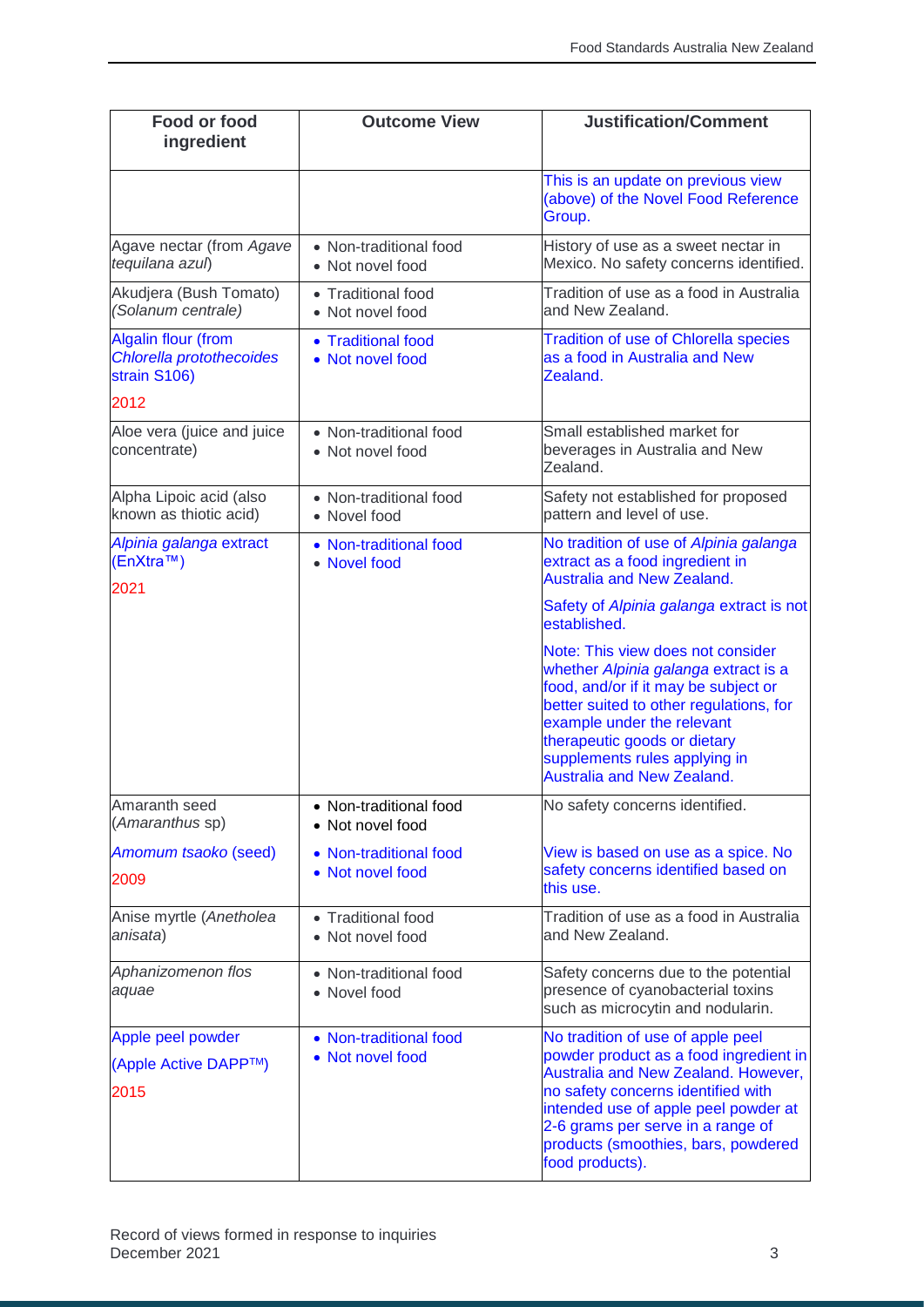| Food or food<br>ingredient                                                         | <b>Outcome View</b>                                | <b>Justification/Comment</b>                                                                                                                                                                                                                                                                                                                                                                                            |
|------------------------------------------------------------------------------------|----------------------------------------------------|-------------------------------------------------------------------------------------------------------------------------------------------------------------------------------------------------------------------------------------------------------------------------------------------------------------------------------------------------------------------------------------------------------------------------|
| Apple polyphenol extract                                                           | • Non-traditional food<br>• Not novel food         | No safety concerns identified based<br>on specifications provided.                                                                                                                                                                                                                                                                                                                                                      |
| Apple polyphenol extract<br>(Evesse EPC™ - derived<br>from Evesse™ apples)<br>2011 | • Non-traditional food<br>• Novel food             | No tradition of use of this extract as a<br>food ingredient in Australia and New<br>Zealand. Safety not established for<br>proposed pattern and level of use and<br>composition of extract requires<br>additional assessment before it can be<br>sold as a food in Australia and New<br>Zealand.                                                                                                                        |
|                                                                                    |                                                    | Note: This view differs from a previous<br>apple polyphenol product (see above<br>entry). The extract that is subject to<br>this view is highly refined and contains<br>levels of specific polyphenols that,<br>coupled with the intended levels of<br>use, is likely to result in greater dietary<br>exposure than would occur from<br>consumption of apples and other<br>foods that may contain these<br>polyphenols. |
| Arachidonic acid (ARA)<br>sourced from Fungus<br>Mortierella alpina                | • Traditional food for infants<br>• Not novel food | Traditional food for infants with no<br>safety concerns identified based on<br>this use.                                                                                                                                                                                                                                                                                                                                |
| Argan oil (derived from the<br>fruit kernels of Argania<br>spinosa)                | • Non-traditional food<br>• Not novel food         | History of safe use in other countries.<br>Chemical composition consistent with<br>other vegetable based edible oils.                                                                                                                                                                                                                                                                                                   |
| Asafoetida (Ferala<br>assafoetida)                                                 | • Traditional food<br>• Not novel food             | Tradition of use as a spice in Australia<br>and New Zealand.                                                                                                                                                                                                                                                                                                                                                            |
| <b>Astragalus</b><br>membranaceous                                                 | • Non-traditional food<br>• Not novel food         | No safety concerns identified at<br>proposed level of use.                                                                                                                                                                                                                                                                                                                                                              |
| (powdered root added to<br>powdered chocolate<br>beverage at 0.25% w/w)            |                                                    |                                                                                                                                                                                                                                                                                                                                                                                                                         |
| 2014                                                                               |                                                    |                                                                                                                                                                                                                                                                                                                                                                                                                         |
| <b>Avocado leaf (Persea</b><br>americana)                                          | • Non-traditional food<br>• Novel food             | No tradition of use as food in Australia<br>and New Zealand.                                                                                                                                                                                                                                                                                                                                                            |
| 2020                                                                               |                                                    | Safety not established - requires a<br>safety assessment of proposed<br>patterns and levels of use before it<br>can be sold as a food in Australia and<br><b>New Zealand. Potential for adverse</b><br>effects in humans.                                                                                                                                                                                               |
| <b>Bacillus coagulans</b><br>(probiotic bacteria)<br>2008                          | • Non-traditional food<br>• Not novel food         | Non-traditional in Australia and New<br>Zealand, although some evidence of<br>use in natto (Japanese fermented<br>soybean product). No safety concerns<br>identified.                                                                                                                                                                                                                                                   |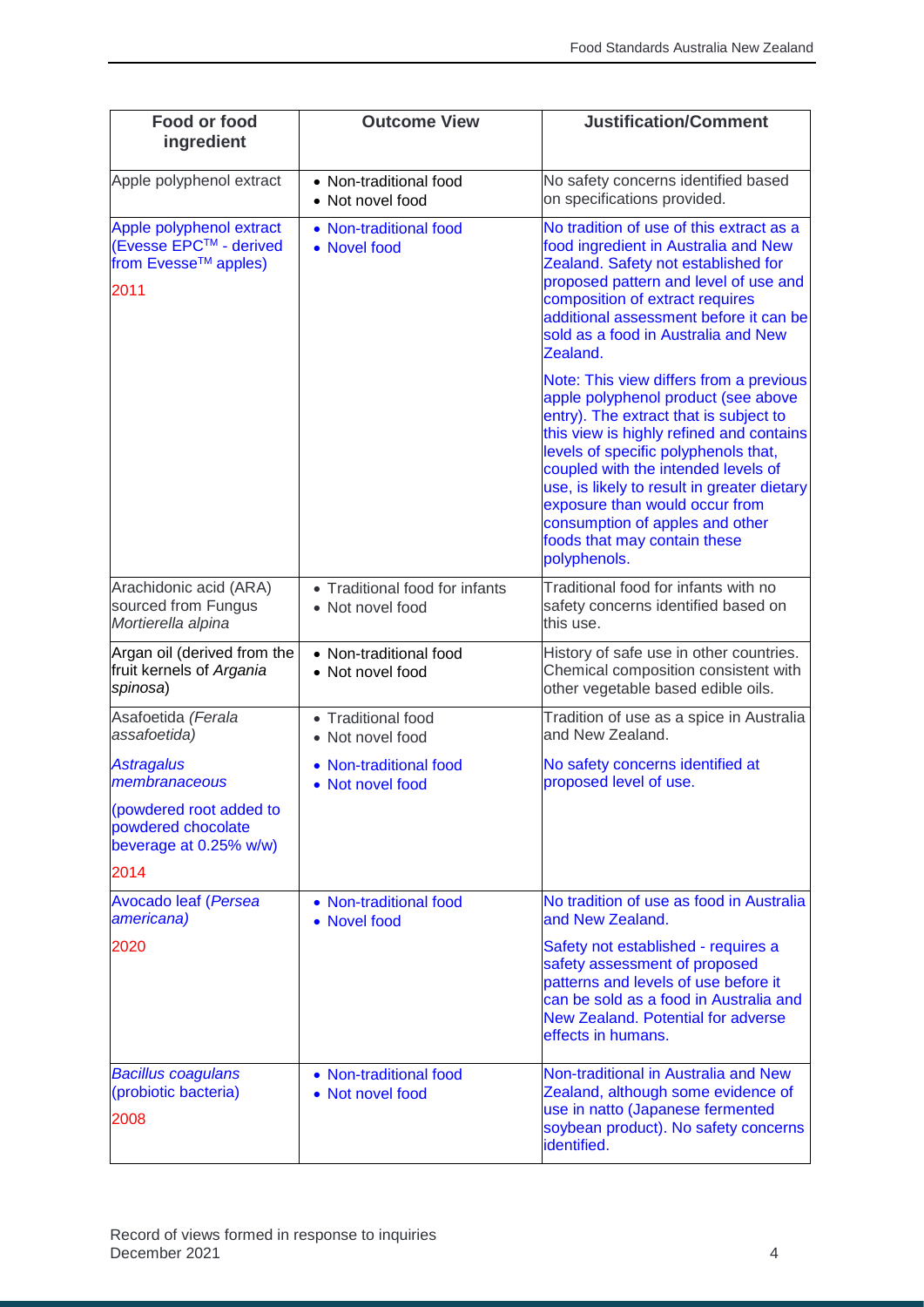| <b>Food or food</b><br>ingredient                                                                  | <b>Outcome View</b>                        | <b>Justification/Comment</b>                                                                                                                                                                                                                                                                                                                      |
|----------------------------------------------------------------------------------------------------|--------------------------------------------|---------------------------------------------------------------------------------------------------------------------------------------------------------------------------------------------------------------------------------------------------------------------------------------------------------------------------------------------------|
| <b>Bacillus subtilis BS-GA28</b><br>2019                                                           | • Non-traditional food<br>• Novel food     | Non-traditional food in Australia and<br>New Zealand.                                                                                                                                                                                                                                                                                             |
|                                                                                                    |                                            | Evidence to demonstrate safety of<br>strain is required.                                                                                                                                                                                                                                                                                          |
| <b>Bacillus subtilis</b><br>(CU1 strain)<br>2016<br>2018                                           | • Non-traditional food<br>• Not novel food | No tradition of use of as a food<br>ingredient in Australia and New<br>Zealand. No safety concerns identified<br>at intended levels of use (6.5 x 10 <sup>9</sup><br>CFU per day).                                                                                                                                                                |
|                                                                                                    |                                            | <b>Note:</b> This view relates only to the<br>CU1 strain of Bacillus subtilis. This<br>view originally referred to CU1 50<br>strain, however, the '50' referred only<br>to the concentration of the organism.<br>The '50' has therefore been removed<br>from this entry, which now only refers<br>to the CU1 strain.                              |
| <b>Bacillus subtilis</b><br>(DE111 strain)<br>2018                                                 | • Non-traditional food<br>• Not novel food | No tradition of use as a food<br>ingredient in Australia and New<br>Zealand. No safety concerns identified<br>at intended levels of use (up to 1 x<br>10 <sup>11</sup> CFU per serve)                                                                                                                                                             |
|                                                                                                    |                                            | Note: This view relates only to the<br><b>DE111 strain of Bacillus subtilis.</b>                                                                                                                                                                                                                                                                  |
| <b>Bacillus subtilis</b><br>(R0179 strain)<br>2020                                                 | • Non-traditional food<br>• Not novel food | No tradition of use as a food<br>ingredient in Australia and New<br>Zealand. No safety concerns identified<br>at intended levels of use (up to 1 x 10 <sup>9</sup><br><b>CFU</b> per serve)                                                                                                                                                       |
|                                                                                                    |                                            | Note: This view relates only to the<br>R0179 strain of Bacillus subtilis.                                                                                                                                                                                                                                                                         |
| <b>Bamboo fibre</b><br>(sourced from stalk of<br>bamboo plant)<br>2016                             | • Non-traditional food<br>• Not novel food | No tradition of use of bamboo fibre as<br>a food ingredient in Australia and New<br>Zealand. However, no safety concerns<br>identified with intended use of bamboo<br>fibre as an ingredient (1-5%) in a<br>range of food products (processed<br>meat, bakery and dairy products).<br>Similar to other plant sourced<br>insoluble dietary fibres. |
| <b>Bamboo leaf extract</b>                                                                         | • Non-traditional food                     | Tradition of use of Herba lophatheri                                                                                                                                                                                                                                                                                                              |
| (leaf extract of Herba<br>lophatheri, which is the<br>dried leaf of Lophatherum<br>gracile Brongn) | • Novel food                               | leaf as a Chinese medicine. Safety of<br>use as a food ingredient is not<br>established, particularly taking into<br>account traditional medicine use, and<br>requires assessment.                                                                                                                                                                |
| 2016                                                                                               |                                            |                                                                                                                                                                                                                                                                                                                                                   |
| <b>Baobab fruit powder</b><br>(dried fruit pulp of<br>Adansonia digitate)                          | • Non-traditional food<br>• Not novel food | <b>Tradition of use in Africa. Intended</b><br>use is similar to traditional use of the<br>dried fruit pulp powder. No reports of<br>adverse effects identified from                                                                                                                                                                              |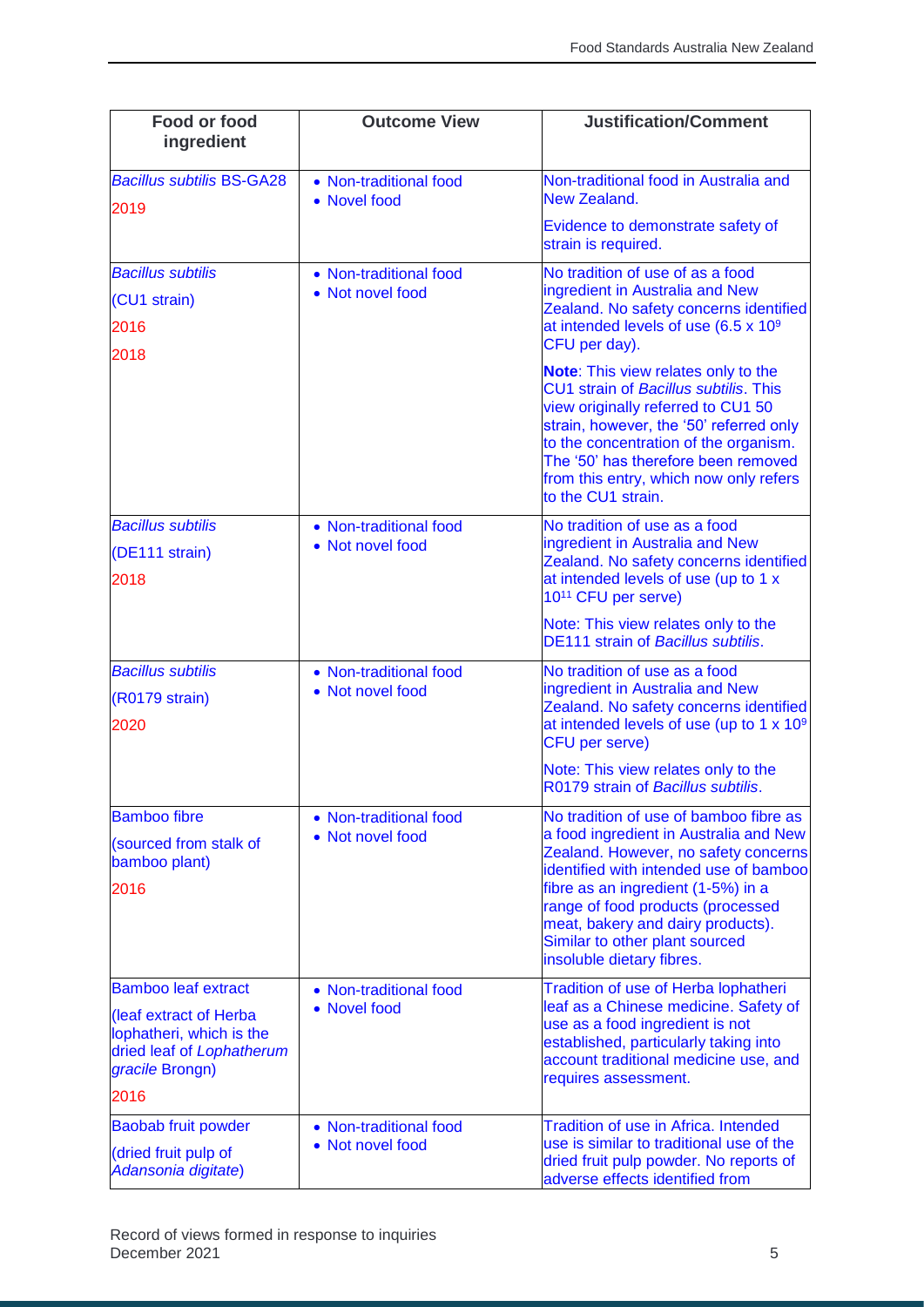| <b>Food or food</b><br>ingredient                                                                                                             | <b>Outcome View</b>                        | <b>Justification/Comment</b>                                                                                                                                                                                                                                                  |
|-----------------------------------------------------------------------------------------------------------------------------------------------|--------------------------------------------|-------------------------------------------------------------------------------------------------------------------------------------------------------------------------------------------------------------------------------------------------------------------------------|
| 2017                                                                                                                                          |                                            | traditional use, apart from laxative<br>effect at high levels of intake; which<br>would be expected for high levels of<br>consumption of fruit products in<br>general.                                                                                                        |
| BARLEYmax <sup>™</sup> - Barley<br>bred using traditional<br>breeding techniques                                                              | • Non-traditional food<br>• Not novel food | No safety concerns identified.                                                                                                                                                                                                                                                |
| Baru nut (Dipteryx alata<br>Vogel), roasted<br>2019                                                                                           | • Non-traditional food<br>• Not novel food | Non-traditional food in Australia and<br>New Zealand. No safety concerns<br>identified.                                                                                                                                                                                       |
| <b>Beeswax</b><br>2016                                                                                                                        | • Non-traditional food<br>• Novel food     | Permitted for use as a food additive at<br>low levels. Intended use at higher<br>levels (14%) as an ingredient does not<br>have a history of use in Australia and<br>New Zealand. Safety of consumption<br>at higher use level is not established<br>and requires assessment. |
| <b>Bentonite clay</b><br>2009                                                                                                                 | • Non-traditional food<br>• Not novel food | No safety concerns identified at<br>proposed levels of use of 5 grams (1<br>teaspoon) to 20 grams (1 tablespoon)<br>per serve. Intended to be consumed<br>by itself or added to water (to drink) or<br>used as an ingredient in foods such as<br>cakes and biscuits.          |
| Berries from palm fruit<br>Acai (Euterpe oleracea)<br>sourced from Brazil                                                                     | • Non-traditional food<br>• Not novel food | History of use in South America. No<br>safety concerns identified.                                                                                                                                                                                                            |
| Beta palmitin vegetable oil<br>2009                                                                                                           | • Non-traditional food<br>• Not novel food | Use in infant formula products in<br>overseas markets with no safety<br>concerns identified based on this use.<br>No concerns regarding composition.                                                                                                                          |
| Betaine (extracted from<br>sugar beet)                                                                                                        | • Non-traditional food<br>• Novel food     | Non-traditional in context of being<br>extracted and added to food in<br>Australia and New Zealand. Safety not<br>established in this context.                                                                                                                                |
| <b>Bifidobacterium lactis</b><br>(probiotic bacteria)<br>2008                                                                                 | • Traditional food<br>• Not novel food     | Long history of use in yogurt and<br>fermented milk products.                                                                                                                                                                                                                 |
| <b>Bifidobacterium longum</b><br><b>ES1 CECT 7347</b><br><b>Bifidobacterium breve</b><br><b>CNCMI-4035</b><br><b>Bifidobacterium animalis</b> | • Traditional food<br>• Not novel food     | Long history of exposure to<br><b>Bifidobacterium in fermented foods</b><br>and breast milk.<br>Bifidobacterium are also used as a<br>probiotic in complementary medicines.                                                                                                   |
| subsp. Lactis BPL1 CECT<br>8145 HK                                                                                                            |                                            |                                                                                                                                                                                                                                                                               |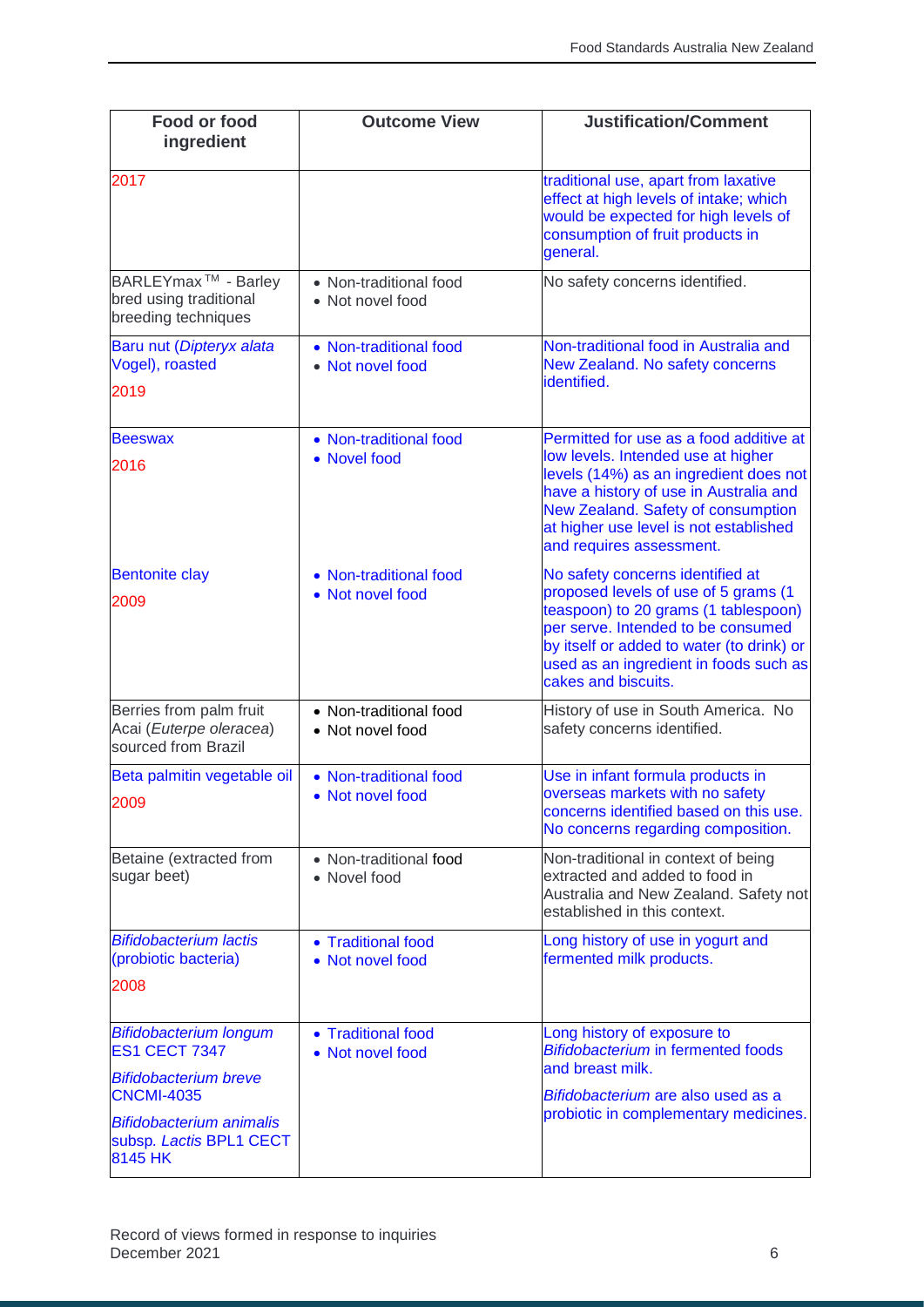| <b>Food or food</b><br>ingredient                                                                                                                                | <b>Outcome View</b>                        | <b>Justification/Comment</b>                                                                                                                                                                                                                                                                                       |
|------------------------------------------------------------------------------------------------------------------------------------------------------------------|--------------------------------------------|--------------------------------------------------------------------------------------------------------------------------------------------------------------------------------------------------------------------------------------------------------------------------------------------------------------------|
| 2019                                                                                                                                                             |                                            |                                                                                                                                                                                                                                                                                                                    |
| <b>Bifidobacterium longum</b><br>(R0175 strain)<br>2020                                                                                                          | • Non-traditional food<br>• Not novel food | No tradition of use as a food<br>ingredient in Australia and New<br>Zealand. No safety concerns identified<br>at intended levels of use (up to 1 x<br>10 <sup>11</sup> CFU per serve).<br>Note: This view relates only to the<br>R0175 strain of Bifidobacterium<br>longum.                                        |
| Birds' nests (as produced<br>by swiftlets in south-east<br>Asia from saliva)                                                                                     | • Non-traditional food<br>• Not novel food | History of safe use in Asian countries.<br>No adverse health effects observed.<br>No harmful substances identified.<br>Relevant quarantine requirements<br>exist.                                                                                                                                                  |
| Blackberry leaves and<br>roots (Rubus fruticosis)                                                                                                                | • Non-traditional food<br>• Novel food     | Non-traditional food in Australia and<br>New Zealand. Safety not established.                                                                                                                                                                                                                                      |
| <b>Black sapote (Diospyros</b><br>digyna Jacq.).<br>2020                                                                                                         | • Non-traditional food<br>• Not novel food | Non-traditional food in Australia and<br>New Zealand. No safety concerns<br>identified.                                                                                                                                                                                                                            |
| Boab fruit (otherwise<br>known as boab nuts, from<br>the Boab tree, Adansonia)                                                                                   | • Non-traditional food<br>• Not novel food | Limited history of safe use in<br>indigenous communities. No safety<br>concerns identified. No concerns<br>regarding composition.                                                                                                                                                                                  |
| Borojoa patinoi (dried fruit<br>pulp powder)<br>2012                                                                                                             | • Non-traditional food<br>• Novel food     | Non-traditional food in Australia and<br><b>New Zealand. Consumption is</b><br>associated with various purported<br>physiological effects and the<br>composition of the product is not<br>adequately characterised.                                                                                                |
| <b>Broccoli seed extract</b><br>(standardised to contain<br>13% glucoraphanin; a<br>glucosinolate found in<br>broccoli and other brassica<br>vegetables)<br>2016 | • Non-traditional food<br>• Not novel food | Extract of seed not a traditional food in<br><b>Australia and New Zealand. This view</b><br>relates to the intended use of the<br>extract to achieve 15-30mg of<br>glucoraphanin per day (115mg of<br>extract is equivalent to 15mg of<br>glucoraphanin). Use at higher levels<br>may require a safety assessment. |
| Cacao juice and cacao<br>concentrate, produced<br>from the pulp that<br>surrounds the bean of the<br>cacao plant, Theobroma<br>cacao<br>2019                     | • Non-traditional food<br>• Not novel food | Non-traditional food in Australia and<br>New Zealand. No safety concerns<br>identified.                                                                                                                                                                                                                            |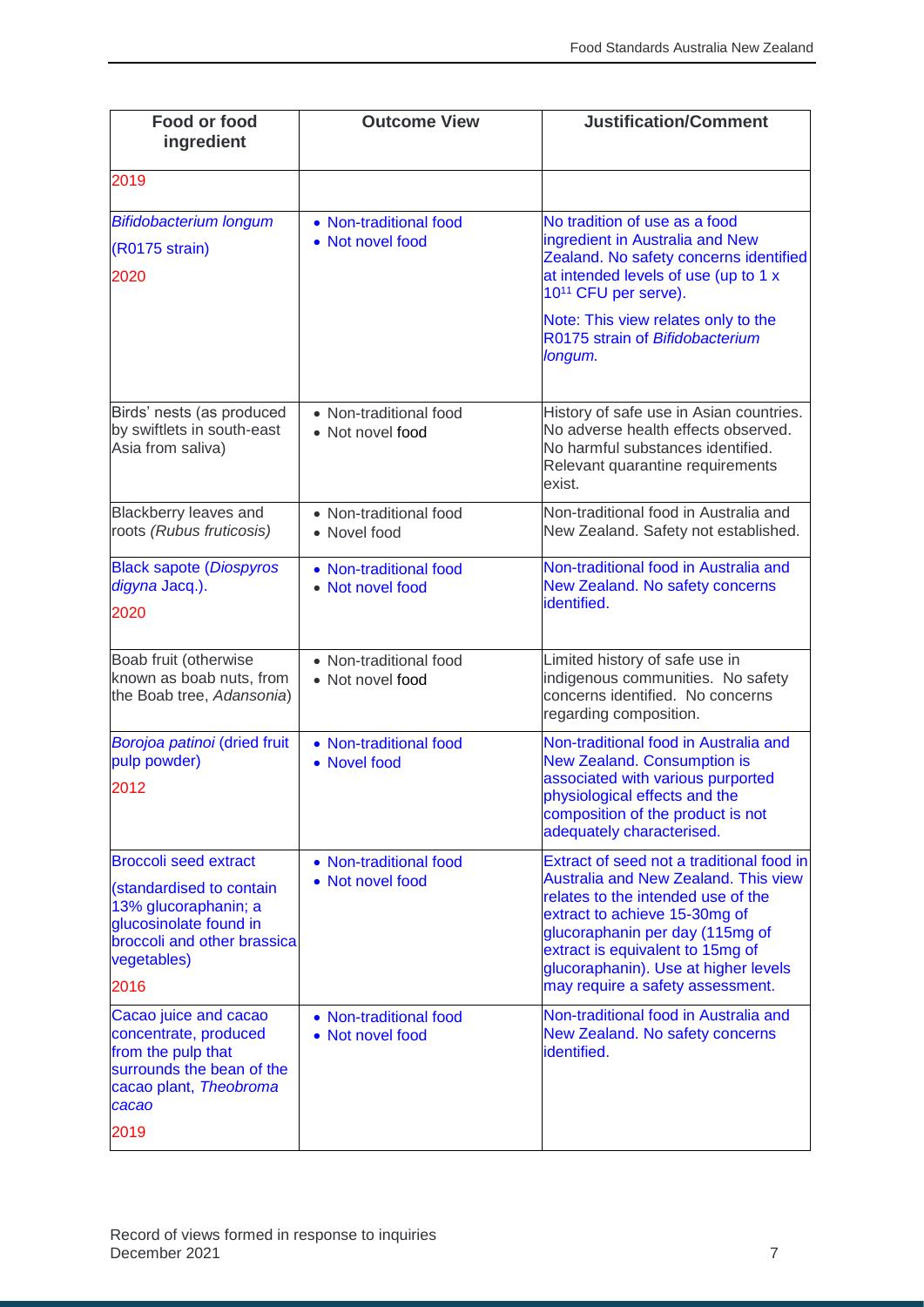| <b>Food or food</b><br>ingredient                                                                                                   | <b>Outcome View</b>                        | <b>Justification/Comment</b>                                                                                                                                                                                                                                                  |
|-------------------------------------------------------------------------------------------------------------------------------------|--------------------------------------------|-------------------------------------------------------------------------------------------------------------------------------------------------------------------------------------------------------------------------------------------------------------------------------|
| Caja (Spondias mombin) -<br>frozen puree.                                                                                           | • Non-traditional food<br>• Not novel food | Non-traditional food. History of use in<br>South America. No safety concerns<br>identified.                                                                                                                                                                                   |
| Calamondin or calamansi<br>fruit and fruit juice $(X)$<br>Citrofortunella microcarpa)                                               | • Traditional food<br>• Not novel food     | Derived from a cross between citrus<br>and cumquat. Appears to be available<br>interchangeably with cumquats.                                                                                                                                                                 |
| Calcium fructoborate                                                                                                                | • Non-traditional food<br>• Novel food     | Non-traditional when added to foods.<br>Safety concerns based on potential for<br>increased intake of boron.                                                                                                                                                                  |
| <b>Calcium sucrose</b><br>phosphate                                                                                                 | • Non-traditional food<br>• Not novel food | No safety concerns identified at<br>intended levels of use.                                                                                                                                                                                                                   |
| (intended use at up to 2%<br>of carbohydrate content of<br>a range of foods)                                                        |                                            |                                                                                                                                                                                                                                                                               |
| 2014                                                                                                                                |                                            |                                                                                                                                                                                                                                                                               |
| Camelina oil (Camelina<br>sativa)<br>2010                                                                                           | • Non-traditional food<br>• Not novel food | Non-traditional food in Australia and<br>New Zealand. No safety concerns<br>identified, noting that erucic acid<br>content of edible oils is subject to a<br>maximum level of 20,000mg/kg in<br>Standard 1.4.1 - Contaminants and<br><b>Natural Toxicants - of the Code.</b>  |
| Camelina spice (Camelina<br>sativa)<br>2010                                                                                         | • Non-traditional food<br>• Not novel food | Non-traditional food in Australia and<br>New Zealand. No safety concerns<br>identified.                                                                                                                                                                                       |
|                                                                                                                                     |                                            | This view is for Camelina spice only,<br>where the seed of Camelina sativa<br>has been roasted and ground into<br>powder for use as a spice.                                                                                                                                  |
| Camu camu fruit (Myrciaria<br>dubia)                                                                                                | • Non-traditional food<br>• Not novel food | No safety concerns identified. No<br>concerns regarding composition.                                                                                                                                                                                                          |
| Canarium nut (Canarium<br>indicum). Canarium nut is<br>a tree nut, also known by<br>the names: nangai nut,<br>ngali nut, galip nut. | • Non-traditional food<br>• Not novel food | Non-traditional food in Australia and<br>New Zealand. No safety concerns<br>identified.                                                                                                                                                                                       |
| 2019                                                                                                                                |                                            |                                                                                                                                                                                                                                                                               |
| Carnauba wax<br>2016                                                                                                                | • Non-traditional food<br>• Novel food     | Permitted for use as a food additive at<br>low levels. Intended use at higher<br>levels (14%) as an ingredient does not<br>have a history of use in Australia and<br>New Zealand. Safety of consumption<br>at higher use level is not established<br>and requires assessment. |
| Cashew (Anacardium<br>occidentale L) - frozen<br>fruit pulp                                                                         | • Non-traditional food<br>• Not novel food | History of use in South America. No<br>safety concerns identified. No<br>concerns regarding composition.                                                                                                                                                                      |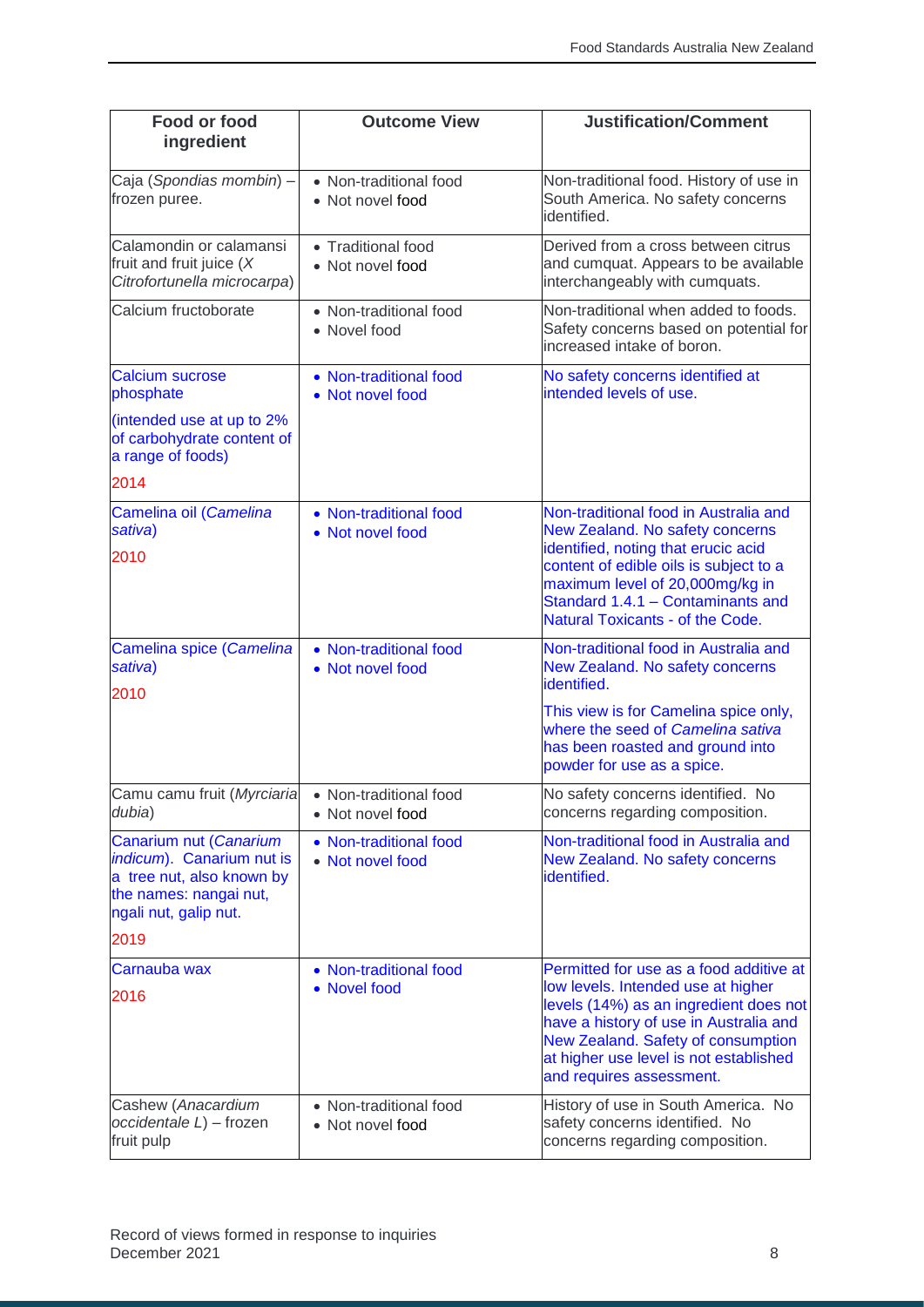| <b>Food or food</b><br>ingredient                       | <b>Outcome View</b>                        | <b>Justification/Comment</b>                                                                                                                                                                                                                                                                                                                                                       |
|---------------------------------------------------------|--------------------------------------------|------------------------------------------------------------------------------------------------------------------------------------------------------------------------------------------------------------------------------------------------------------------------------------------------------------------------------------------------------------------------------------|
| Cassava (Manihot<br>esculenta Crantz)                   | • Traditional food<br>• Not novel food     | Traditional food, however knowledge<br>about appropriate preparation<br>required to ensure safe consumption.<br>Requirement for preparation<br>instructions in Standard 1.2.6 -<br>Directions for Use and Storage.                                                                                                                                                                 |
| Chia seed (Salvia<br>hispanica L)                       | • Non-traditional food<br>• Not novel food | No safety concerns identified.                                                                                                                                                                                                                                                                                                                                                     |
| Chinese bayberry fruit<br>(Myrica rubra)<br>2008        | • Non-traditional food<br>• Not novel food | Non-traditional food in Australia and<br>New Zealand. No safety concerns<br>identified.                                                                                                                                                                                                                                                                                            |
| Chlorella sorokiniana<br>2014                           | • Traditional food<br>• Not novel food     | <b>Tradition of use of Chlorella species</b><br>as a food in Australia and New<br>Zealand. Chlorella sorokiniana is now<br>classified as a separate Chlorella<br>species, after previously being<br>included within the classification of<br>Chlorella pyrenoidosa.                                                                                                                |
| <b>Citicoline</b><br>2016                               | • No view provided                         | <b>ACNF considered Citicoline is more</b><br>likely to be subject to the pre-market<br>approval requirements in the Code for<br>substances used as nutritive<br>substances. Therefore, no view was<br>provided in the context of whether<br>Citicoline may be a novel food.                                                                                                        |
| Citrin (5-hydroxycitric acid)                           | • Non-traditional food<br>• Novel food     | Safety concerns based on potential for<br>adverse effects in humans.                                                                                                                                                                                                                                                                                                               |
| ClearTaste™<br>2016                                     | • Non-traditional food<br>• Not novel food | No tradition of use of ClearTaste as a<br>food ingredient in Australia and New<br>Zealand. However, no safety<br>concerns identified with intended use<br>of ClearTaste at low levels in a variety<br>of foods and beverages (parts per<br>million).<br>Note: Product is result of fermentation<br>of the mycelium of Cordyceps sinensis<br>with a liquid tissue culture of carrot |
|                                                         |                                            | and potato. C. sinensis has previously<br>been viewed as a 'novel food' (see<br>entry below). However, no viable part<br>of the mycelium of C. sinensis<br>remains in final ClearTaste product.                                                                                                                                                                                    |
| <b>Clinoptilolite zeolite</b><br>mineral powder<br>2021 | • Non-traditional food<br>• Novel food     | No tradition of use of clinoptilolite<br>zeolite mineral powder as a food<br>ingredient in Australia and New<br>Zealand.                                                                                                                                                                                                                                                           |
|                                                         |                                            | Safety of clinoptilolite zeolite mineral<br>powder is not established.                                                                                                                                                                                                                                                                                                             |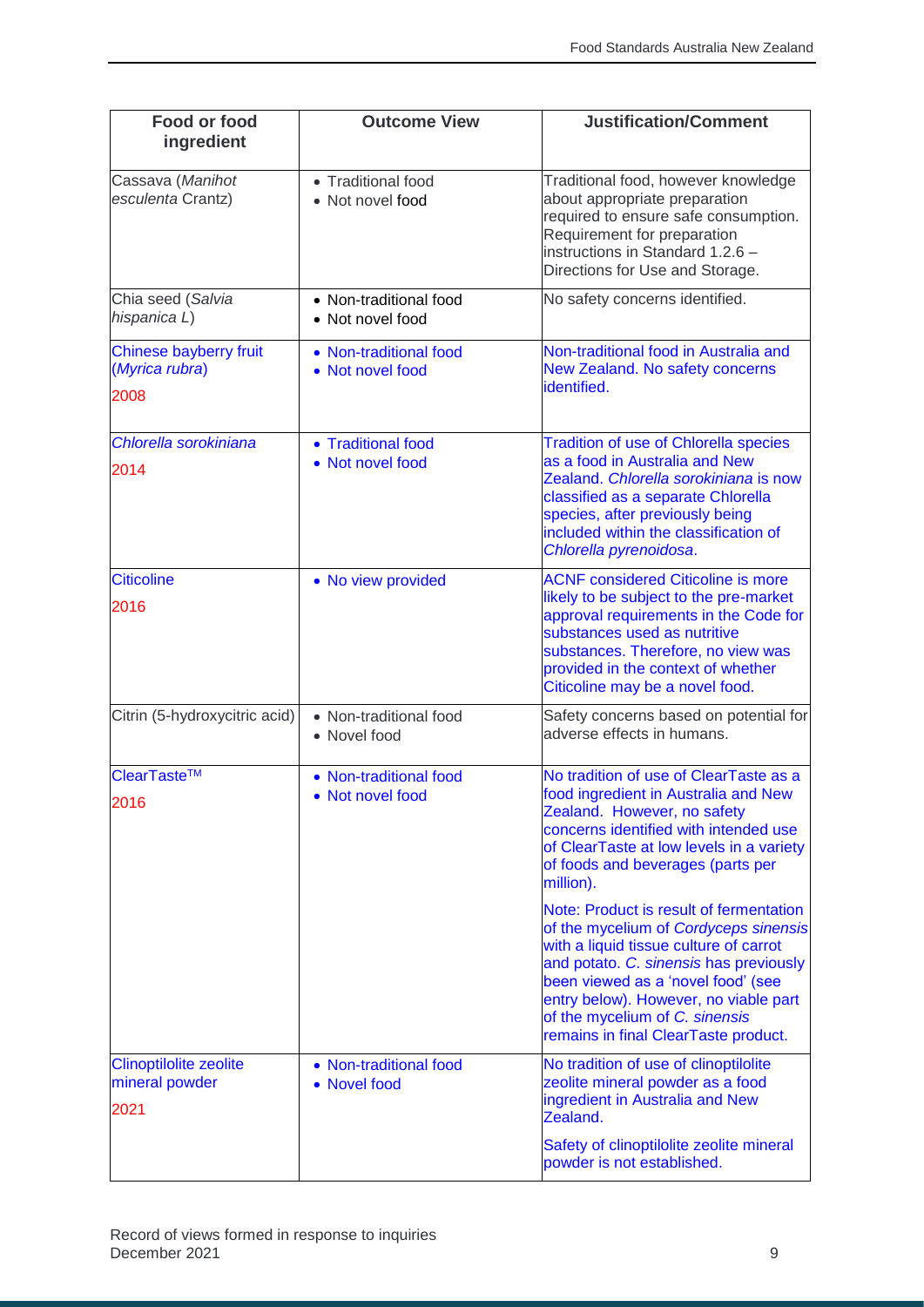| Food or food<br>ingredient                                               | <b>Outcome View</b>                        | <b>Justification/Comment</b>                                                                                                                                                                                                                                                                                                                                                                                                     |
|--------------------------------------------------------------------------|--------------------------------------------|----------------------------------------------------------------------------------------------------------------------------------------------------------------------------------------------------------------------------------------------------------------------------------------------------------------------------------------------------------------------------------------------------------------------------------|
| Cocoa fruit (Theobroma<br>ncar) – frozen puree                           | • Non-traditional food<br>• Not novel food | Non-traditional food in Australia and<br>New Zealand. History of use as a food<br>in South America. No indications of<br>safety concerns.                                                                                                                                                                                                                                                                                        |
| Cocona fruit (Solanum<br>sessiliflorum, also known<br>as Solanum topiro) | • Non-traditional food<br>• Not novel food | No concerns identified regarding<br>composition or safety                                                                                                                                                                                                                                                                                                                                                                        |
| <b>Coffee berry</b>                                                      | • Non-traditional food                     | No tradition of use of dried and                                                                                                                                                                                                                                                                                                                                                                                                 |
| (dried and powdered fruit<br>of Coffea Arabica)<br>2015                  | • Not novel food                           | powdered coffee berry as a food<br>ingredient in Australia and New<br>Zealand. However, no safety<br>concerns identified with intended use<br>of dried and powdered coffee berry as<br>a food and an ingredient in foods at<br>300 mg per serve, up to 8 servings<br>per day (equivalent to only 2.4 mg of<br>caffeine per day).                                                                                                 |
|                                                                          |                                            | Note: This view is related to a<br>previous view of the FSANZ Novel<br>Food Reference Group, which related<br>to the use of the whole coffee berry<br>(see below entry). This updated view<br>relates to the use of dried and<br>powdered coffee berry only.                                                                                                                                                                     |
| Coffee berry (cherry) drink<br>2018                                      | • Non-traditional food<br>• Not novel food | No tradition of use of coffee cherry<br>drink in Australia and New Zealand.<br>However, no safety concerns<br>identified with the intended use of<br>coffee cherry ready to drink product<br>containing approximately 12 mg of<br>caffeine (and not more than 21 mg of<br>caffeine) per 100 mL. Product is<br>prepared via water infusion of the<br>dried husk of the coffee berry/cherry<br>(which also includes coffee beans). |
|                                                                          |                                            | Note: This view is related to a<br>previous view of the FSANZ Novel<br><b>Food Reference Group, which related</b><br>to the use of the whole coffee berry<br>(see below entry). This updated view<br>relates to the use of the coffee<br>berry/cherry in a ready to drink<br>beverage only.                                                                                                                                      |
| Coffee berry (whole fruit of<br>Coffea arabica)                          | • Non-traditional food<br>• Novel food     | Use of whole fruit of coffee plant is not<br>traditional in Australia and New<br>Zealand (although use of the seed, or<br>coffee bean, is traditional). History of<br>use in Africa and Middle East. Safety<br>not established.                                                                                                                                                                                                  |
|                                                                          |                                            | Note: New entry for dried and<br>powdered coffee berry (above).                                                                                                                                                                                                                                                                                                                                                                  |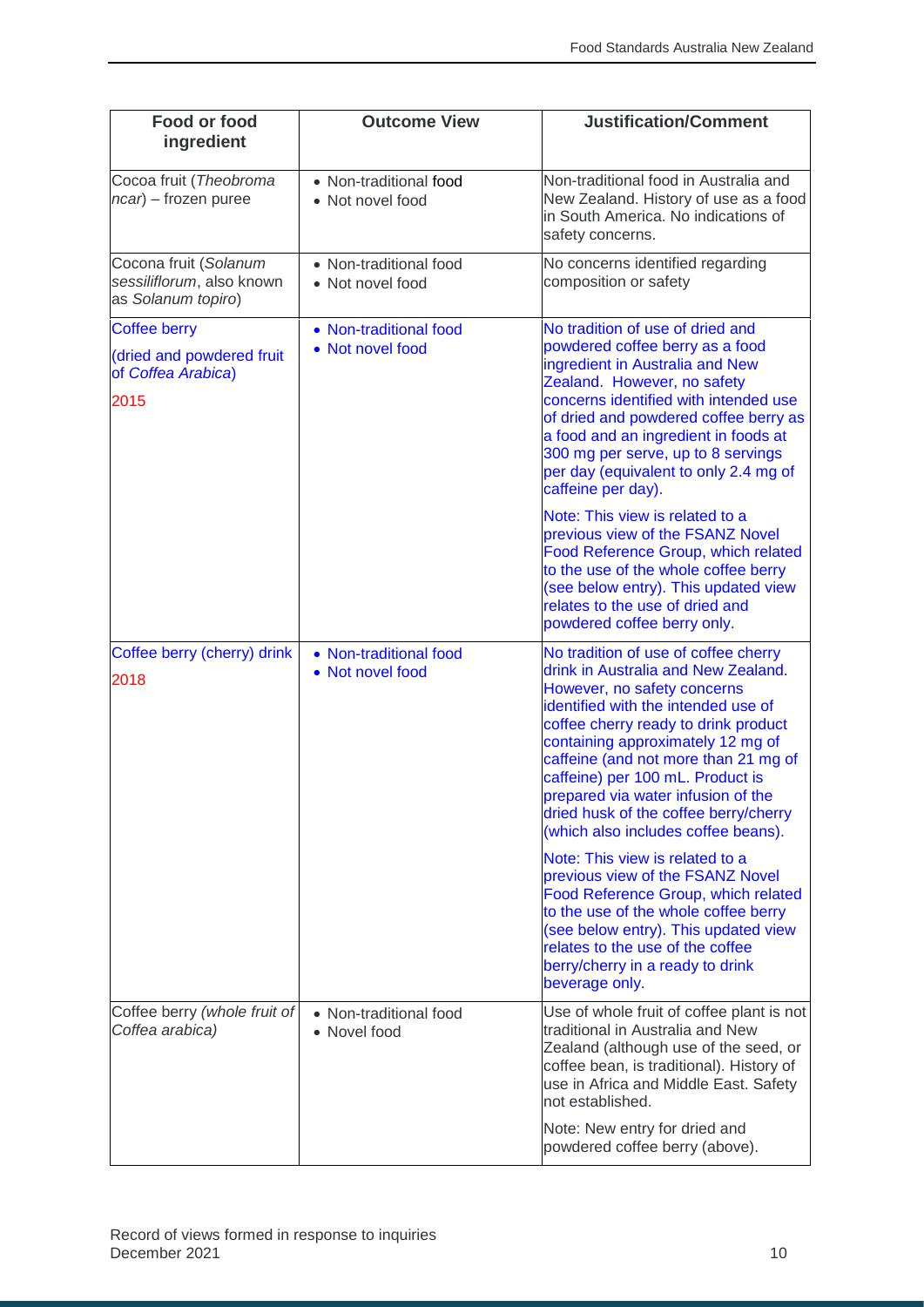| Food or food<br>ingredient                                                     | <b>Outcome View</b>                                                | <b>Justification/Comment</b>                                                                                                                                                                                                                                                                                          |
|--------------------------------------------------------------------------------|--------------------------------------------------------------------|-----------------------------------------------------------------------------------------------------------------------------------------------------------------------------------------------------------------------------------------------------------------------------------------------------------------------|
| Collagen (derived from fish<br>skin) – see 'Fish collagen<br>peptide'          |                                                                    |                                                                                                                                                                                                                                                                                                                       |
| Colostrum (bovine, pre-<br>milk produced by the cow's<br>mammary glands in the | • Non-traditional food<br>• Not novel food, except for<br>infants. | Non-traditional food in the population<br>in Australia and New Zealand. No<br>safety concerns identified.                                                                                                                                                                                                             |
| first 72 hours after birth of<br>the calf)                                     |                                                                    | (This view has been amended to<br>correct the previous reference to<br>bovine colostrum being a traditional<br>food for infants. The ACNF considered<br>that <b>bovine</b> colostrum is not a<br>traditional food for infants).                                                                                       |
|                                                                                |                                                                    | This view does not consider if bovine<br>colostrum is a novel food for infants.<br>Therefore, the above view is not<br>applicable to the consumption of<br>bovine colostrum by infants, or its<br>addition to infant foods or infant<br>formula products. <sup>1</sup>                                                |
| Conjugated linoleic acid<br>(CLA)                                              | • Non-traditional food<br>• Novel food                             | Safety concerns based on structure<br>and proposed pattern and level of use.<br>Two Applications received by FSANZ<br>in 2008 (A1005 and A1012)                                                                                                                                                                       |
| <b>Cordyceps sinensis</b><br>2011                                              | • Non-traditional food<br>• Novel food                             | No tradition of use of Cordyceps<br>sinensis as a food in Australia and<br>New Zealand. Safety is not<br>established as a food - potential for<br>pharmacological effects based on its<br>use as a traditional medicine. In<br>addition, potential adverse effects<br>have been reported in scientific<br>literature. |
| Corn fibre (referred to as<br>corn Ztrim)                                      | • Traditional food<br>• Not novel food                             | Corn fibre (insoluble dietary fibre) in<br>powdered form is prepared from dry<br>milled corn bran.                                                                                                                                                                                                                    |
| <b>Cornus mas</b><br>(Cornelian cherry)<br>2011                                | • Non-traditional food<br>• Not novel food                         | Limited evidence of use as a food in<br>Australia and New Zealand. However,<br>there is a history of safe use as a food<br>in other countries. No identified safety<br>concerns based on the composition of<br>the fruit.                                                                                             |
|                                                                                |                                                                    | Note. This view relates only to the<br>edible portion of the fruit of Cornus<br>mas.                                                                                                                                                                                                                                  |
| <b>Cornus officinalis</b>                                                      | • Non-traditional food<br>• Not novel food                         | Limited evidence of use as a food in<br>Australia and New Zealand. However,<br>there is a history of safe use as a food                                                                                                                                                                                               |

<sup>1</sup> This update (in blue font) to the Record of Views was made in November 2020, for clarification purposes.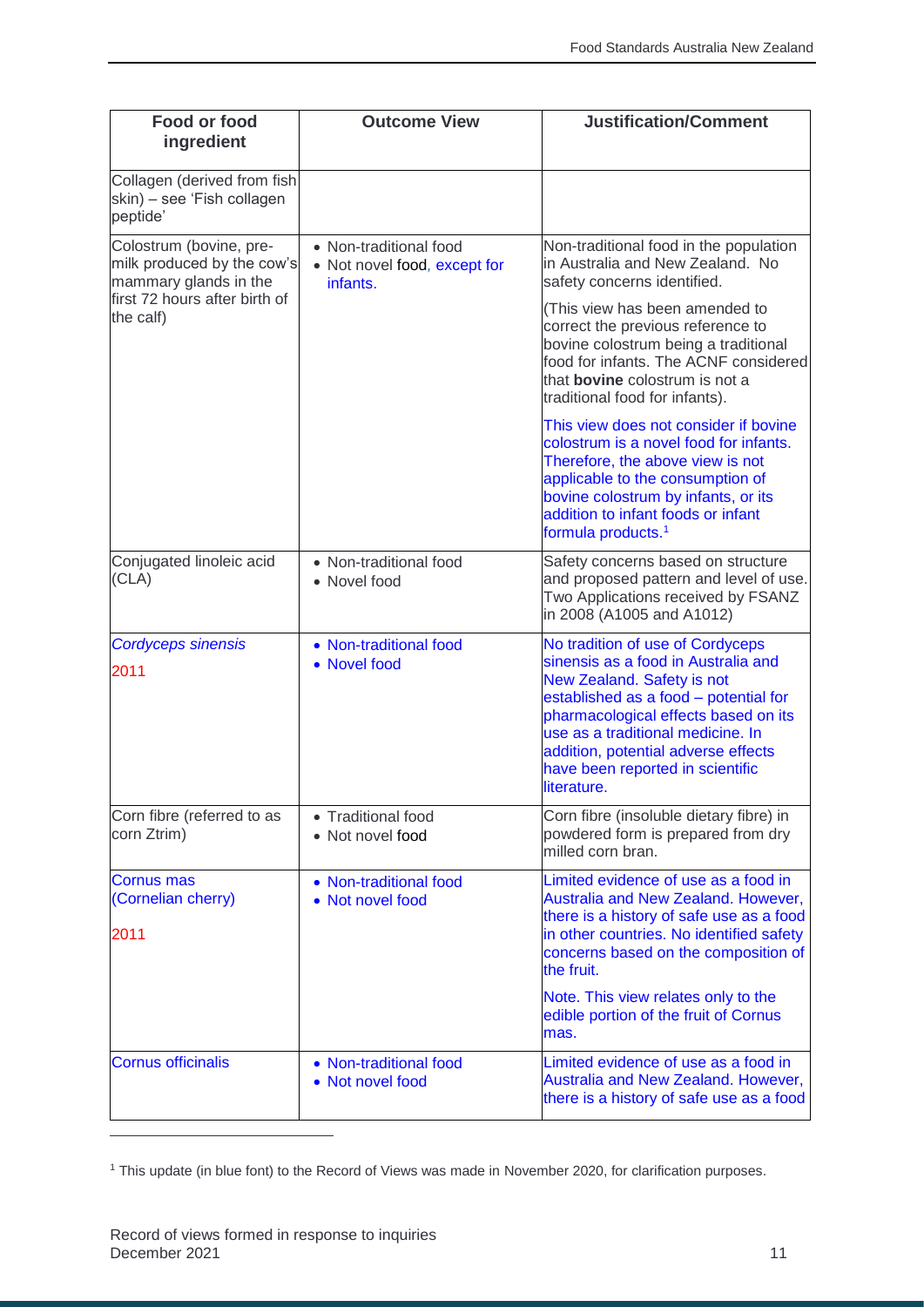| Food or food<br>ingredient                              | <b>Outcome View</b>                        | <b>Justification/Comment</b>                                                                                                                                                                                                                                                                                                                                                           |
|---------------------------------------------------------|--------------------------------------------|----------------------------------------------------------------------------------------------------------------------------------------------------------------------------------------------------------------------------------------------------------------------------------------------------------------------------------------------------------------------------------------|
| (Japanese Cornelian<br>cherry)                          |                                            | in other countries. No identified safety<br>concerns based on the composition of<br>the fruit.                                                                                                                                                                                                                                                                                         |
| 2011                                                    |                                            | Note. This view relates only to the<br>edible portion of the fruit of Cornus<br>officinalis.                                                                                                                                                                                                                                                                                           |
| <b>Cranberry extract powder</b><br>2014                 | • Traditional food<br>• Not novel food     | Cranberry extract powder produced<br>from cranberry juice concentrate.<br>Sugars and organic solids are<br>removed, while phenolic compounds<br>are retained in the extract. Intended<br>use of the extract in beverage<br>products as a source of phenolic<br>compounds. Components of cranberry<br>extract powder have a history of<br>consumption from cranberry juice<br>products. |
|                                                         |                                            | This view only applies to cranberry<br>extract powder added to beverages at<br>a level that ensures the concentration<br>of phenolic compounds in the final<br>product is not greater than the<br>concentration of these compounds in<br>cranberry juice products.                                                                                                                     |
| α-Cyclodextrin                                          | • Non-traditional food<br>• Novel food     | Safety not established for proposed<br>pattern and level of use Application to<br>FSANZ (A494). Permission in<br>Standard 1.5.1.                                                                                                                                                                                                                                                       |
| y-Cyclodextrin                                          | • Non-traditional food<br>• Novel food     | Safety not established for proposed<br>pattern and level of use. Application to<br>FSANZ (A438). Permission in<br>Standard 1.5.1.                                                                                                                                                                                                                                                      |
| Dairy mineral<br>concentration (Lactosalt<br>Optitaste) | • Non-traditional food<br>• Not novel food | Non-traditional food in Australia and<br>New Zealand in context presented.<br>Isolation and concentration of milk<br>minerals and subsequent addition to<br>other foods is not consistent with the<br>history of consumption of dairy<br>products. No safety concerns<br>identified.                                                                                                   |
| D-allulose                                              | • Non-traditional food<br>• Novel food     | No tradition of use of D-allulose as a<br>food in Australia and New Zealand.                                                                                                                                                                                                                                                                                                           |
| 2020                                                    |                                            | Safety not established - requires<br>assessment of proposed patterns and<br>levels of use before it can be sold as a<br>food in Australia and New Zealand.<br>Potential for adverse effects in<br>humans at high levels of intake.                                                                                                                                                     |
|                                                         |                                            | If processing aids are used in the<br>manufacture of D-allulose, they may<br>require approval under the Code.                                                                                                                                                                                                                                                                          |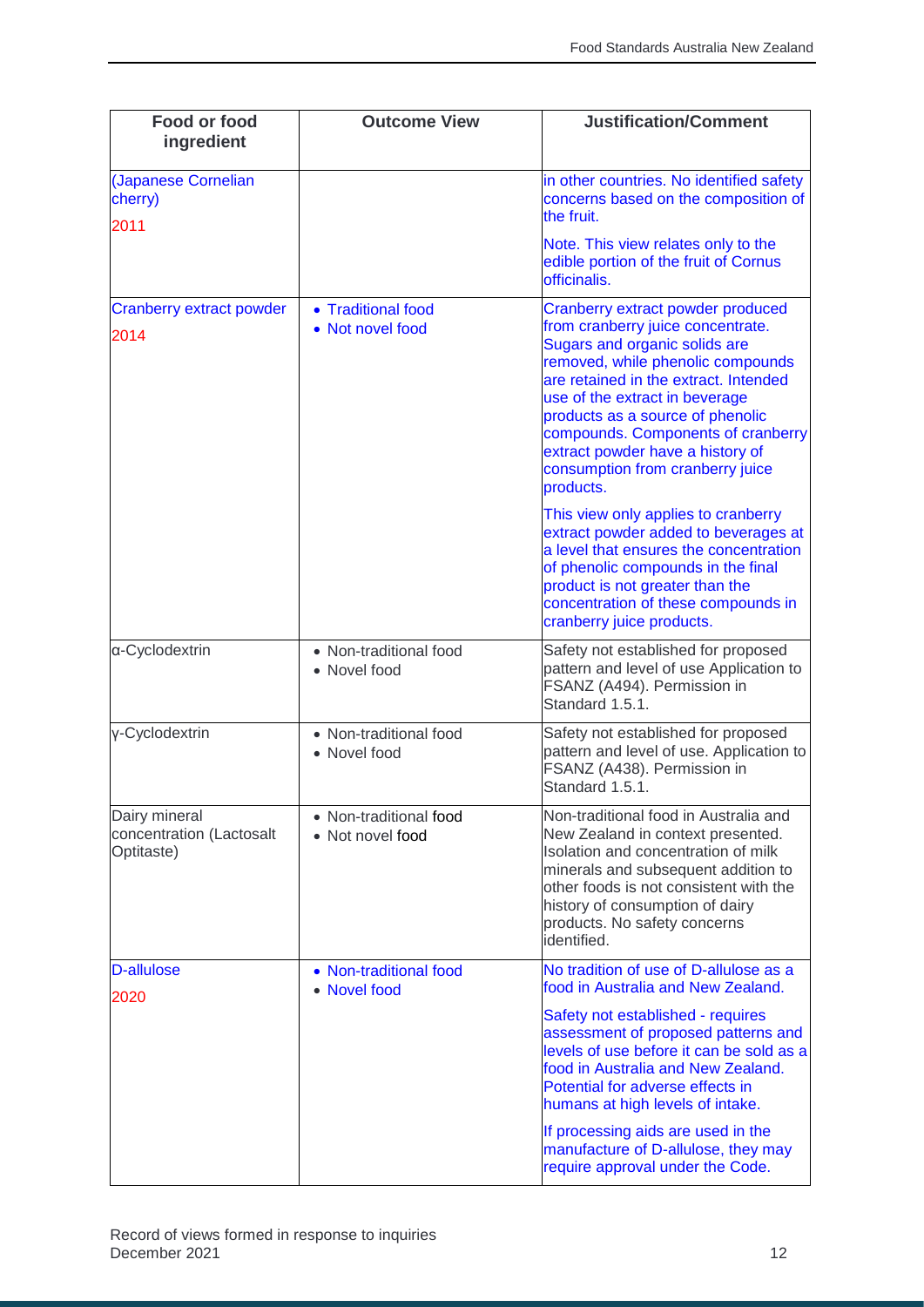| <b>Food or food</b><br>ingredient                                                             | <b>Outcome View</b>                                                                                 | <b>Justification/Comment</b>                                                                                                                                                                                                                                                                                      |
|-----------------------------------------------------------------------------------------------|-----------------------------------------------------------------------------------------------------|-------------------------------------------------------------------------------------------------------------------------------------------------------------------------------------------------------------------------------------------------------------------------------------------------------------------|
| Damiana (Turnera diffusa<br>or Turnera aphrodisiaca,<br>same species) - non-<br>culinary herb | • Non-traditional food.<br>• Not novel food when used in<br>beverages at less than 100<br>mg/100 ml | No safety concerns identified at low<br>levels of use. No application required<br>when in beverages at less than 100<br>mg/100 ml.                                                                                                                                                                                |
| Davidson Plum<br>(Davidsonia pruriens,<br>Davidsonia, jerseyana,<br>Davidsonia johnsonii)     | • Traditional food<br>• Not novel food                                                              | Tradition of use as a food, mainly in<br>Australia.                                                                                                                                                                                                                                                               |
| Deer Horn Extract (powder<br>- deer velvet)                                                   | • Non-traditional food<br>• Novel food                                                              | Used in complementary medicines.<br>Safety concerns based on potential for<br>adverse effects in humans.                                                                                                                                                                                                          |
| Dendrobium (and its<br>extracts including from<br>Dendrobium nobile)<br>2020                  | • Non-traditional food<br>• Novel food                                                              | No tradition of use of Dendrobium<br>(and its extracts including from<br>Dendrobium nobile) as a food<br>ingredient in Australia and New<br>Zealand.                                                                                                                                                              |
|                                                                                               |                                                                                                     | Safety of Dendrobium (and its extracts<br>including from Dendrobium nobile) is<br>not established - requires assessment<br>of proposed patterns and levels of use<br>before it can be sold as food in<br><b>Australia and New Zealand. Adverse</b><br>effects have been reported in the<br>scientific literature. |
|                                                                                               |                                                                                                     | Note: This view does not consider<br>whether Dendrobium (and its extracts<br>including from Dendrobium nobile)<br>may be subject to other regulations,<br>for example under the therapeutic<br>goods or dietary supplements rules<br>applying in Australia and New<br>Zealand.                                    |
| Dermatan Sulphate                                                                             | • Non-traditional food<br>• Novel food                                                              | Used for therapeutic purposes for anti-<br>thrombotic effects. Safety not<br>established in context of potential for<br>increased dietary exposure when<br>added to foods.                                                                                                                                        |
| <b>Desert lime fruit (Citrus</b><br>glauca)<br>2008                                           | • Traditional food<br>• Not novel food                                                              | Tradition of use as a food in Australia.                                                                                                                                                                                                                                                                          |
| Diacyl glycerol (DAG) oil                                                                     | • Non-traditional food<br>• Novel food                                                              | Safety concerns based on structure<br>and proposed pattern and level of use.<br>Application to FSANZ (A505).<br>Permission in Standard 1.5.1.                                                                                                                                                                     |
| Diatomaceous earth<br>2014                                                                    | • Non-traditional food<br>• Not novel food                                                          | No safety concerns identified at<br>proposed levels of use (one heaped<br>teaspoon (6g) per day and as an<br>ingredient in spelt bread (12g/620g<br>loaf).                                                                                                                                                        |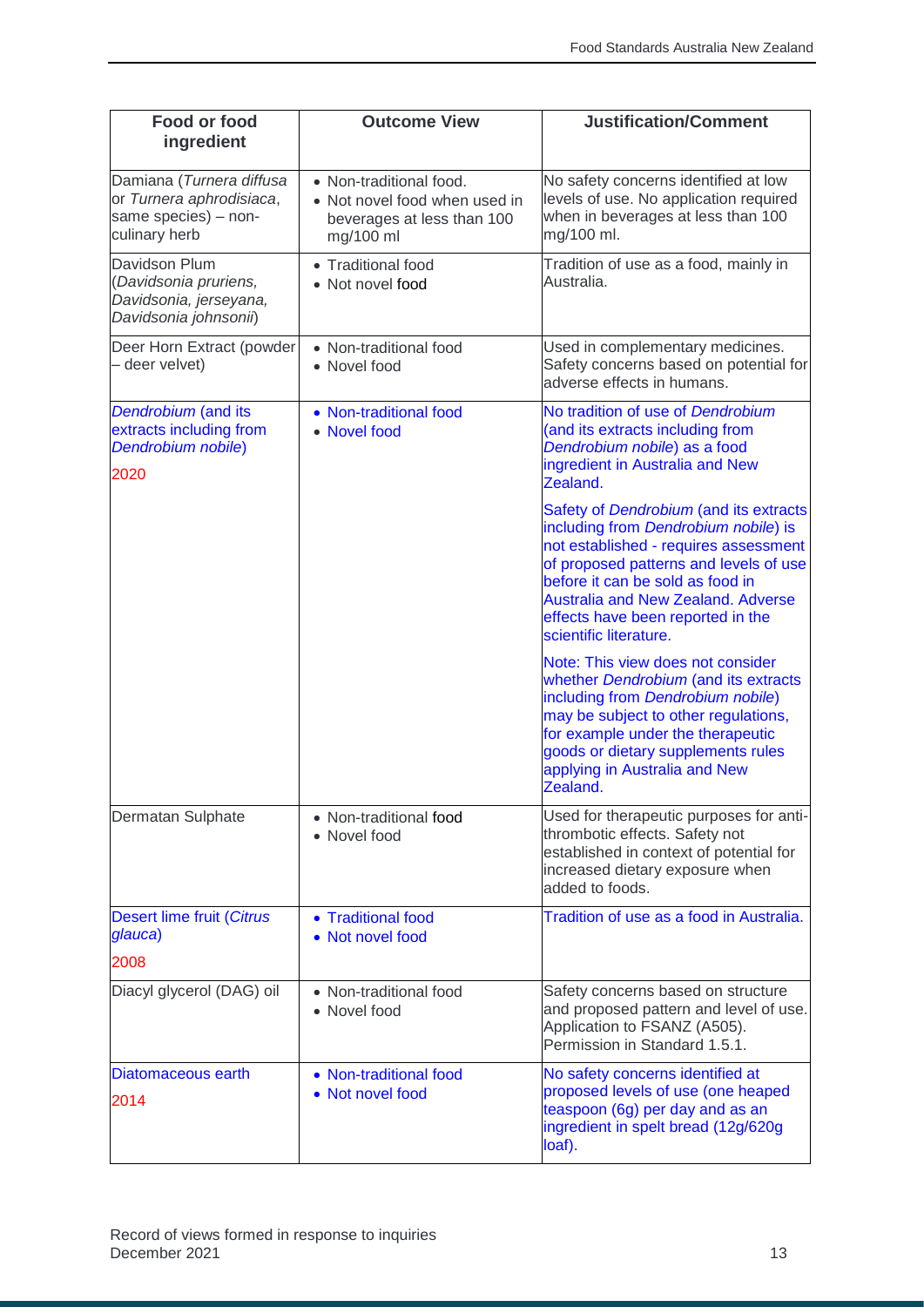| Food or food<br>ingredient                                                           | <b>Outcome View</b>                                | <b>Justification/Comment</b>                                                                                                                                                                                                                                                                                                                                                                                                                                                                                                                                                |
|--------------------------------------------------------------------------------------|----------------------------------------------------|-----------------------------------------------------------------------------------------------------------------------------------------------------------------------------------------------------------------------------------------------------------------------------------------------------------------------------------------------------------------------------------------------------------------------------------------------------------------------------------------------------------------------------------------------------------------------------|
|                                                                                      |                                                    | Members noted diatomaceous earth is<br>also a generally permitted processing<br>aid in Standard 1.3.3 of the Code. Use<br>as a processing aid is required to<br>meet the specification requirements<br>for identity and purity referenced in<br>Standard 1.3.4 of the Code. The<br><b>ACNF</b> considered that diatomaceous<br>earth used as an ingredient should<br>also meet these specification<br>requirements. Therefore, this view<br>relates only to diatomaceous earth<br>that meets the specification<br>requirements referenced in Standard<br>1.3.4 of the Code. |
| Dieffenbachia amoena<br>(dried vegetable)<br>2008                                    | • Non-traditional food<br>• Novel food             | Significant safety concerns identified.                                                                                                                                                                                                                                                                                                                                                                                                                                                                                                                                     |
| <b>Dihydrocapsiate</b><br>2019                                                       | • Non-traditional food<br>• Novel food             | No tradition of use of dihydrocapsiate<br>as a food ingredient in Australia and<br><b>New Zealand.</b>                                                                                                                                                                                                                                                                                                                                                                                                                                                                      |
|                                                                                      |                                                    | Safety assessment of proposed<br>patterns and levels of use required.                                                                                                                                                                                                                                                                                                                                                                                                                                                                                                       |
|                                                                                      |                                                    | Note: This view does not consider<br>whether dihydrocapsiate may be<br>subject to the nutritive substance<br>requirements of Standard 1.1.1-10 of<br>the Code. The nutritive substance<br>provisions in the Code should be<br>taken into account when considering<br>the addition of dihydrocapsiate to<br>food.                                                                                                                                                                                                                                                            |
| D-Mannose                                                                            | • Non-traditional food<br>• Novel food             | Safety not established for proposed<br>pattern and level of use.                                                                                                                                                                                                                                                                                                                                                                                                                                                                                                            |
|                                                                                      |                                                    | Outcome view reaffirmed by ACNF in<br>February 2015. Safety of use as a<br>food not established. D-Mannose<br>products appear to typically be<br>marketed as supplements associated<br>with the treatment or prevention of<br>urinary tract infections. Potential<br>medicinal type effects and possible<br>adverse effects would need to be<br>assessed before safety for use as a<br>food in Australia and New Zealand<br>can be established.                                                                                                                             |
| Docosahexaenoic acid<br>(DHA) powder sourced<br>from algae<br>Crypthecodinium cohnii | • Traditional food for infants<br>• Not novel food | Traditional food for infants. Non-<br>traditional in general population but no<br>safety concerns identified.                                                                                                                                                                                                                                                                                                                                                                                                                                                               |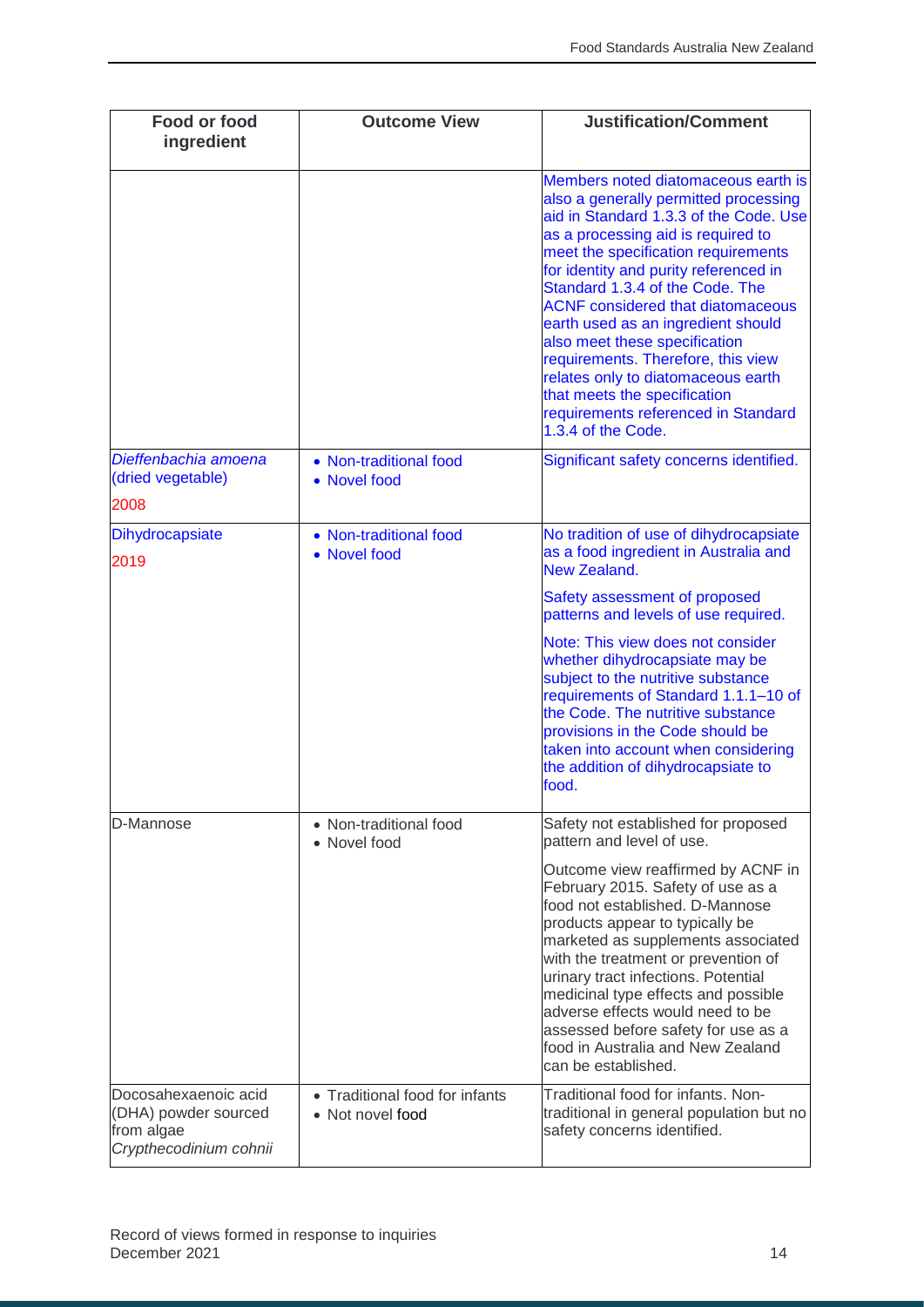| <b>Food or food</b><br>ingredient                                                                                                                                                               | <b>Outcome View</b>                        | <b>Justification/Comment</b>                                                                                                                                                                                                                                                                                                                                      |
|-------------------------------------------------------------------------------------------------------------------------------------------------------------------------------------------------|--------------------------------------------|-------------------------------------------------------------------------------------------------------------------------------------------------------------------------------------------------------------------------------------------------------------------------------------------------------------------------------------------------------------------|
| Docosahexaenoic acid<br>(DHA) sourced from<br>Schizochytrium sp. marine<br>algae                                                                                                                | • Non-traditional food<br>• Novel food     | Safety of source from which DHA is<br>derived is not established - potential<br>for presence of undesirable<br>substances. Application to FSANZ<br>(A428). Permission in Standard 1.5.1.                                                                                                                                                                          |
| Docosahexaenoic acid<br>(DHA) and<br>Eicosapentaenoic acid<br>(EPA) rich oil sourced from<br>Schizochytrium sp. marine<br>algae<br>2012                                                         | • Traditional food<br>• Not novel food     | <b>DHA rich oil sourced from</b><br>Schizochytrium sp. has been a<br>permitted novel food ingredient in<br><b>Australia and New Zealand since</b><br>2002. The DHA:EPA ratio in the DHA<br>& EPA rich oil is similar to existing<br>ratios in fish oils.                                                                                                          |
| Dong quai (Angelica<br>sinensis) powdered root<br>2008                                                                                                                                          | • Non-traditional food<br>• Novel food     | Reports of adverse effects when used<br>in Chinese medicine. Safety not<br>established.                                                                                                                                                                                                                                                                           |
| D-Ribose<br>2012                                                                                                                                                                                | • Non-traditional food<br>• Novel food     | Safety not established for proposed<br>pattern and level of use. Proposed<br>levels of use are likely to result in<br>patterns and levels of consumption of<br>the free form of D-Ribose that are<br>greater than existing intake from<br>foods.                                                                                                                  |
| D-Tagatose                                                                                                                                                                                      | • Non-traditional food<br>• Novel food     | Safety not established for proposed<br>pattern and level of use. Application to<br>FSANZ (A472). Permission in<br>Standard 1.5.1                                                                                                                                                                                                                                  |
| Edible insects Zophobas<br>morio (super mealworm),<br>Achaeta domestica (house<br>crickets), and Tenebrio<br>molitor (mealworm beetle)                                                          | • Non-traditional food<br>• Not novel food | Non-traditional in Australia and New<br>Zealand. No safety concerns<br>identified. Labelling of true nature of<br>food required.<br>Crickets: There is recent evidence to<br>suggest there may be a risk of<br>allergenicity in crustacean-allergic or<br>other sensitive individuals when<br>consuming crickets or foods derived<br>from crickets <sup>2</sup> . |
| Equisetum arvense<br>(horsetail)<br>(stem and strobilus as an<br>ingredient in a powdered<br>beverage base at a level of<br>0.008% - resulting in 8mg<br>per serve of final product<br>per day) | • Non-traditional food<br>• Not novel food | No safety concerns identified at<br>intended level of use.                                                                                                                                                                                                                                                                                                        |

<sup>&</sup>lt;sup>2</sup> This update to the Record of Views was agreed at the March ACNF 2019 meeting.

 $\overline{a}$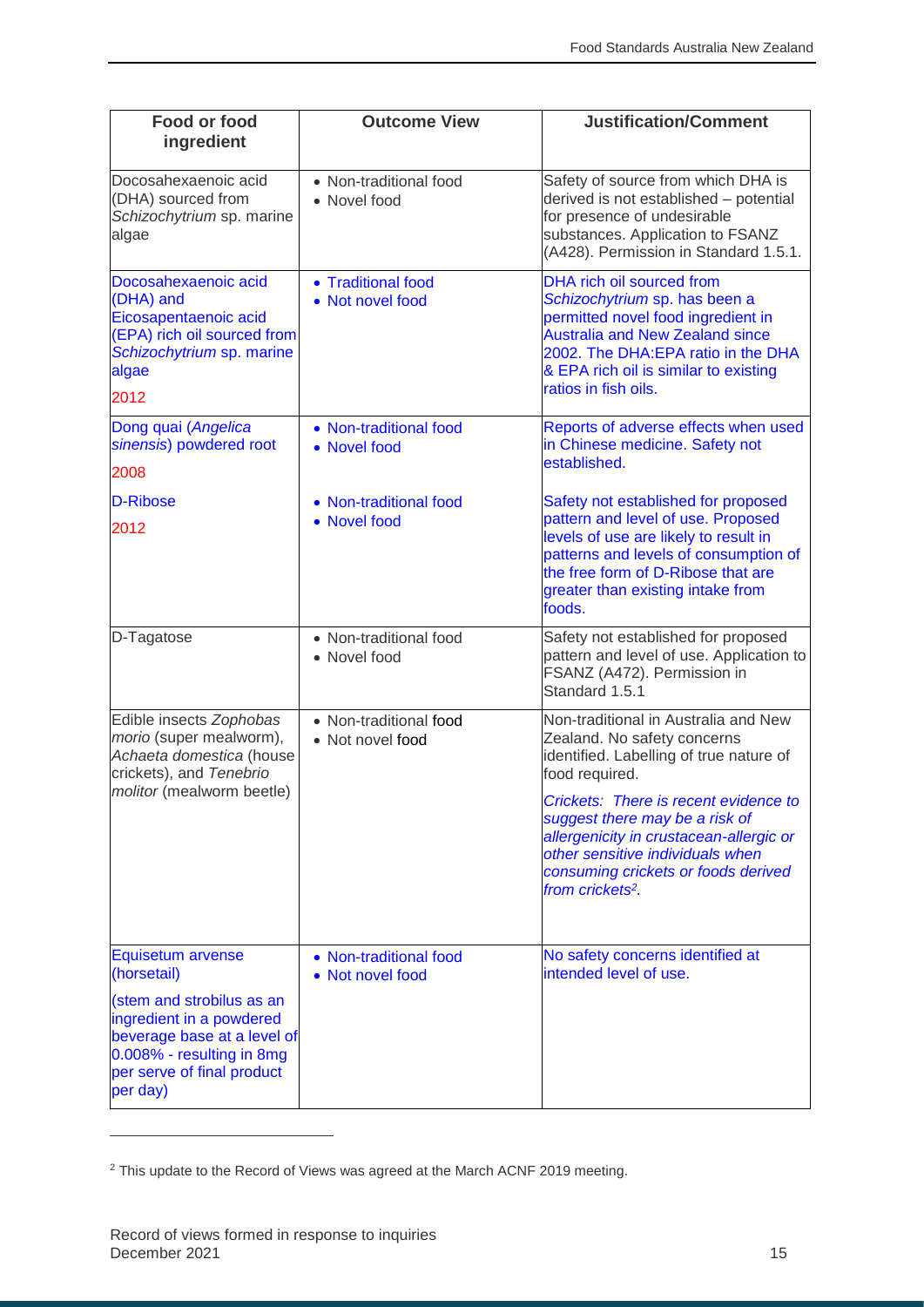| Food or food<br>ingredient                                                    | <b>Outcome View</b>                        | <b>Justification/Comment</b>                                                                                                                                                                                                                                                                                                                                           |
|-------------------------------------------------------------------------------|--------------------------------------------|------------------------------------------------------------------------------------------------------------------------------------------------------------------------------------------------------------------------------------------------------------------------------------------------------------------------------------------------------------------------|
| 2014                                                                          |                                            |                                                                                                                                                                                                                                                                                                                                                                        |
| Eria jarensis (and extracts)<br>2020                                          | • Non-traditional food<br>• Novel food     | No tradition of use of Eria jarensis<br>(and extracts) as a food ingredient in<br><b>Australia and New Zealand.</b>                                                                                                                                                                                                                                                    |
|                                                                               |                                            | Safety of <i>Eria jarensis</i> (and extracts)<br>is not established - requires<br>assessment of proposed patterns and<br>levels of use before it can be sold as<br>food in Australia and New Zealand.<br>Adverse effects have been reported in<br>the scientific literature.                                                                                           |
|                                                                               |                                            | Note: This view does not consider<br>whether Eria jarensis (and<br>extracts) may be subject to other<br>regulations, for example under the<br>relevant therapeutic goods, dietary<br>supplements, or misuse of drugs rules<br>applying in Australia and New<br>Zealand                                                                                                 |
| Eriodictyon californicum<br>(yerba santa/santa herba)<br>(SantEnergy™ Nu).    | • Non-traditional food<br>• Novel food     | No tradition of use of Eriodictyon<br>californicum or its extracts as a food in<br><b>Australia and New Zealand.</b>                                                                                                                                                                                                                                                   |
| 2020                                                                          |                                            | Safety not established - requires<br>assessment of proposed patterns and<br>levels of use before it can be sold as a<br>food in Australia and New Zealand.                                                                                                                                                                                                             |
|                                                                               |                                            | Note: This view does not consider<br>whether the ingredient may be subject<br>to the nutritive substance<br>requirements of Standard 1.1.1-10 of<br>the Code. The nutritive substance<br>provisions in the Code should be<br>taken into account when considering<br>the addition of Eriodictyon<br>californicum (yerba santa/santa herba)<br>(SantEnergy™ Nu) to food. |
| Essential oils as<br>flavourings                                              | • Regulate as food additives<br>(flavours) | So long as these are not listed in<br>Standard 1.4.4, their use as<br>flavourings would be permitted under<br>Standard 1.3.1. Use as a flavouring<br>assumes that they would be used in<br>small amounts.                                                                                                                                                              |
| Euryale ferox seeds<br>(also known as foxnut,<br>Makhana, gorgon nut)<br>2017 | • Non-traditional food<br>• Novel food     | Limited information available upon<br>which to establish safety of human<br>consumption. Limited reports of<br>medicinal effects, but potential<br>compounds of interest or mechanisms<br>of action not known. Further<br>assessment required to establish<br>safety of use in food.                                                                                   |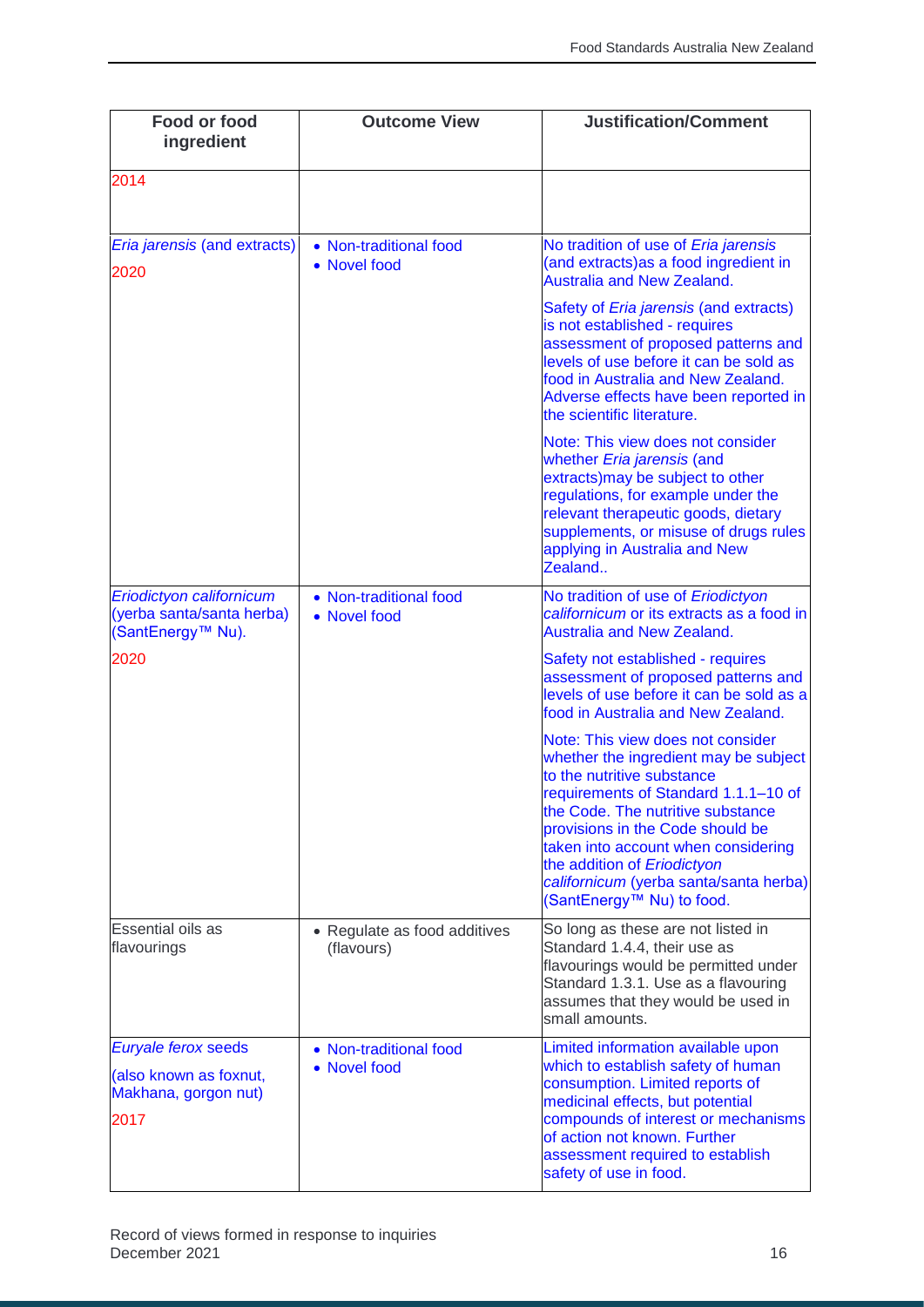| <b>Food or food</b><br>ingredient                                                                                                                                                                                      | <b>Outcome View</b>                        | <b>Justification/Comment</b>                                                                                                                                                                                                                                                         |
|------------------------------------------------------------------------------------------------------------------------------------------------------------------------------------------------------------------------|--------------------------------------------|--------------------------------------------------------------------------------------------------------------------------------------------------------------------------------------------------------------------------------------------------------------------------------------|
| Euryale ferox seeds,<br>popped (also known by the<br>name Makhana). This view<br>relates only to the popped<br>and roasted form of the<br>seed kernel, not to other<br>forms of Euryale ferox<br>seeds such as powder. | • Non-traditional food<br>• Not novel food | Non-traditional food in Australia and<br>New Zealand. No safety concerns<br>identified.                                                                                                                                                                                              |
| 2020                                                                                                                                                                                                                   |                                            |                                                                                                                                                                                                                                                                                      |
| Evening primrose seed                                                                                                                                                                                                  | • Non-traditional food<br>• Not novel food | No safety concerns identified at the<br>proposed levels of use.                                                                                                                                                                                                                      |
| <b>Finger lime (Citrus</b><br>australasica)<br>2008                                                                                                                                                                    | • Traditional food<br>• Not novel food     | Tradition of use as a food in Australia.                                                                                                                                                                                                                                             |
|                                                                                                                                                                                                                        | • Non-traditional food                     | Hydrolysed fish skin collagen product.                                                                                                                                                                                                                                               |
| Fish collagen peptide<br>(derived from fish (Pollock)<br>skin)<br>2018                                                                                                                                                 | • Not novel food                           | No tradition of use as a food<br>ingredient in Australia or New<br>Zealand. No safety concerns<br>identified, noting that mandatory<br>labelling declaration requirements of<br>Standard 1.2.3 apply to fish when<br>present in a food for sale.                                     |
| Flaxseed oil with added<br>lignans (LinumLife)                                                                                                                                                                         | • Non-traditional food<br>• Novel food     | No tradition of use in the context<br>presented. Some safety concerns<br>related to the levels of<br>phytoestrogens.                                                                                                                                                                 |
| Fonio<br>grain from Digitaria exilis-<br><b>White Fonio)</b><br>2015                                                                                                                                                   | • Non-traditional food<br>• Not novel food | No tradition of use as a food in<br>Australia and New Zealand. However,<br>no safety concerns identified with<br>intended use of Fonio in a variety of<br>ways (steamed as couscous, cooked<br>like porridge, milled into flour and<br>otherwise used as an ingredient in<br>foods). |
| Fragrant pepperbush (see<br>Tasmannia glaucifolia)                                                                                                                                                                     |                                            |                                                                                                                                                                                                                                                                                      |
| Fresh bamboo shoots                                                                                                                                                                                                    | • Traditional food<br>• Not novel food     | Traditional food (particularly of canned<br>product), however knowledge about<br>appropriate preparation of fresh<br>product required to ensure safe<br>consumption. Requirement for<br>preparation instructions in Standard<br>1.2.6 - Directions for Use and<br>Storage.           |
| <b>Fucoidan from brown</b><br>seaweed (Undaria<br>pinnatifida)<br>2019                                                                                                                                                 | • Non-traditional food<br>• Novel food     | No tradition of use of fucoidan as a<br>food ingredient in Australia and New<br>Zealand.                                                                                                                                                                                             |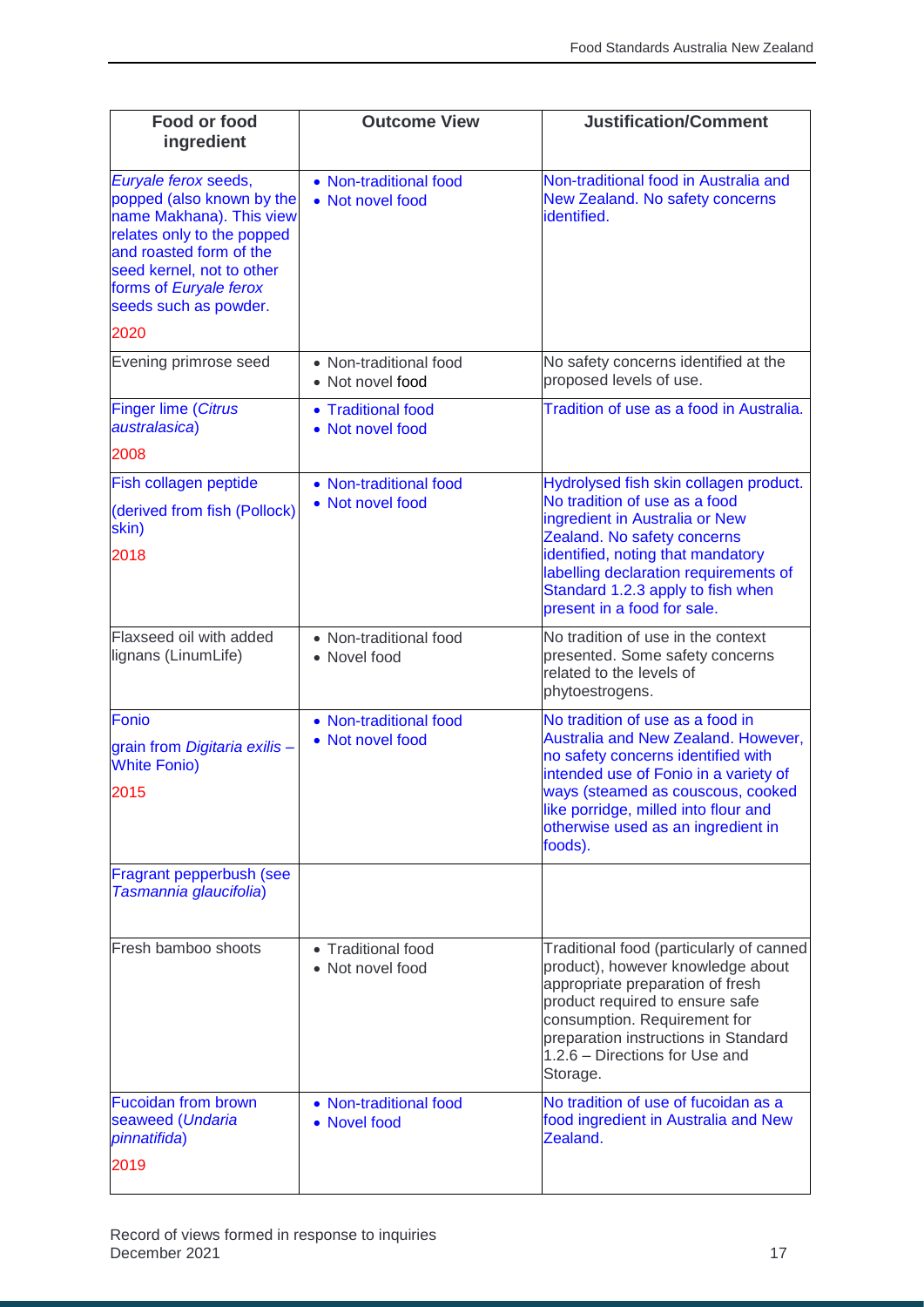| Food or food<br>ingredient                                                                         | <b>Outcome View</b>                                              | <b>Justification/Comment</b>                                                                                                                                                                                                                                                                                                                                                                                                                                                       |
|----------------------------------------------------------------------------------------------------|------------------------------------------------------------------|------------------------------------------------------------------------------------------------------------------------------------------------------------------------------------------------------------------------------------------------------------------------------------------------------------------------------------------------------------------------------------------------------------------------------------------------------------------------------------|
|                                                                                                    |                                                                  | Safety assessment of proposed<br>patterns and levels of use required.                                                                                                                                                                                                                                                                                                                                                                                                              |
|                                                                                                    |                                                                  | Note: This view does not consider<br>whether fucoidan may be subject to<br>the nutritive substance requirements<br>of Standard 1.1.1-10 of the Code. The<br>nutritive substance provisions in the<br>Code should be taken into account<br>when considering the addition of<br>fucoidan to food.                                                                                                                                                                                    |
| Fulvic acid (see Humic -<br>fulvic acid)                                                           |                                                                  |                                                                                                                                                                                                                                                                                                                                                                                                                                                                                    |
| Gac (juice derived from the<br>fruit of Momordica<br>cochinchinensis, Spreng)                      | • Non-traditional food<br>• Not novel food                       | Non-traditional food in Australia and<br>New Zealand. History of food use in<br>Asia. No safety concerns identified<br>based on composition of the fruit or<br>the juice.                                                                                                                                                                                                                                                                                                          |
| Galactooligosaccharides                                                                            | • Traditional in dairy foods<br>• Not novel in dairy based foods | Traditional in dairy based foods as a<br>result of fermentation and/or<br>hydrolysis of lactose. Detected in low-<br>lactose infant formula manufactured<br>for over 20 years, and numerous other<br>dairy based products.                                                                                                                                                                                                                                                         |
|                                                                                                    |                                                                  | Proposal P306 in progress. Application<br>A598 on hold awaiting outcomes of P306.                                                                                                                                                                                                                                                                                                                                                                                                  |
| Galactooligosaccharides<br>(Alpha-<br>galactooligosaccharides<br>derived from pea and soy)<br>2018 | • Non-traditional food<br>• Not novel food                       | No tradition of use of adding plant<br>based galactooligosaccharides (GOS)<br>to foods in Australia and New<br>Zealand. GOS are present in some<br>plant based foods including legumes<br>and pulses (at approximately 0.3 to<br>1.55g per 100g). However, the<br>intended addition of plant based GOS<br>to foods to achieve a dietary intake of<br>3-12g per day is higher than amounts<br>likely to be consumed via natural<br>presence in foods such as legumes<br>and pulses. |
|                                                                                                    |                                                                  | No safety concerns identified at<br>intended level of use. Potential for<br>gastrointestinal disturbance at high<br>levels of intake (which is commonly<br>associated with consumption of other<br>non-digestible fibres).                                                                                                                                                                                                                                                         |
|                                                                                                    |                                                                  | Note: GOS is defined in Standard<br>1.1.2 of the Code (derived from<br>lactose). The Code also includes<br>permission for specific quantities of<br>GOS (as defined in the Code) to be<br>included in infant formula products<br>(Standard 2.9.1). Plant based GOS                                                                                                                                                                                                                 |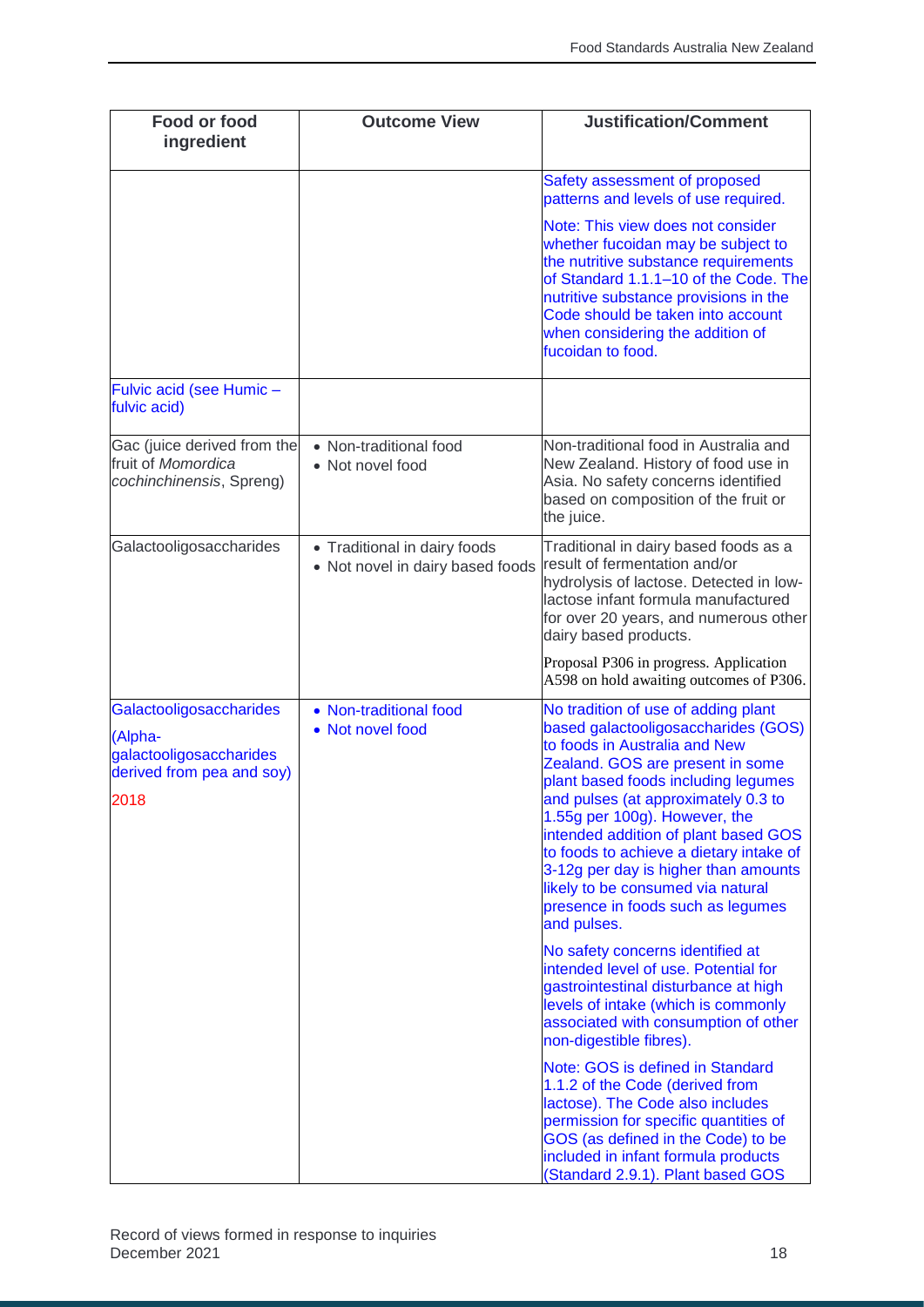| <b>Food or food</b><br>ingredient                                                                                                                       | <b>Outcome View</b>                        | <b>Justification/Comment</b>                                                                                                                                                                                                                                                                                                                                |
|---------------------------------------------------------------------------------------------------------------------------------------------------------|--------------------------------------------|-------------------------------------------------------------------------------------------------------------------------------------------------------------------------------------------------------------------------------------------------------------------------------------------------------------------------------------------------------------|
|                                                                                                                                                         |                                            | are not derived from lactose and<br>therefore may not meet the definition<br>of GOS in the Code (and is also<br>unlikely to be permitted to be added to<br>infant formula products).                                                                                                                                                                        |
| Gamma glutamyl cysteine<br>(Glyteine™)<br>2021                                                                                                          | • No view provided.                        | <b>ACNF</b> considered that if gamma<br>glutamyl cysteine is regarded as a<br>food ingredient, it is more likely to be<br>subject to the pre-market approval<br>requirements in the Code for<br>substances used as nutritive<br>substances. Therefore, no view was<br>provided in the context of whether<br>gamma glutamyl cysteine may be a<br>novel food. |
|                                                                                                                                                         |                                            | Note: This view does not consider<br>whether gamma glutamyl cysteine<br>may be subject to other regulations,<br>for example under the relevant<br>therapeutic goods or dietary<br>supplements rules applying in<br><b>Australia and New Zealand.</b>                                                                                                        |
| Ganoderma lucidum<br>2011<br>2016                                                                                                                       | • Non-traditional food<br>• Novel food     | Little evidence of use of Ganoderma<br>lucidum as a food in Australia and<br>New Zealand. Safety is not<br>established as a food - potential for<br>pharmacological effects based on its<br>use as a traditional medicine. In<br>addition, potential adverse effects<br>have been reported in scientific<br>literature.                                     |
| Garcinia cambogia (source<br>of 5-hydroxycitric acid)                                                                                                   | • Non-traditional food<br>• Novel food     | Safety concerns based on potential<br>for adverse effects in humans.                                                                                                                                                                                                                                                                                        |
| Gardenia blue (Gardenia<br>jasminoides Ellis)<br>2020                                                                                                   | • Regulate as a food additive              | Intended use is as a blue colour. An<br>application is required before it can<br>be used in food.                                                                                                                                                                                                                                                           |
| Ginkgo nut                                                                                                                                              | • Non-traditional food<br>• Novel food     | Non-traditional food in Australia and<br>New Zealand. Safety concerns as it<br>contains 4'-O-methylpyridoxine which<br>is heat stable, cannot be deactivated<br>by cooking and can only be removed<br>by washing.                                                                                                                                           |
| (High) β-Glucan cereals                                                                                                                                 | • Non-traditional food<br>• Not novel food | Natural variety sourced from a cereal<br>fraction with high natural levels of $\beta$ -<br>glucan. No safety concerns identified.                                                                                                                                                                                                                           |
| β-Glucan derived from<br>barley, produced using a<br>natural milling and<br>separation process,<br>potentially followed by<br>further processing - e.g. | • Non-traditional food<br>• Not novel food | No safety concerns identified with the<br>production method employed.                                                                                                                                                                                                                                                                                       |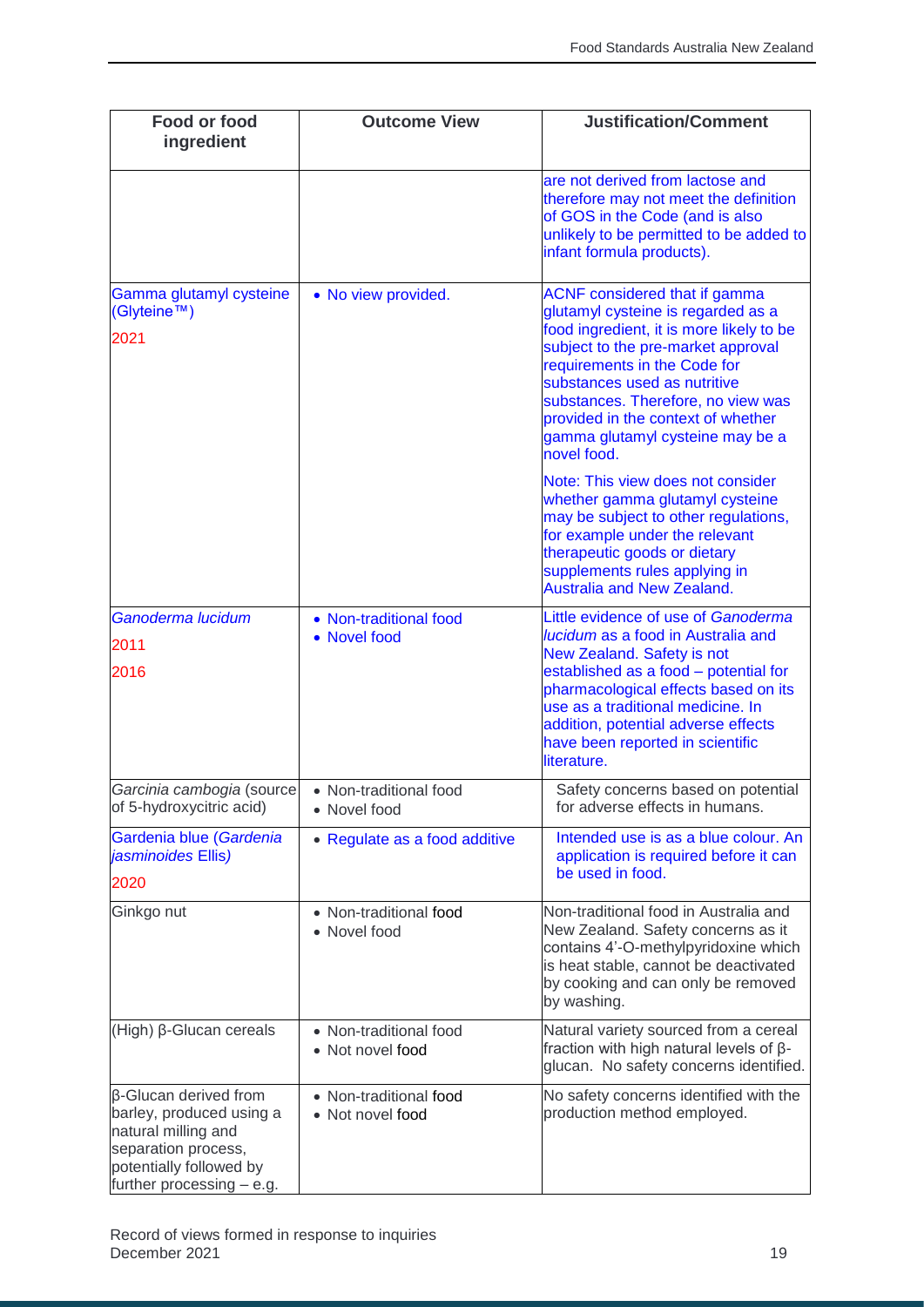| Food or food<br>ingredient                                                              | <b>Outcome View</b>                        | <b>Justification/Comment</b>                                                                                                                                                                                                                                                                                                                       |
|-----------------------------------------------------------------------------------------|--------------------------------------------|----------------------------------------------------------------------------------------------------------------------------------------------------------------------------------------------------------------------------------------------------------------------------------------------------------------------------------------------------|
| enzymatic starch<br>hydrolysis at elevated<br>temperature with ethanol<br>precipitation |                                            |                                                                                                                                                                                                                                                                                                                                                    |
| β-Glucan derived from<br>oats<br>2017                                                   | • Traditional food<br>• Not novel food     | Intended use likely to result in similar<br>exposure to $\beta$ -Glucans currently in the<br>diet from consumption of oats and<br>other β-Glucan containing foods. This<br>view relates to the use of a $70\%$ $\beta$ -<br>Glucan product derived from oats at<br>up to 4% of in foods (resulting in up 3<br>grams of $\beta$ -Glucan per serve). |
| $\beta$ -Glucan derived from<br>yeast (Saccharomyces<br>cerevisiae)<br>2011             | • Traditional food<br>• Not novel food     | Derived from cell wall of this yeast that<br>is commonly used and present in a<br>wide variety of foods. Intended levels<br>of use are similar to current intake<br>from the diet in Australia and New<br>Zealand.                                                                                                                                 |
| Glucosamine sulphate                                                                    | • Non-traditional food<br>• Novel food     | Safety not established at the proposed<br>level. Used as complementary<br>medicine.                                                                                                                                                                                                                                                                |
| Goji juice derived from the<br>goji berry (Lycium<br>barbarum)                          | • Non-traditional food<br>• Not novel food | Both the fruit and the juice are non-<br>traditional in Australia and New<br>Zealand. No safety concerns identified<br>based on composition of the berry or<br>the juice. History of food use in central<br>Asia.                                                                                                                                  |
| Grape pomace extract                                                                    | • Non-traditional food<br>• Not novel food | No concerns regarding composition or<br>safety.                                                                                                                                                                                                                                                                                                    |
| Grapeseed extract                                                                       | • Non-traditional food<br>• Not novel food | No concerns regarding composition or<br>safety.                                                                                                                                                                                                                                                                                                    |
| Graviola (Annona muricata<br>$L$ ) – frozen fruit pulp                                  | • Non-traditional food<br>• Not novel food | Limited tradition of safe use in some<br>population sub-groups. No concerns<br>regarding composition or safety.                                                                                                                                                                                                                                    |
| Green coffee beans -<br>unroasted                                                       | • Traditional food<br>• Not novel food     | Meets definition of coffee in Code.                                                                                                                                                                                                                                                                                                                |
| Green coffee extract<br>(Coffea Arabica)                                                | • Non-traditional food<br>• Not novel food | Non-traditional use in food context. No<br>concerns identified regarding<br>composition or safety.                                                                                                                                                                                                                                                 |
| <b>Green tree ants</b><br>(Oecophylla smaragdina).                                      | • Traditional food<br>• Not novel food     | Tradition of use as an indigenous food<br>in Australia.                                                                                                                                                                                                                                                                                            |
| 2019                                                                                    |                                            | The Committee noted that there are<br>reports of allergy, including three<br>reports of anaphylaxis, associated<br>with consumption of green tree ants.                                                                                                                                                                                            |
| Guanabana fruit (Annona<br>muricata L.)                                                 | • Non-traditional food<br>• Not novel food | No concerns identified regarding<br>composition or safety.                                                                                                                                                                                                                                                                                         |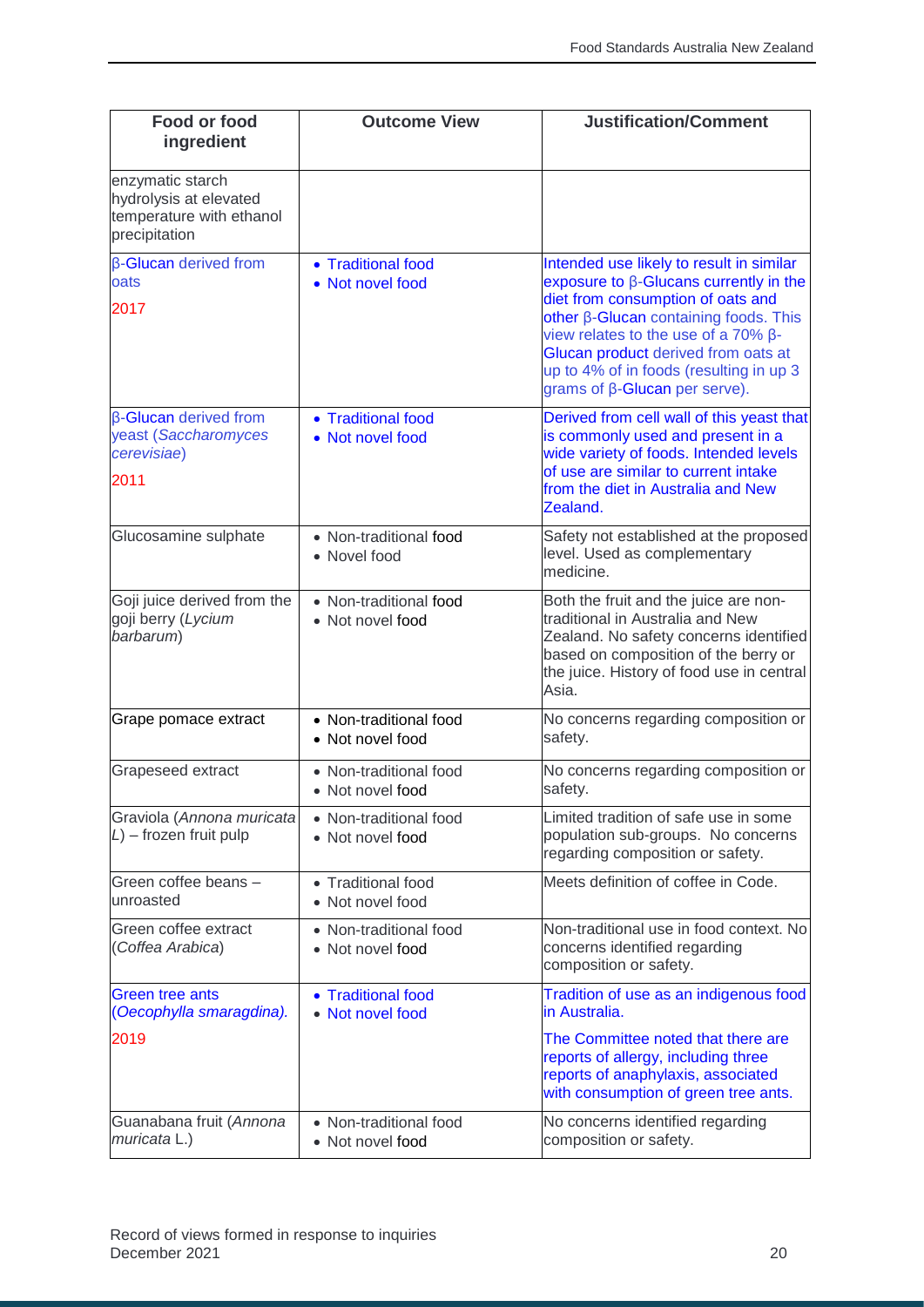| Food or food<br>ingredient                                                                                                                                                                | <b>Outcome View</b>                        | <b>Justification/Comment</b>                                                                                                                                                                                                                                                                                                                                                                                                                                                                       |
|-------------------------------------------------------------------------------------------------------------------------------------------------------------------------------------------|--------------------------------------------|----------------------------------------------------------------------------------------------------------------------------------------------------------------------------------------------------------------------------------------------------------------------------------------------------------------------------------------------------------------------------------------------------------------------------------------------------------------------------------------------------|
| Hawthorn-berry<br>(Cratagegus oxyacantha)<br>based jam                                                                                                                                    | • Non-traditional food<br>• Novel food     | Safety concerns based on potential for<br>adverse effects in humans.                                                                                                                                                                                                                                                                                                                                                                                                                               |
| Hemp (Cannabis spp.)<br>See<br>'Justification/Comment'<br>column for additional<br>information.                                                                                           | • Non-traditional food<br>• Novel food     | The Code permits the sale of hemp<br>seeds as food and as ingredients in<br>foods, subject to certain requirements<br>- see Standard 1.4.4 - Prohibited and<br>restricted plants and fungi.                                                                                                                                                                                                                                                                                                        |
|                                                                                                                                                                                           |                                            | Other parts of the hemp plant are<br>prohibited from being sold as food or<br>used as ingredients in food for sale<br>(see Standard 1.4.4 and Schedule 23<br>of the Code).                                                                                                                                                                                                                                                                                                                         |
| <b>Hericium coralloides</b><br>powdered extract<br>produced from the<br>mushroom.<br>2021                                                                                                 | • Non-traditional food<br>• Novel food     | No tradition of use of an extract<br>produced from the mushroom in<br>Australia and New Zealand. Safety not<br>established, requires assessment<br>before it can be sold as a food in<br><b>Australia and New Zealand.</b>                                                                                                                                                                                                                                                                         |
| Hibiscus sabdariffa<br>(flower)                                                                                                                                                           | • Traditional food<br>• Not novel food     | Tradition of use in a number of food<br>applications and also appears to have<br>been available (in this context) in<br>Australia and New Zealand for a<br>number of years.                                                                                                                                                                                                                                                                                                                        |
| <b>High Pressure Processed</b><br>(HPP) yoghurt                                                                                                                                           | • Traditional food<br>• Not novel food     | No significant changes to the physical<br>characteristics of yoghurt when<br>produced using HPP technology to<br>extend shelf-life. Tradition of use of<br>yoghurt in Australia and New Zealand.                                                                                                                                                                                                                                                                                                   |
| <b>High Pressure Processed</b><br>(HPP) foods<br>(for foods that do not<br>require a prescribed<br>pasteurisation step, or<br>where HPP is used in<br>addition to pasteurisation)<br>2009 | • Traditional foods<br>• Not novel foods   | HPP is a well established food<br>processing technology. The use of<br>HPP for traditional foods that do not<br>have a prescribed pasteurisation step<br>(or where HPP is used in addition to<br>pasteurisation) is not considered to<br>make a food non-traditional.                                                                                                                                                                                                                              |
| <b>Highly branched cyclic</b><br>dextrin (Cluster dextrin)<br>2021                                                                                                                        | • Non-traditional food<br>• Not novel food | No tradition of use of Highly branched<br>cyclic dextrin (Cluster dextrin) product<br>as a food ingredient in Australia and<br>New Zealand. However, no safety<br>concerns identified with intended use<br>of Highly branched cyclic dextrin<br>(Cluster dextrin) for use as a<br>carbohydrate source, $25 - 60$ g per<br>day in a range of foods<br>Note: Processing aids used in the<br>manufacture of Highly branched cyclic<br>dextrin (Cluster dextrin) require<br>permission under the Code. |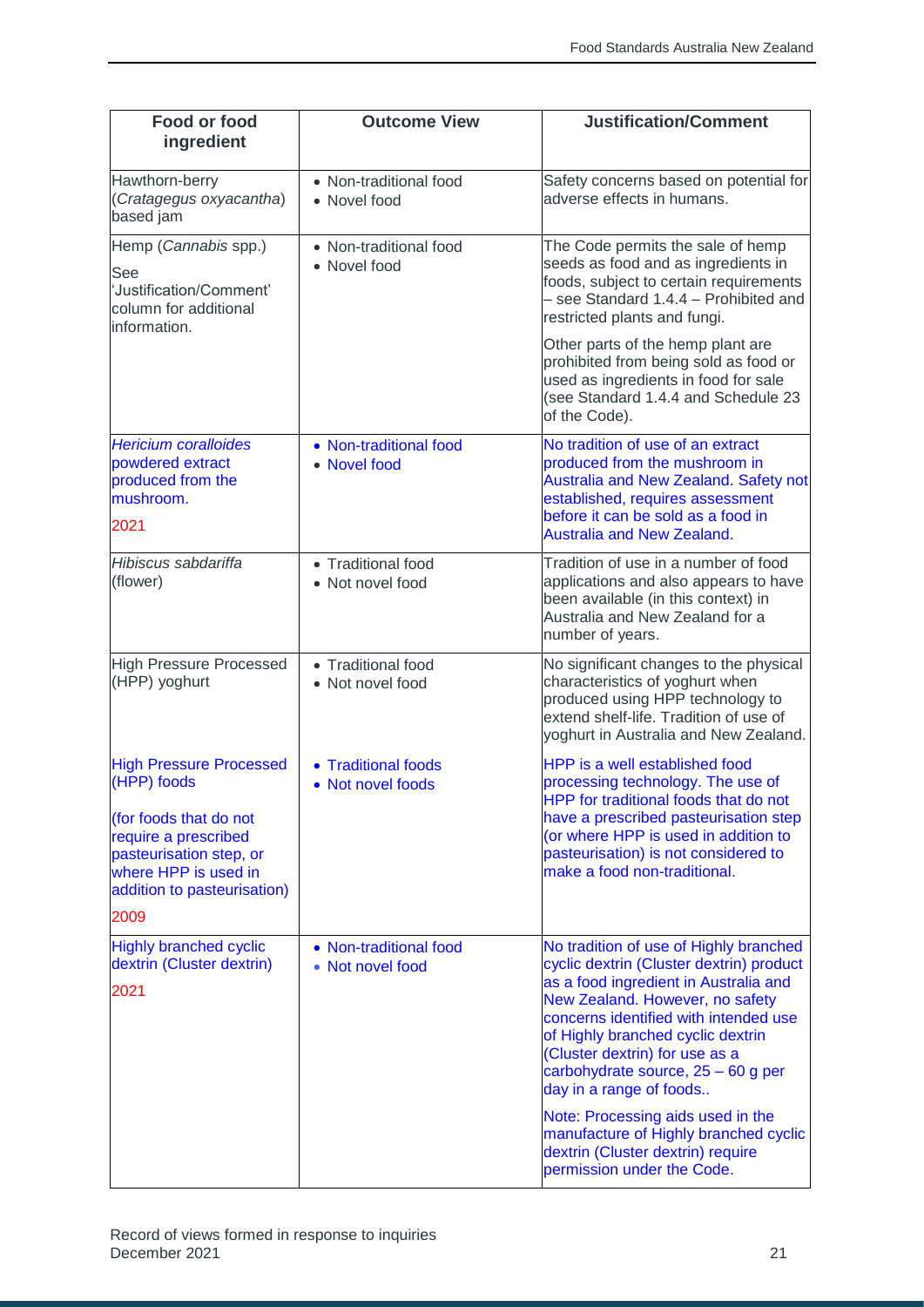| <b>Food or food</b><br>ingredient                                                         | <b>Outcome View</b>                    | <b>Justification/Comment</b>                                                                                                                                                                                                                                                           |
|-------------------------------------------------------------------------------------------|----------------------------------------|----------------------------------------------------------------------------------------------------------------------------------------------------------------------------------------------------------------------------------------------------------------------------------------|
| Hoodia gordonii                                                                           | • Non-traditional food<br>• Novel food | Consumed as an appetite and thirst<br>suppressant. Potential for reduction in<br>food intake and body weight, which<br>may be considered adverse effects in<br>certain population sub-groups.<br>Proposed patterns and levels of<br>consumption may be higher than<br>traditional use. |
| <b>Horopito</b>                                                                           | • Traditional food<br>• Not novel food | Tradition of use as a food in New<br>Zealand.                                                                                                                                                                                                                                          |
| (leaf of Pseudowintera<br>colorata used as a<br>seasoning / spice (similar<br>to pepper)) |                                        |                                                                                                                                                                                                                                                                                        |
| 2018                                                                                      |                                        |                                                                                                                                                                                                                                                                                        |
| Hovenia dulcis (Oriental<br>raisin tree) extract<br>20213                                 | • Non-traditional food<br>• Novel food | No tradition of use of Hovenia dulcis<br>extract as a food ingredient in<br><b>Australia and New Zealand.</b>                                                                                                                                                                          |
|                                                                                           |                                        | Safety of Hovenia dulcis extract is not<br>established.                                                                                                                                                                                                                                |
| Hu-hu grub (Prionoplus<br>reticularis)                                                    | • Traditional food<br>Not novel food   | Traditional of safe use - eaten as a<br>delicacy in Maori populations in New<br>Zealand.                                                                                                                                                                                               |
| Huito (jagua) (Genipa<br>americana) fruit juice and<br>watermelon juice colour<br>blend.  | • Regulate as a food additive          | Intended use is as a blue colour. An<br>application is required before it can be<br>used in food.                                                                                                                                                                                      |
| 2020                                                                                      |                                        |                                                                                                                                                                                                                                                                                        |
| Humic - fulvic acid                                                                       | • Non-traditional food                 | No safety concerns identified at use                                                                                                                                                                                                                                                   |
| (also known as Plant<br><b>Colloidal Minerals)</b>                                        | • Not novel food                       | levels that provide up to 100mg of<br>humic - fulvic acid per serve. View<br>relates only to the addition to food                                                                                                                                                                      |
| 2016                                                                                      |                                        | (including beverages) of humic - fulvic<br>acid at the level described above. Use<br>at higher levels may require a safety<br>assessment.                                                                                                                                              |
| <b>Hyaluronic acid</b>                                                                    | • Non-traditional food                 | Non-traditional food in Australia and                                                                                                                                                                                                                                                  |
| 2019                                                                                      | • Not novel food                       | New Zealand. No safety concerns<br>identified at level of use of up to 150<br>mg per serve.                                                                                                                                                                                            |
|                                                                                           |                                        | If the hyaluronic acid is produced<br>using gene technology, Standard<br>1.5.2 applies.                                                                                                                                                                                                |
|                                                                                           |                                        |                                                                                                                                                                                                                                                                                        |

j

 $3$  This item was considered further at a subsequent meeting in 2021, with a view that the ingredient may be more appropriately regarded as a therapeutic good, dependent on any representations made.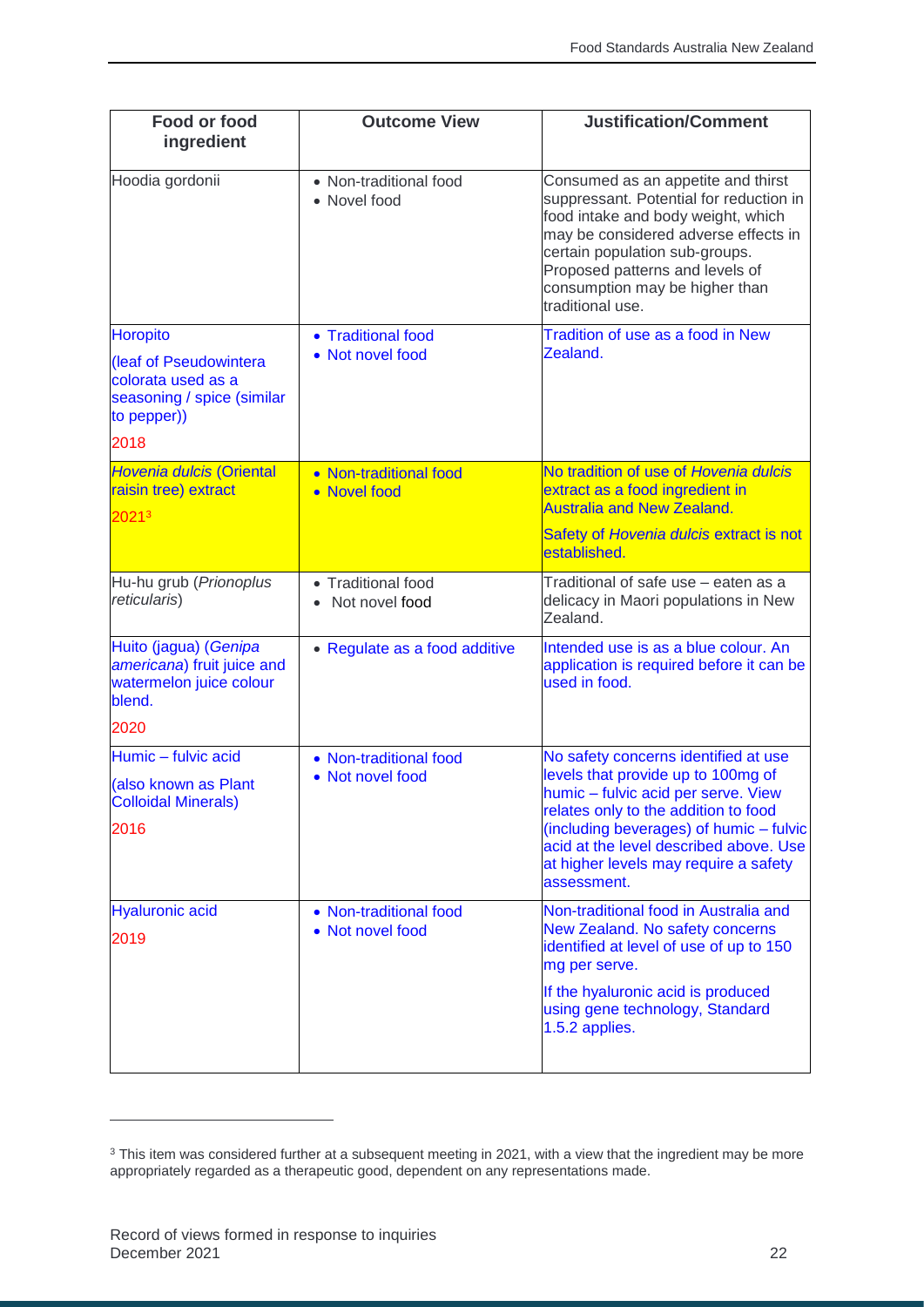| <b>Food or food</b><br>ingredient                                                                  | <b>Outcome View</b>                        | <b>Justification/Comment</b>                                                                                                                                                                                                                                                                  |
|----------------------------------------------------------------------------------------------------|--------------------------------------------|-----------------------------------------------------------------------------------------------------------------------------------------------------------------------------------------------------------------------------------------------------------------------------------------------|
| <b>Hydrolysed keratin from</b><br>sheep's wool<br>2009                                             | • Non-traditional food<br>• Novel food     | Sheeps' wool is not a traditional food<br>source. Safety is not established -<br>product is not adequately                                                                                                                                                                                    |
|                                                                                                    |                                            | characterised.                                                                                                                                                                                                                                                                                |
| <b>Ilex guayusa</b>                                                                                | • Non-traditional food<br>• Not novel food | <b>Plant native to South America. Leaves</b><br>are used in preparation of hot                                                                                                                                                                                                                |
| (leaf - infusion in hot<br>water)<br>2015                                                          |                                            | beverage (similar to tea). No safety<br>concerns identified when consumed in<br>this way.                                                                                                                                                                                                     |
|                                                                                                    |                                            | See next entry for leaf extract.                                                                                                                                                                                                                                                              |
| <b>Ilex</b> guayusa                                                                                | • Non-traditional food                     | Safety not established.                                                                                                                                                                                                                                                                       |
| (leaf extract in ready-to-<br>consume beverage)                                                    | • Novel food                               | See above entry for leaf infusion in hot<br>water.                                                                                                                                                                                                                                            |
| 2017                                                                                               |                                            |                                                                                                                                                                                                                                                                                               |
| <b>Ilex guayusa extract</b><br>(AmaTea®)                                                           | • Non-traditional food<br>• Novel food     | No tradition of use of Ilex guayusa<br>extract as a food ingredient in<br><b>Australia and New Zealand.</b>                                                                                                                                                                                   |
| (leaf extract containing<br>approximately 20%<br>caffeine, for use in a range<br>of foods)<br>2021 |                                            | Safety of Ilex guayusa extract is not<br>established - requires assessment of<br>proposed patterns and levels of use<br>before it can be sold as food in<br><b>Australia and New Zealand.</b>                                                                                                 |
|                                                                                                    |                                            | Note: This view does not consider<br>whether Ilex guayusa extract is a food,<br>and/or if it may be subject or better<br>suited to other regulations, for<br>example under the relevant<br>therapeutic goods or dietary<br>supplements rules applying in<br><b>Australia and New Zealand.</b> |
| <b>Ilex paraguariensis (Yerba</b><br>mate) extract standardised<br>to contain 2% caffeine.         | • Non-traditional food<br>• Novel food     | No tradition of use of Ilex<br>paraguariensis (Yerba mate) extract<br>as a food ingredient in Australia and<br>New Zealand.                                                                                                                                                                   |
| 2021                                                                                               |                                            | Safety of Ilex paraguariensis (Yerba<br>mate) extract is not established.                                                                                                                                                                                                                     |
| <b>Illawarra plum</b><br>(Podocarpus elatus)                                                       | • Traditional food<br>• Not novel food     | Tradition of use as a food in Australia.                                                                                                                                                                                                                                                      |
| 2009                                                                                               |                                            |                                                                                                                                                                                                                                                                                               |
| Irvingia gabonensis - see<br>African mango seed                                                    |                                            |                                                                                                                                                                                                                                                                                               |
| Isoflavones from red clover<br>(Trifolium pratense L.)                                             | • Non-traditional food<br>• Novel food     | Safety not established for proposed<br>pattern and level of use.                                                                                                                                                                                                                              |
| Isomalto-oligosaccharide<br>(IMO)<br>2011                                                          | • Non-traditional food<br>• Novel food     | New food ingredient. Safety<br>assessment of proposed patterns and<br>levels of use required.                                                                                                                                                                                                 |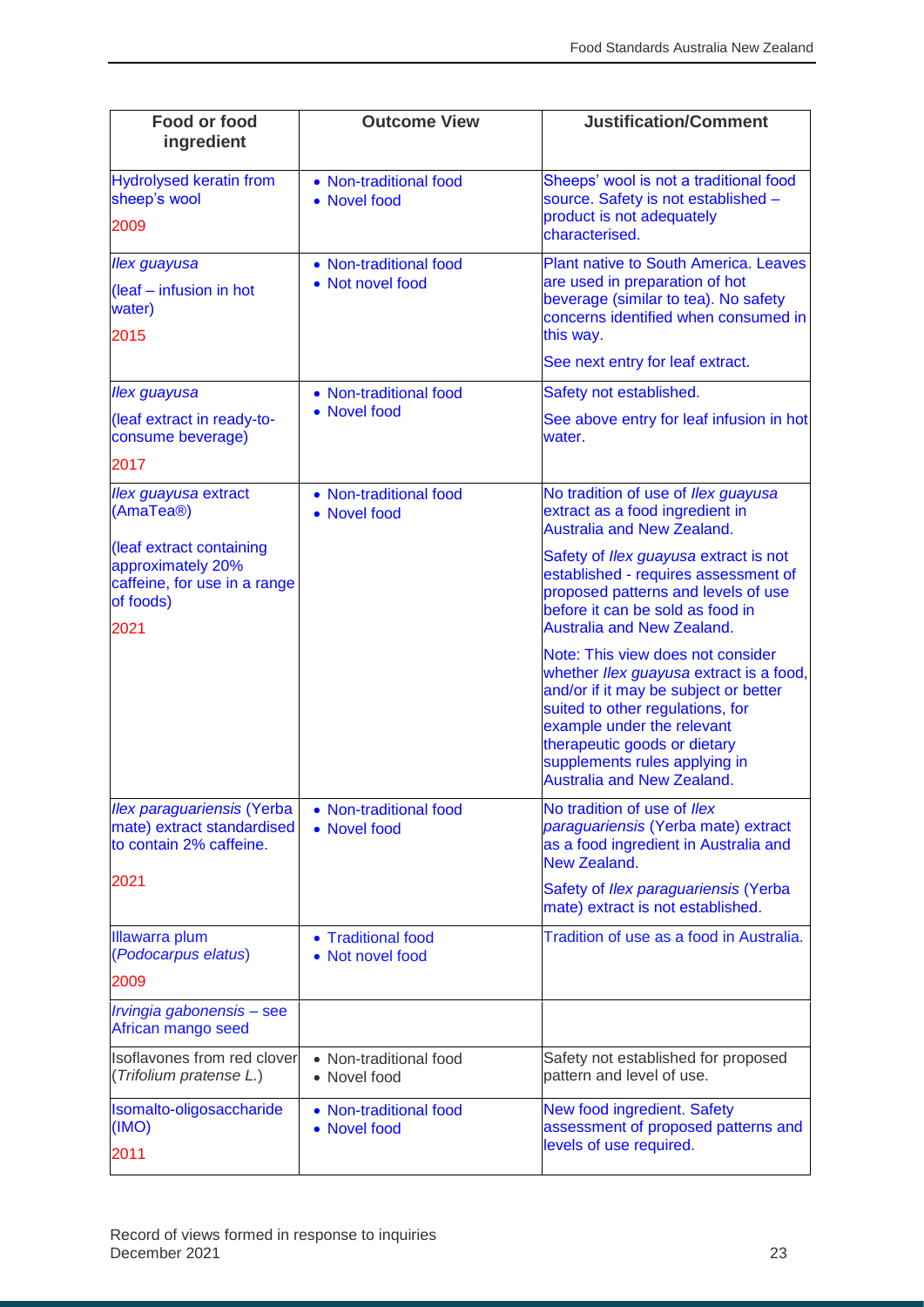| <b>Food or food</b><br>ingredient                                                                  | <b>Outcome View</b>                                             | <b>Justification/Comment</b>                                                                                                                                                                                                                                    |
|----------------------------------------------------------------------------------------------------|-----------------------------------------------------------------|-----------------------------------------------------------------------------------------------------------------------------------------------------------------------------------------------------------------------------------------------------------------|
| 2012                                                                                               |                                                                 | Approved in 2017 as a novel food in<br>Standard 1.5.1 (Application A1123)                                                                                                                                                                                       |
| Isomaltulose                                                                                       | • Non-traditional food<br>• Novel food                          | Identified sub-groups for which there<br>is the potential for adverse effects.                                                                                                                                                                                  |
|                                                                                                    |                                                                 | Approved novel food in Standard 1.5.1<br>(Application A578)                                                                                                                                                                                                     |
| Kakadu plum (Terminalia<br>ferdinandiana)                                                          | • Traditional food<br>• Not novel food                          | Long history of use in Australia.                                                                                                                                                                                                                               |
| 2008                                                                                               |                                                                 |                                                                                                                                                                                                                                                                 |
| Kangaroo grass (Themeda<br>triandra)                                                               | • Traditional food in Australia<br>• Not novel food             | Tradition of use as a food in Australia<br>by Indigenous people.                                                                                                                                                                                                |
| 2020                                                                                               |                                                                 | Note 1: The view is limited to the<br>same traditional use, which is for the<br>milled whole grain or seeds made into<br>baked products such as bread. Any<br>extension of use or new processing<br>methods are not subject to this view.                       |
|                                                                                                    |                                                                 | Note 2: The Committee noted that the<br>safe and suitable provisions of the<br>food acts apply to the food produced,<br>such as safe levels of contaminants or<br>toxicants.                                                                                    |
| Kawakawa dried leaf<br>herbal infusion (similar to<br>'tea')<br>(from leaves of Piper<br>excelsum) | • Traditional food in New<br><b>Zealand</b><br>• Not novel food | Tradition of use of the dried leaf in<br>herbal infusions by Maori and by early<br>settlers in New Zealand. Herbal<br>infusion products also widely available<br>in New Zealand at present.                                                                     |
| 2017                                                                                               |                                                                 | Note: This views relates only to the<br>use of the dried leaf of Piper excelsum<br>(Kawakawa) in a herbal infusion.<br>Other uses of the leaf, or other parts<br>of the plant, are not subject to this<br>view.                                                 |
| Kelp-fermented<br>2014                                                                             | • Non-traditional food<br>• Not novel food                      | Tradition of consumption of kelp, but<br>not fermented kelp. Intended use as<br>an ingredient (at 50mg/kg) in a<br>beverage product. No safety concerns<br>identified at this use level.                                                                        |
|                                                                                                    |                                                                 | Note: View applies only to fermented<br>kelp as described above. High iodine<br>intake may present safety concerns<br>for some consumers. Therefore, the<br>use of fermented kelp at higher levels<br>and/or in other foods may require a<br>safety assessment. |
| Kimchi (traditional Korean<br>fermented dish)                                                      | • Non-traditional food<br>• Not novel food                      | Made from some traditional<br>ingredients, but is fermented. History                                                                                                                                                                                            |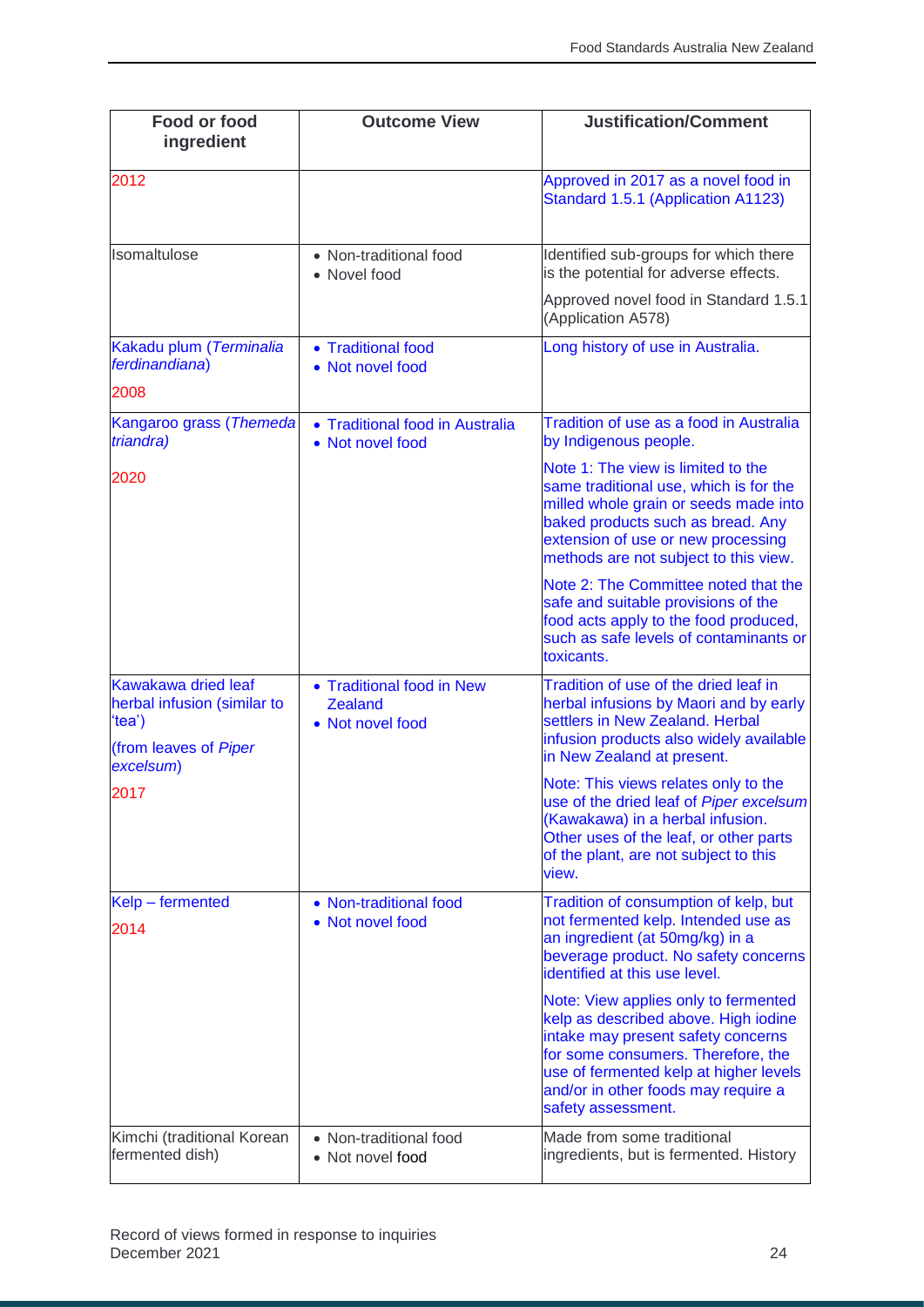| <b>Food or food</b><br>ingredient                                                                                                                                                                       | <b>Outcome View</b>                        | <b>Justification/Comment</b>                                                                                                                                                                                                                                        |
|---------------------------------------------------------------------------------------------------------------------------------------------------------------------------------------------------------|--------------------------------------------|---------------------------------------------------------------------------------------------------------------------------------------------------------------------------------------------------------------------------------------------------------------------|
|                                                                                                                                                                                                         |                                            | of use in Korea without adverse<br>effects.                                                                                                                                                                                                                         |
| Kombucha tea                                                                                                                                                                                            | • Traditional food<br>• Not novel food     | Although considered traditional, there<br>are safety concerns regarding<br>contamination with microorganisms<br>such as mould.                                                                                                                                      |
| Konjac (100% konjac in<br>elastic, thermo-irreversible<br>gel rather than as an<br>additive)                                                                                                            | • Non-traditional food<br>• Not novel food | History of safe use in Japan and other<br>Asian countries with no known<br>adverse effects.                                                                                                                                                                         |
| Konjac glucomannans<br>(flour/powdered product<br>derived from tubers of<br>Amorphophallus species)<br>2011                                                                                             | • Non-traditional food<br>• Not novel food | History of safe use in Japan as a food<br>ingredient, including production of<br>konjac thermo-irreversible gel (see<br>previous view above). No safety<br>concerns identified when used as a<br>food ingredient. However, please note<br>the following:            |
|                                                                                                                                                                                                         |                                            | Mini jelly cups containing konjac<br>and glucomannan in tablet form are<br>both banned in Australia (as<br>potential choking hazards). See the<br><b>Product Safety Australia website for</b><br>more information:<br>www.productsafety.gov.au.                     |
| Korean supplement drink<br>(2) including Angelica<br>Keiskei, Artemisia princes,<br>Ganoderma lucidum, and<br>Cordyceps                                                                                 | • Non-traditional food<br>• Novel food     | Safety concerns based on potential for<br>adverse effects in humans.                                                                                                                                                                                                |
| Korean supplement drink<br>(containing lotus seeds<br>and root (Nelumbo<br>nucifera syn. Nelumbium<br>speciosum), sea tangle or<br>kelp (Laminaria japonica),<br>jew's marrow (Corchorus<br>olitorius)) | • Non-traditional food<br>• Not novel food | No safety concerns at the proposed<br>low level of use of ingredients.                                                                                                                                                                                              |
| Korean tea (containing<br>Rehmannia glutinosa and<br>Wolfiporia extensa).                                                                                                                               | • Non-traditional food<br>• Novel food     | No tradition of use of Rehmannia<br>glutinosa and Wolfiporia extensa as<br>foods in Australia and New Zealand.                                                                                                                                                      |
| 2020                                                                                                                                                                                                    |                                            | Safety of these ingredients is not<br>established - requires assessment of<br>proposed patterns and levels of use<br>before they can be sold as food in<br><b>Australia and New Zealand. Adverse</b><br>effects have been reported in the<br>scientific literature. |
| Krill protein - partially<br>hydrolysed isolate from<br><b>Antarctic krill (Euphausia</b><br>superba)                                                                                                   | • Non-traditional food<br>• Not novel food | No tradition of use of partially<br>hydrolysed protein isolate from<br>Antarctic krill (Euphausia superba) as<br>a food ingredient in Australia and New                                                                                                             |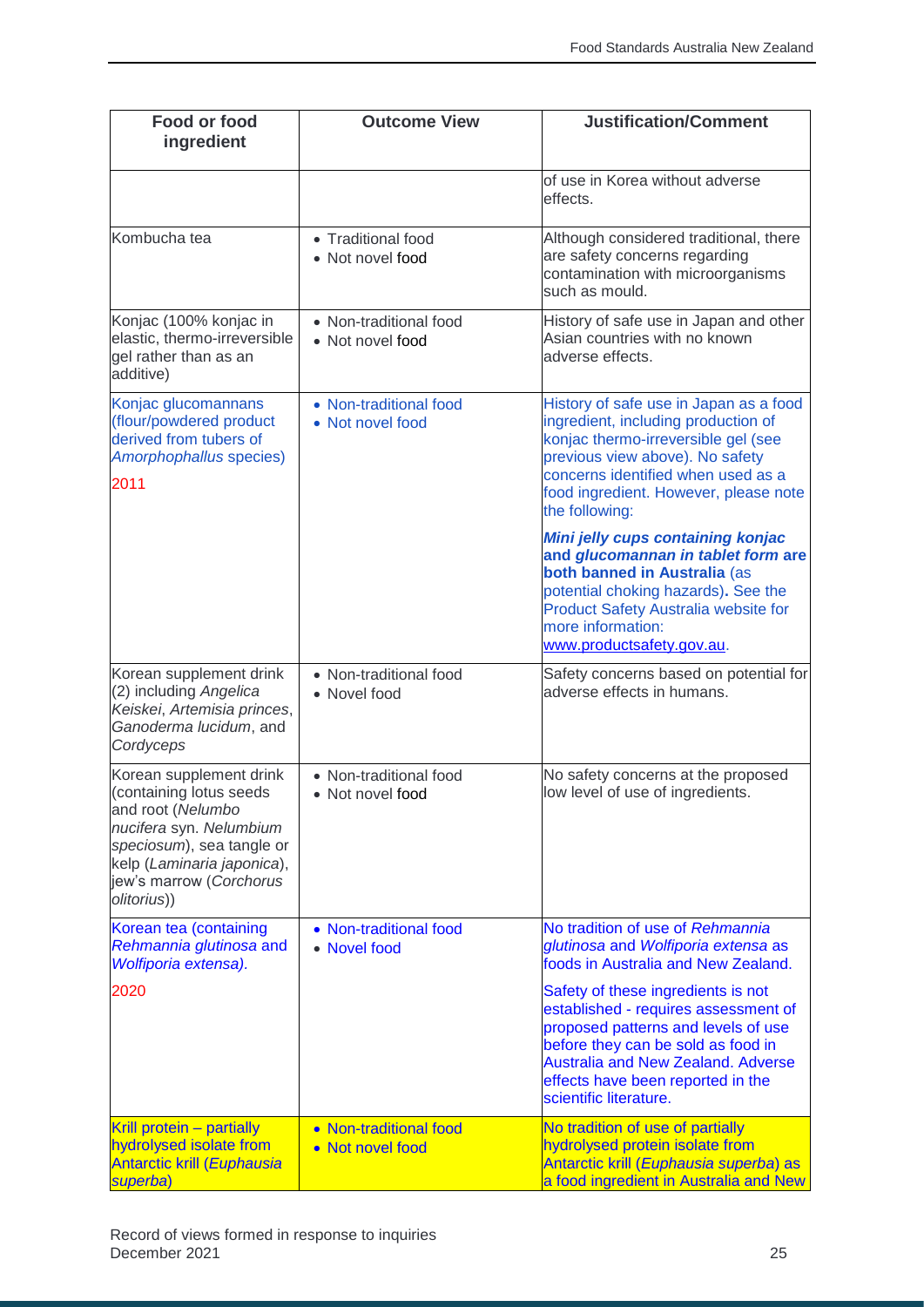| <b>Food or food</b><br>ingredient                          | <b>Outcome View</b>                        | <b>Justification/Comment</b>                                                                                                                                                                                                                                                                                                      |
|------------------------------------------------------------|--------------------------------------------|-----------------------------------------------------------------------------------------------------------------------------------------------------------------------------------------------------------------------------------------------------------------------------------------------------------------------------------|
| 2021                                                       |                                            | Zealand. However, no safety concerns<br>identified with intended use as a<br>protein source at levels of up to 20 g<br>per serve.                                                                                                                                                                                                 |
|                                                            |                                            | Krill is a crustacean and therefore this<br>food is subject to allergen labelling<br>requirements in Standard 1.2.3 of<br>Code.                                                                                                                                                                                                   |
|                                                            |                                            | Note: Any processing aids used in the<br>manufacture of partially hydrolysed<br>protein isolate from Antarctic krill<br>require permission under the Code.                                                                                                                                                                        |
| Kupua (Theobroma<br>grandiflorum) - frozen<br>puree        | • Non-traditional food<br>• Not novel food | History of use in Brazil and Peru. No<br>indication of safety concerns.                                                                                                                                                                                                                                                           |
| Lactobacillus (new strains)                                | • Non-traditional food<br>• Novel food     | Although there is a history of use of<br>Lactobacillus bulgaricus in yoghurt,<br>new lactobacillus strains would be<br>non-traditional foods in Australia and<br>New Zealand.                                                                                                                                                     |
| Lactobacillus acidophilus<br>2008                          | • Traditional food<br>• Not novel food     | Long history of use in yoghurt and<br>fermented milk products. It is also<br>used in complementary medicines.                                                                                                                                                                                                                     |
| Lactobacillus casei BPL4<br><b>CECT 9104</b><br>2019       | • Traditional food<br>• Not novel food     | Long history of exposure to<br>Lactobacillus in fermented foods and<br>breast milk.                                                                                                                                                                                                                                               |
|                                                            |                                            | Lactobacillus are also used as a<br>probiotic in complementary medicines.                                                                                                                                                                                                                                                         |
| Lactobacillus gasseri<br>CP2305 (heat inactivated)<br>2021 | • Non-traditional food<br>• Not novel food | No tradition of use of Lactobacillus<br>gasseri CP2305 product as a food<br>ingredient in Australia and New<br>Zealand. However, no safety concerns<br>identified with intended use of<br>Lactobacillus gasseri CP2305 (heat<br>inactivated) at up to 1 x 10 <sup>10</sup> cells per<br>day in a range of foods and<br>beverages. |
|                                                            |                                            | Note: This view relates only to the<br><b>CP2305 strain of Lactobacillus</b><br>gasseri.                                                                                                                                                                                                                                          |
| Lactobacillus helveticus<br>(R0052 strain)<br>2020         | • Non-traditional food<br>• Not novel food | No tradition of use as a food<br>ingredient in Australia and New<br>Zealand. No safety concerns identified<br>at intended levels of use (up to 1 x<br>10 <sup>11</sup> CFU per serve).                                                                                                                                            |
|                                                            |                                            | Note: This view relates only to the<br>R0052 strain of Lactobacillus<br>helveticus.                                                                                                                                                                                                                                               |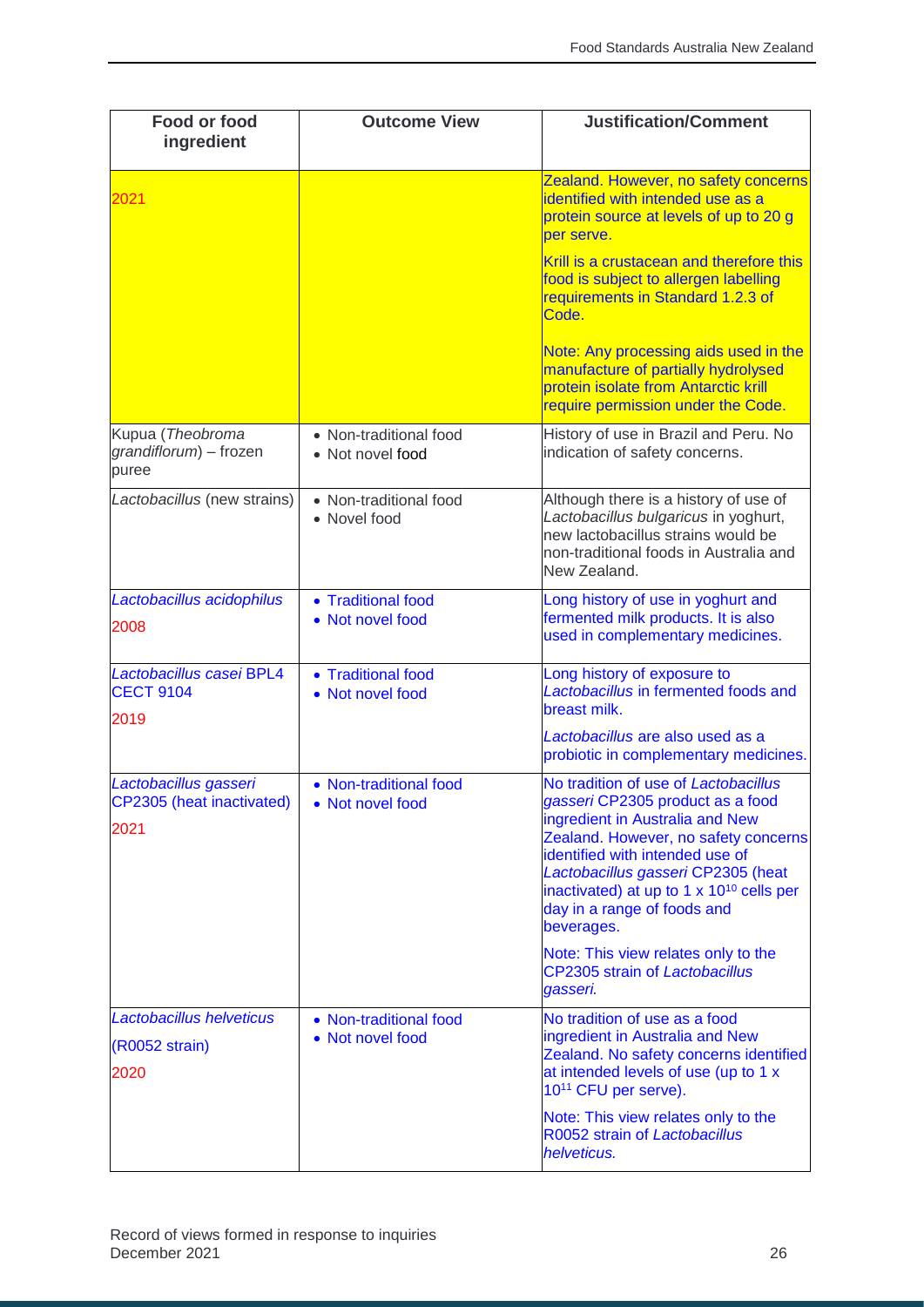| <b>Food or food</b><br>ingredient                                  | <b>Outcome View</b>                        | <b>Justification/Comment</b>                                                                                                                                                                                                                                                                                                                                                       |
|--------------------------------------------------------------------|--------------------------------------------|------------------------------------------------------------------------------------------------------------------------------------------------------------------------------------------------------------------------------------------------------------------------------------------------------------------------------------------------------------------------------------|
| Lactobacillus paracasei<br>KW3110 strain (heat killed)<br>2009     | • Non-traditional food<br>• Novel food     | Safety not established in food -<br>potential effects on immune system.<br>View is for heat killed Lactobacillus<br>paracasei KW3110 only.                                                                                                                                                                                                                                         |
| Lactobacillus paracasei<br>MCC1849 strain (heat<br>killed)<br>2018 | • Non-traditional food<br>• Novel food     | Safety not established in food -<br>potential effects on immune system<br>require additional assessment prior to<br>sale as a food.                                                                                                                                                                                                                                                |
|                                                                    |                                            | Note: This view relates only to heat<br>killed Lactobacillus paracasei<br>MCC1849 strain.                                                                                                                                                                                                                                                                                          |
|                                                                    |                                            | See above view for heat killed<br>KW3110 strain and below view for<br>viable Lactobacillus paracasei.                                                                                                                                                                                                                                                                              |
| Lactobacillus paracasei<br>2010                                    | • Non-traditional food<br>• Not novel food | Used as a probiotic internationally. No<br>safety concerns identified.                                                                                                                                                                                                                                                                                                             |
|                                                                    |                                            | Note: this view is distinct from the<br>previous view for heat killed L.<br>paracasi KW3110 (see above).                                                                                                                                                                                                                                                                           |
| Lactobacillus plantarum<br>2010                                    | • Traditional food<br>• Not novel food     | Long history of use in fermented food<br>products. It is also used as a probiotic.                                                                                                                                                                                                                                                                                                 |
| Lactobacillus plantarum L-<br>137 (heat inactivated)<br>2021       | • Non-traditional food<br>• Not novel food | No tradition of use of Lactobacillus<br>plantarum L-137 (heat killed/heat<br>inactivated) as a food ingredient in<br><b>Australia and New Zealand. However,</b><br>no safety concerns identified with<br>intended use of Lactobacillus<br>plantarum L-137 (heat killed/heat<br>inactivated) at up to 1.2 x 10 <sup>10</sup> cells<br>per day in a range of foods and<br>beverages. |
|                                                                    |                                            | Note: This view relates only to the<br>heat inactivated L-137 strain of<br>Lactobacillus plantarum.                                                                                                                                                                                                                                                                                |
| Lactobacillus reuteri<br>(NCIMB 30242 strain)<br>2013              | • Traditional food<br>• Not novel food     | History of consumption L. reuteri in<br>general population. L. reuteri NCIMB<br>30242 is a strain that is present in,<br>and consistent with the characteristics<br>of the L. reuteri species as a whole.                                                                                                                                                                          |
|                                                                    |                                            | View is for NCIMB 30242 strain only.                                                                                                                                                                                                                                                                                                                                               |
| Lactobacillus rhamnosus<br><b>CNCM I-4036</b><br>2019              | • Traditional food<br>• Not novel food     | Long history of exposure to<br>Lactobacillus in fermented foods and<br>breast milk.                                                                                                                                                                                                                                                                                                |
|                                                                    |                                            | Lactobacillus are also used as a<br>probiotic in complementary medicines.                                                                                                                                                                                                                                                                                                          |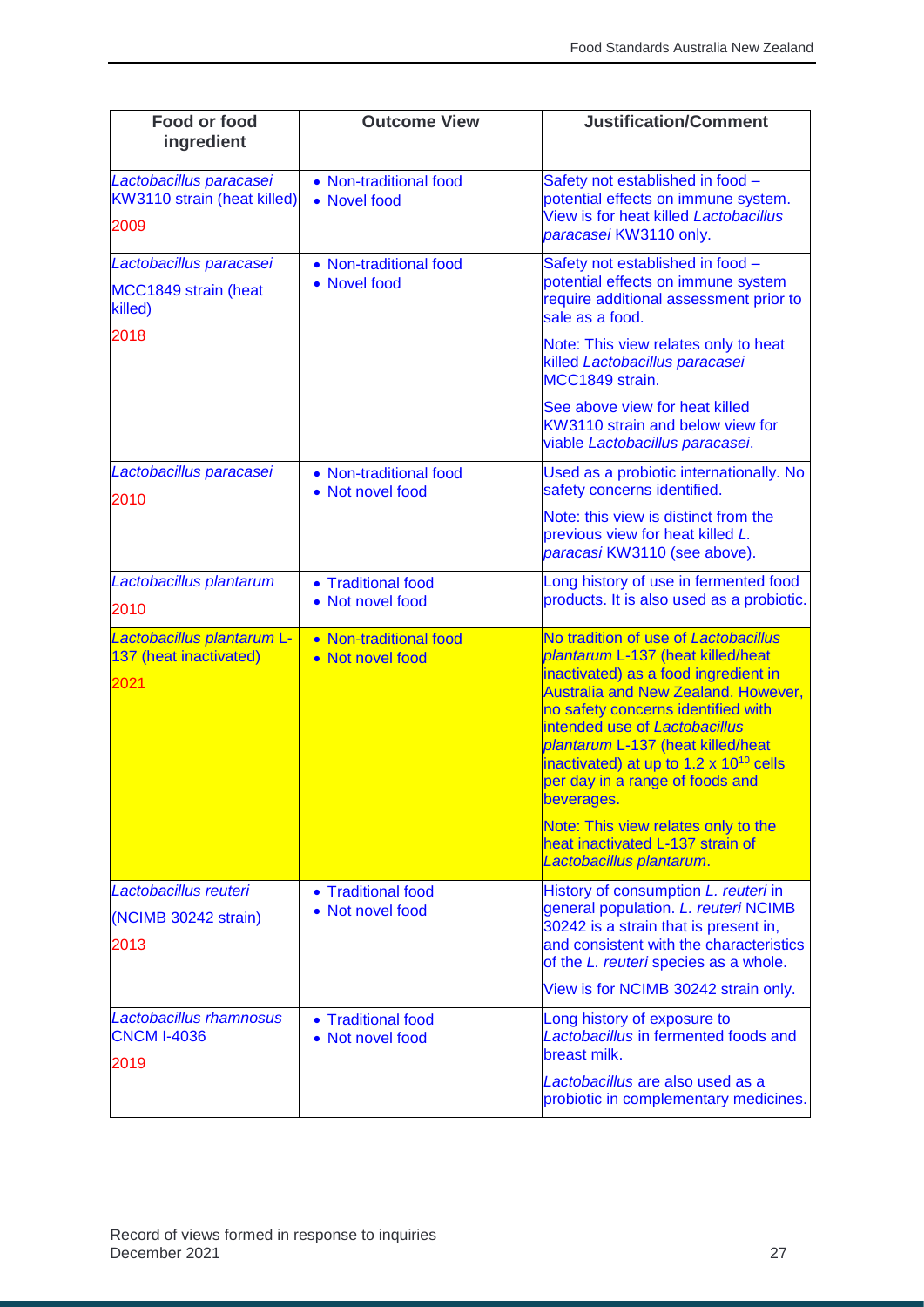| Food or food<br>ingredient                                                          | <b>Outcome View</b>                                     | <b>Justification/Comment</b>                                                                                                                                                                                                                                |
|-------------------------------------------------------------------------------------|---------------------------------------------------------|-------------------------------------------------------------------------------------------------------------------------------------------------------------------------------------------------------------------------------------------------------------|
| Lacticaseibacillus<br>rhamnosus G10P11-4<br>(formerly known as                      | • Non-traditional food<br>• Not novel food <sup>4</sup> | As this is an evolved strain, it is a non-<br>traditional food in Australia and New<br>Zealand.                                                                                                                                                             |
| Lactobacillus rhamnosus<br>G10P11-4)                                                |                                                         | No safety concerns identified for<br>intended use in a starter culture for                                                                                                                                                                                  |
| 2019                                                                                |                                                         | fermented dairy products.                                                                                                                                                                                                                                   |
| 2021                                                                                |                                                         |                                                                                                                                                                                                                                                             |
| Lactobacillus rhamnosus                                                             | • Non-traditional food                                  | No tradition of use as a food                                                                                                                                                                                                                               |
| (R0011 strain)<br>2020                                                              | • Not novel food                                        | ingredient in Australia and New<br>Zealand. No safety concerns identified<br>at intended levels of use (up to 1 x 10 <sup>9</sup><br><b>CFU</b> per serve)                                                                                                  |
|                                                                                     |                                                         | Note: This view relates only to the<br>R0011 strain of Lactobacillus<br>rhamnosus.                                                                                                                                                                          |
| Lactoferrin (Bovine) for<br>use in dairy products at<br>10-100 mg/100mL or 100<br>g | • Traditional food<br>• Not novel food                  | Normal constituent of bovine milk at<br>20-200 µg/mL (2-20 mg/100 mL).<br>Proposed use in yoghurt is within the<br>normal range of dietary intake of<br>lactoferrin from dairy foods in the diet.<br>Traditional food when used in this<br>way.             |
| Lapacho (Tabebuia<br>impetiginosa,<br>T.avellanedae) - also<br>known as Pau d'Arco  | • Non-traditional food<br>• Novel food                  | Studies in rats indicate fetotoxic and<br>embryotoxic effects of the<br>characterising chemical constituent,<br>lapachol. Known potential for adverse<br>effects in humans.                                                                                 |
| Larch arabinogalactan<br>(Larix occidentalis)                                       | • Non-traditional food<br>• Not novel food              | Arabinogalactan (larch gum, 409) is<br>approved for use as a Schedule 2<br>food additive in Standard 1.3.1. Non-<br>traditional when used as a food<br>ingredient. No safety concerns<br>identified based on its history of safe<br>use as a food additive. |
| L-Arginine alpha-<br>ketoglutarate                                                  | • Non-traditional food<br>• Novel food                  | Safety not established for proposed<br>pattern and level of use.                                                                                                                                                                                            |
| Lavender (Lavendula<br>angustifolia)                                                | • Traditional food<br>• Not novel food                  | Traditional use for purpose of<br>flavouring. No safety concerns at<br>proposed low level of use.                                                                                                                                                           |
| Lemon aspen fruit<br>(Acroychia acidula)                                            | • Traditional food<br>• Not novel food                  | Tradition of use as a food in Australia.                                                                                                                                                                                                                    |
| 2008                                                                                |                                                         |                                                                                                                                                                                                                                                             |

 $\overline{a}$ 

<sup>4</sup> This view was updated in June 2021. It was previously regarded as a non-traditional, novel food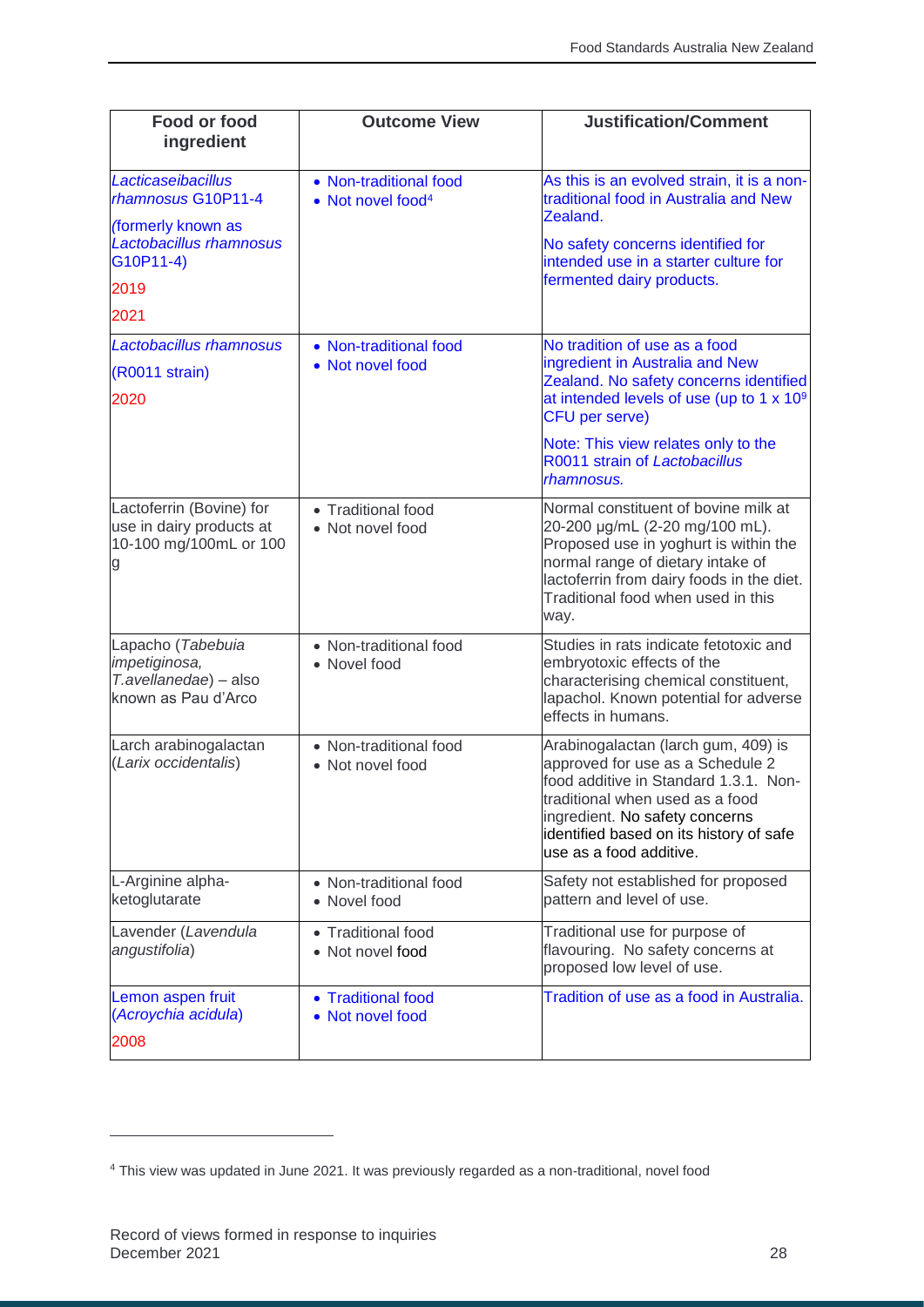| <b>Food or food</b><br>ingredient                                                               | <b>Outcome View</b>                                  | <b>Justification/Comment</b>                                                                                                                                                                                                                                                                                                                                                               |
|-------------------------------------------------------------------------------------------------|------------------------------------------------------|--------------------------------------------------------------------------------------------------------------------------------------------------------------------------------------------------------------------------------------------------------------------------------------------------------------------------------------------------------------------------------------------|
| Lemon myrtle (Backhousia<br>citriodora)                                                         | • Traditional food<br>• Not novel food               | Tradition of use in a number of food<br>applications and appears to have<br>been available (in this context) in<br>Australia for a number of years.                                                                                                                                                                                                                                        |
| Lentein<br>(Lentein <sup>™</sup> Complete)<br>2017                                              | • Non-traditional food<br>• Not novel food           | No safety concerns identified at<br>intended levels of use (as an<br>ingredient in a variety of food products<br>at up to 24 grams per serving). This<br>view refers to the dried and milled<br>powder product derived from plants<br>commonly known as duckweeds and<br>water lentils (from the Lamnaceae<br>family) that grow in water. Plants are<br>grown in a controlled environment. |
| Leuconostoc carnosum<br>(M-CULTURE <sup>®</sup> Safe<br>GDS®3349®50)<br>2021                    | • Non-traditional food<br>• Novel food               | No tradition of use of Leuconostoc<br>carnosum (M-CULTURE <sup>®</sup> Safe<br>GDS®3349®50) as a food ingredient<br>(live bacterial protective culture) in<br><b>Australia and New Zealand.</b><br>Safety of Leuconostoc carnosum (M-<br>CULTURE® Safe GDS®3349®50) is<br>not established.                                                                                                 |
| Lion's mane powder<br>(Hericium erinaceus)<br>2019<br>20215                                     | • Non-traditional food<br>• Novel food               | Non-traditional food in Australia and<br>New Zealand. Safety not established,<br>requires assessment before it can be<br>sold as a food in Australia and New<br>Zealand. Adverse effects have been<br>reported in the scientific literature.                                                                                                                                               |
| Lithothamniom calcareum<br>(also known as<br>Phymatolithon calcareum<br>or red seaweed)<br>2009 | • Non-traditional food<br>• Not novel food           | No safety concerns identified.<br>This view relates to 1.7 g of the<br>powdered seaweed per serve, with up<br>to two servers per day. <sup>6</sup>                                                                                                                                                                                                                                         |
| Long neck turtle<br>(Chelodina longicollis)                                                     | • Non-traditional food<br>• Not novel food           | Limited history of use in population<br>sub-groups with safety concerns<br>identified based on this use. The sale<br>of the meat of long-neck turtles is not<br>covered by the Code and would<br>require permission for human<br>consumption under State or Territory<br>law.                                                                                                              |
| Luo han guo extract<br>(Siraitia grosvenorii,<br>otherwise known as<br>Momordica P.E.)          | • Regulate as a food additive<br>(intense sweetener) | Extract contains a high level of<br>mogroside, an intense sweetener. No<br>Application for approval of extract as<br>an intense sweetener received.                                                                                                                                                                                                                                        |

<sup>5</sup> View relates to Lions mane powder extract.

j

<sup>6</sup> This view was updated in June 2021.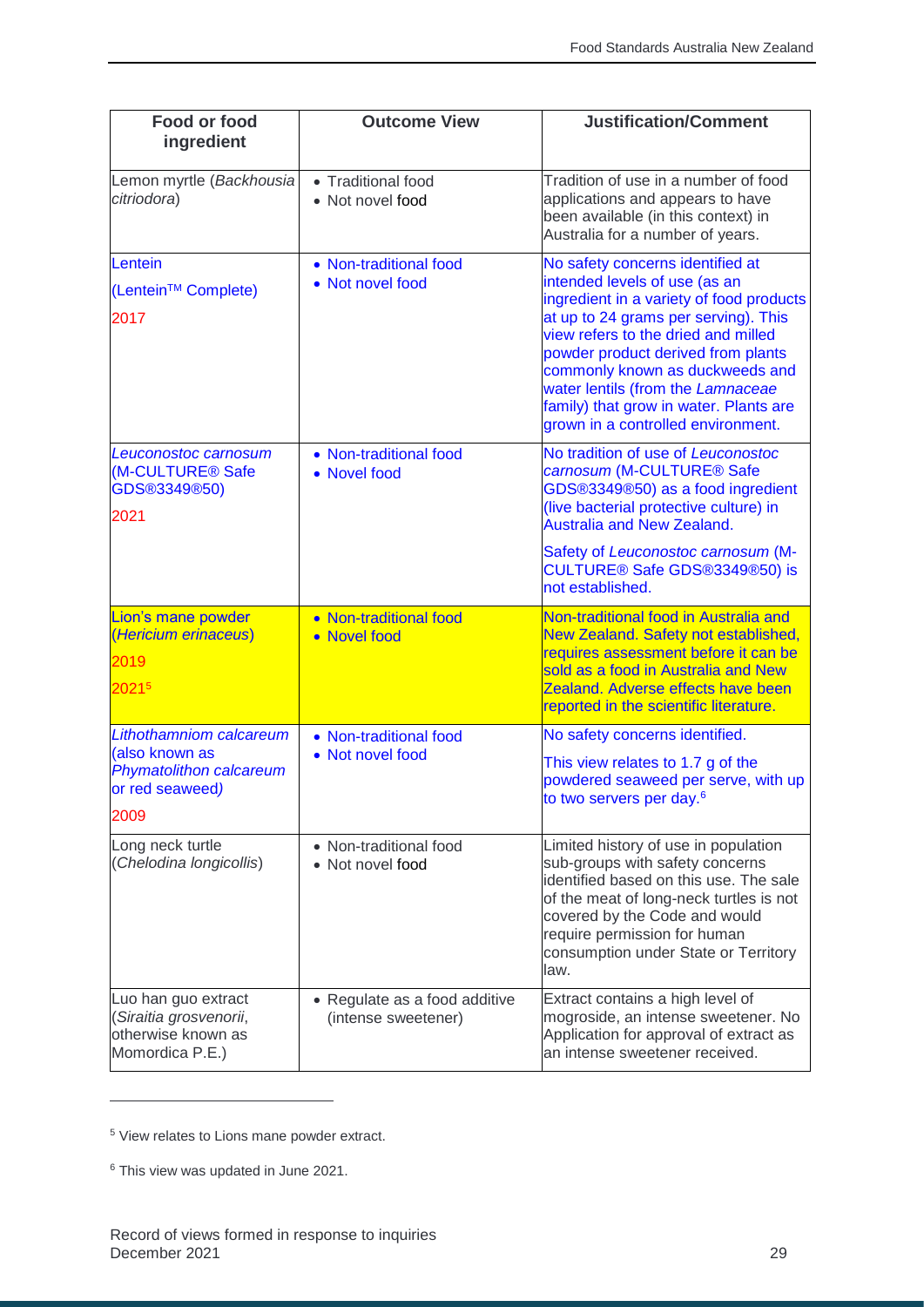| <b>Food or food</b><br>ingredient                                                                                                                                                                                                         | <b>Outcome View</b>                                  | <b>Justification/Comment</b>                                                                                                                                                                                                                                                                   |
|-------------------------------------------------------------------------------------------------------------------------------------------------------------------------------------------------------------------------------------------|------------------------------------------------------|------------------------------------------------------------------------------------------------------------------------------------------------------------------------------------------------------------------------------------------------------------------------------------------------|
| Luo han guo fruit juice<br>extract concentrate<br>(PureLo <sup>™</sup> )<br>Note: this view was previously<br>termed a 'concentrate'. Upon<br>further consideration, it is<br>more appropriate to refer to<br>this product as an extract. | • Regulate as a food additive<br>(intense sweetener) | No application for approval of extract<br>concentrate as an intense sweetener.<br>Permission required for approval of<br>concentrate as an intense sweetener<br>since it contains a high level of<br>mogroside and proposed use is as<br>sweetener, including a table-top<br>sweetener.        |
| Luo han guo fruit juice<br>(Siraitia grosvernorii - also<br>known as monk fruit juice)                                                                                                                                                    | • Traditional food<br>• Not novel food               | Tradition of use as a food in Australia<br>and New Zealand, particularly in<br>traditional Asian diets.                                                                                                                                                                                        |
| 2013                                                                                                                                                                                                                                      |                                                      | This view is distinct from the previous<br>Luo han guo extract views. This view<br>relates to the juice of the fruit and not<br>to extracts that concentrate the level<br>of mogrosides present in the fruit. The<br>total mogroside content of the juice is<br>approximately 5%.              |
| Lycopene-enriched tomato<br>extracts                                                                                                                                                                                                      | • Non-traditional food<br>• Not novel food           | No safety concerns identified.<br>Composition comparable to tomato<br>paste products.                                                                                                                                                                                                          |
| Maca powder (Lepidium<br>meyenii)                                                                                                                                                                                                         | • Non-traditional food<br>• Not novel food           | History of safe use in South America.<br>No concerns regarding composition.                                                                                                                                                                                                                    |
| Maltosyltrehalose syrup<br>(Hallodex <sup>™</sup> )<br>2019                                                                                                                                                                               | • Non-traditional food<br>• Novel food               | Non-traditional use as a food<br>ingredient in Australia and New<br>Zealand. Safety not established for<br>proposed pattern and level of use,<br>requires assessment before it can be<br>sold as a food in Australia and New<br>Zealand.                                                       |
| Mangifera indica leaf<br>extract<br>(Mango leaf extract)<br>2018                                                                                                                                                                          | • Non-traditional food<br>• Novel food               | No tradition of use as a food in<br>Australia or New Zealand. Safety of<br>use as a food not established.<br>Potential for pharmacological effects<br>based on its use as a traditional<br>medicine. In addition, potential<br>adverse effects have been reported in<br>scientific literature. |
| Mangosteen juice<br>(Garcinia mangostena)                                                                                                                                                                                                 | • Traditional food<br>• Not novel food               | Traditional use as a food. No safety<br>concerns identified.                                                                                                                                                                                                                                   |
| Mangosteen rind powder<br>(Garcinia mangostana)                                                                                                                                                                                           | • Non-traditional food<br>Not novel food             | Non-traditional food in Australia and<br>New Zealand. No safety concerns<br>identified.                                                                                                                                                                                                        |
| Manuka oil as a flavour<br>ingredient                                                                                                                                                                                                     | • Regulate as a food additive<br>(flavour)           | If used only at levels necessary to<br>impart flavour, can be regulated as a<br>food additive. If it were used in greater<br>quantities, then it would be considered<br>a food ingredient in its own right and<br>may be considered non-traditional<br>and/or novel.                           |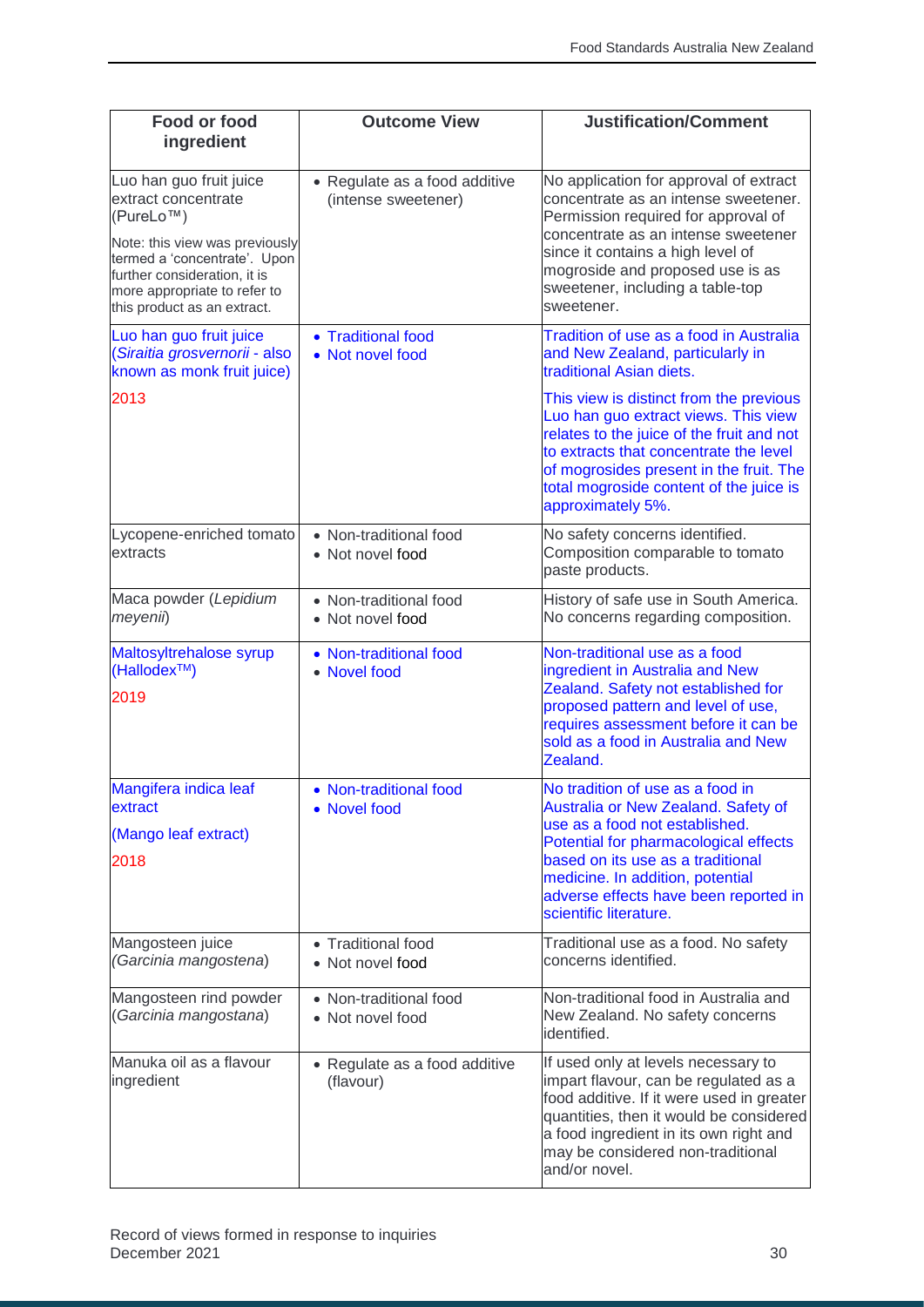| Food or food<br>ingredient                                                                                                                            | <b>Outcome View</b>                             | <b>Justification/Comment</b>                                                                                                                                                                                                                                                                                                                                                                                                                                                                      |
|-------------------------------------------------------------------------------------------------------------------------------------------------------|-------------------------------------------------|---------------------------------------------------------------------------------------------------------------------------------------------------------------------------------------------------------------------------------------------------------------------------------------------------------------------------------------------------------------------------------------------------------------------------------------------------------------------------------------------------|
|                                                                                                                                                       |                                                 |                                                                                                                                                                                                                                                                                                                                                                                                                                                                                                   |
| Manuka leaf and stem<br>(Leptospermum<br>scoparium)<br>2009                                                                                           | • Traditional food<br>• Not novel food          | Tradition of use as a food in New<br>Zealand. Note: This view updates the<br>previous view of Novel Foods<br>Reference Group and is based on<br>additional information on products<br>available in the New Zealand market.                                                                                                                                                                                                                                                                        |
| <b>Matured hops extract</b><br>2018                                                                                                                   | • Non-traditional food<br>• Novel food          | Although there is a tradition of<br>consumption of some components of<br>hops in beer in Australia and New<br>Zealand, the matured hops extract is<br>not compositionally identical to the<br>components present in beer. No<br>history of use of the extract as a food<br>or food ingredient in Australia and<br><b>New Zealand. Potential biological</b><br>effects and potential for new and/or<br>increased dietary exposure to<br>components of the extract required to<br>establish safety. |
| Melaleuca (Melaleuca<br>quinquenervia) isolates                                                                                                       | • Regulate as a food additive<br>(preservative) | Intended purpose is as a preservative.<br>No application received for approval<br>as a food additive.                                                                                                                                                                                                                                                                                                                                                                                             |
| <b>Mesophyllum</b><br>superpositum<br>(algae, previously<br>identified as Lithothamnion<br>superpositum - product<br>also known as AlgaeCal®)<br>2015 | • Non-traditional food<br>• Not novel food      | No tradition of use as a food in<br>Australia and New Zealand. However,<br>no safety concerns identified with<br>intended use of the powdered product<br>in foods at up to 500mg per day.<br>This view relates to the power itself,<br>not to an amount of calcium. <sup>7</sup>                                                                                                                                                                                                                  |
| Methyl cellulose and<br>hydroxypropyl<br>methylcellulose                                                                                              | • Non-traditional food<br>• Novel food          | Non-traditional when used as<br>ingredients in foods rather than as<br>food additives. Safety not assessed in<br>context of potential for greater<br>consumption as ingredients in foods.                                                                                                                                                                                                                                                                                                         |
| <b>Methyl liberine (commonly</b><br>known as dynamine)<br>2020                                                                                        | • Non-traditional food<br>• Novel food          | No tradition of use of methyl liberine<br>as a food ingredient in Australia and<br><b>New Zealand.</b><br>Safety of methyl liberine is not<br>established - requires assessment of<br>proposed patterns and levels of use<br>before it can be sold as food in<br><b>Australia and New Zealand. Adverse</b>                                                                                                                                                                                        |

<sup>7</sup> This view was updated in June 2021.

 $\overline{a}$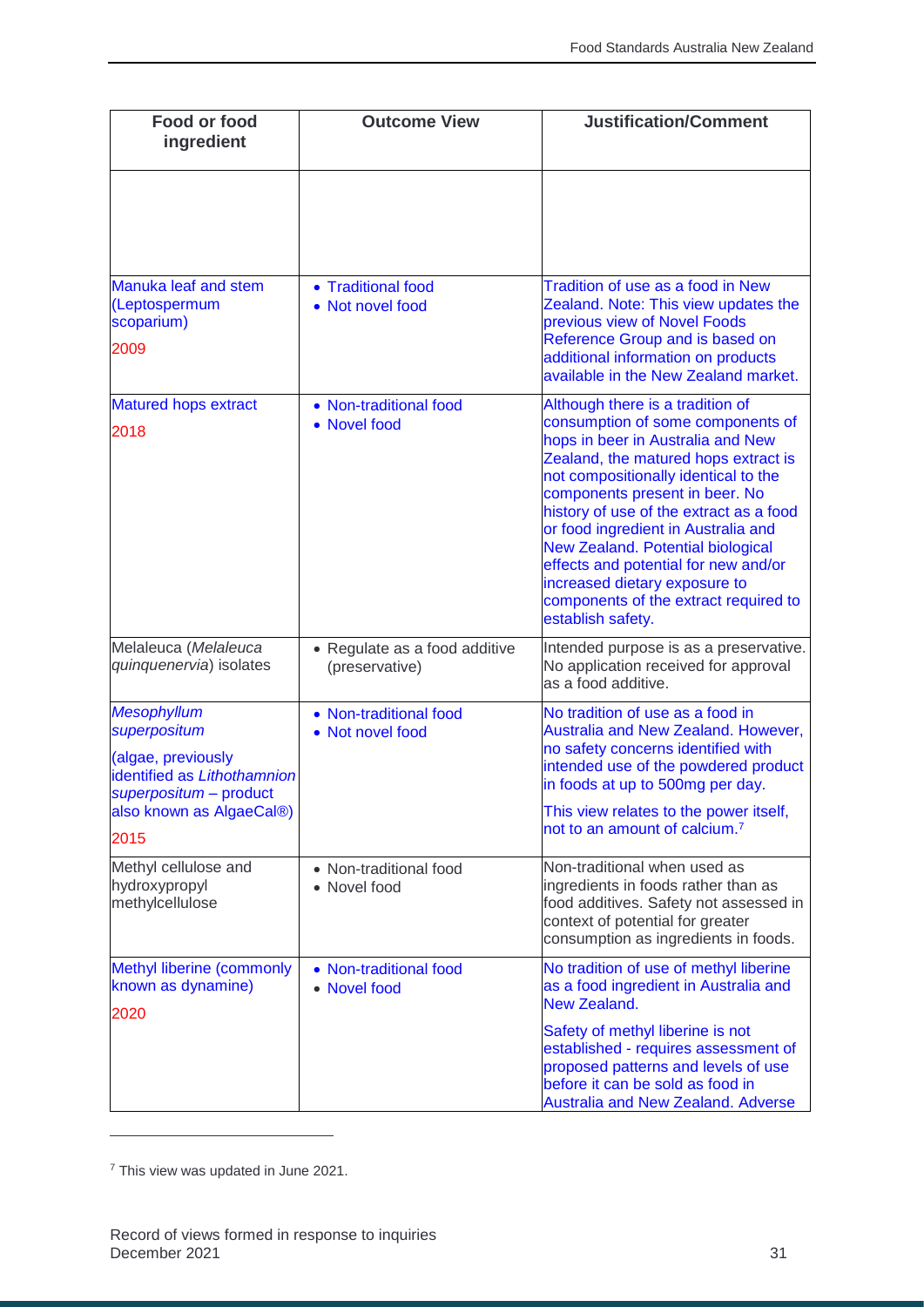| <b>Food or food</b><br>ingredient                                                  | <b>Outcome View</b>                        | <b>Justification/Comment</b>                                                                                                                                                                                                                                                                                                                                                                                                                                                                                                                                                                                                                                                                                      |
|------------------------------------------------------------------------------------|--------------------------------------------|-------------------------------------------------------------------------------------------------------------------------------------------------------------------------------------------------------------------------------------------------------------------------------------------------------------------------------------------------------------------------------------------------------------------------------------------------------------------------------------------------------------------------------------------------------------------------------------------------------------------------------------------------------------------------------------------------------------------|
|                                                                                    |                                            | effects have been reported in the<br>scientific literature.                                                                                                                                                                                                                                                                                                                                                                                                                                                                                                                                                                                                                                                       |
|                                                                                    |                                            | Note: This view does not consider<br>whether methyl liberine may be<br>subject to other regulations, for<br>example under the relevant<br>therapeutic goods or dietary<br>supplements rules applying in<br><b>Australia and New Zealand.</b>                                                                                                                                                                                                                                                                                                                                                                                                                                                                      |
| <b>Microwave assisted</b><br>thermal sterilisation<br>(MATS)<br>2016               | • Traditional foods<br>• Not novel foods   | Microwave technology is well<br>established in a food context. The use<br>of microwave technology to assist in<br>the sterilisation of foods is not<br>considered to make a food non-<br>traditional or novel.                                                                                                                                                                                                                                                                                                                                                                                                                                                                                                    |
|                                                                                    |                                            | Note: The ACNF has not considered<br>the efficacy of MATS in relation to<br>sterilising foods. Food businesses will<br>need to ensure the use of the MATS<br>process is validated and achieves<br>appropriate microbial inactivation<br>rates.                                                                                                                                                                                                                                                                                                                                                                                                                                                                    |
| <b>Mintbush</b>                                                                    | • Traditional food<br>• Not novel food     | Tradition of use as a food in Australia.                                                                                                                                                                                                                                                                                                                                                                                                                                                                                                                                                                                                                                                                          |
| (Prostanthera incisa,<br>Prostanthera rotundifolia)                                |                                            |                                                                                                                                                                                                                                                                                                                                                                                                                                                                                                                                                                                                                                                                                                                   |
| 2009                                                                               |                                            |                                                                                                                                                                                                                                                                                                                                                                                                                                                                                                                                                                                                                                                                                                                   |
| <b>Milk basic protein</b><br>(also known as bovine milk<br>basic protein fraction) | • Non-traditional food<br>• Not novel food | No safety concerns identified at<br>intended levels of use. Intended to be<br>added to milk products, yoghurt,<br>cheese, meal replacement and juice<br>(up to 40mg/serve).                                                                                                                                                                                                                                                                                                                                                                                                                                                                                                                                       |
| 2015                                                                               |                                            | Product is comprised primarily of milk<br>proteins lactoferrin and<br>lactoperoxidase (approximately 95%).<br>The ACNF noted that although the<br>product is not likely to be<br>considered a novel food, it is<br>perhaps likely that the product will<br>meet the definition of nutritive<br>substance in Standard 1.1.1 of the<br><b>Code.</b> Nutritive substances are<br>prohibited from being added to foods<br>in Australia and New Zealand. An<br>application to amend the Code is<br>required for any product that meets<br>the definition of nutritive substance in<br>Standard 1.1.1 of the Code.<br>Suppliers should consult with a food<br>enforcement agency before adding<br>this product to food. |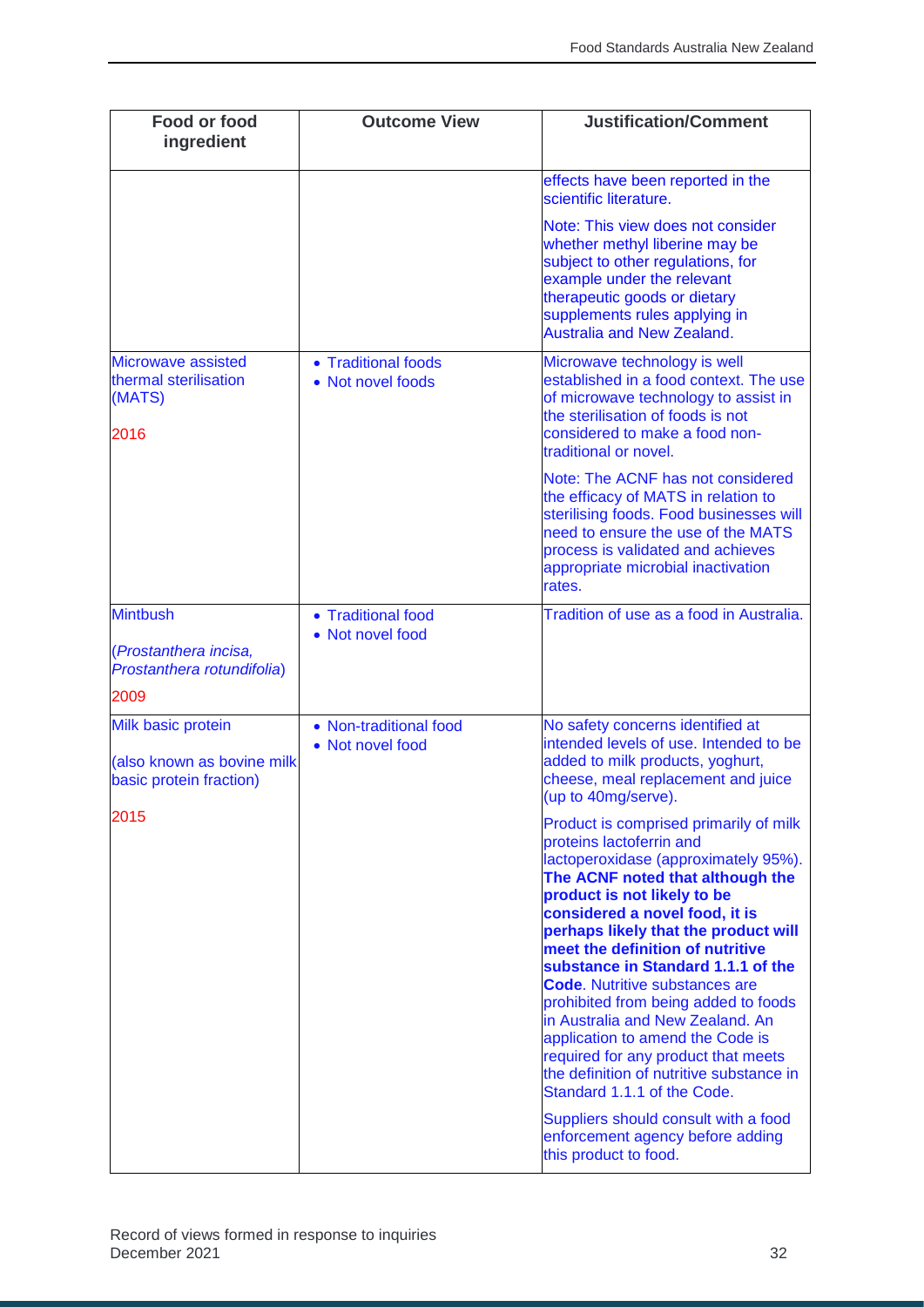| <b>Food or food</b><br>ingredient                                        | <b>Outcome View</b>                                  | <b>Justification/Comment</b>                                                                                                                                                                                                                                                                                                                                                                                                                                                               |
|--------------------------------------------------------------------------|------------------------------------------------------|--------------------------------------------------------------------------------------------------------------------------------------------------------------------------------------------------------------------------------------------------------------------------------------------------------------------------------------------------------------------------------------------------------------------------------------------------------------------------------------------|
| Momordica grosvenori<br>juice (as a sweetener)                           | • Regulate as a food additive<br>(intense sweetener) | Not approved as an intense<br>sweetener                                                                                                                                                                                                                                                                                                                                                                                                                                                    |
| Monk fruit juice - see 'Luo<br>han guo fruit juice' entry                |                                                      |                                                                                                                                                                                                                                                                                                                                                                                                                                                                                            |
| Moringa oleifera leaf<br>(malunggay)                                     | • Non-traditional food<br>• Novel food               | Safety is not established as a food -<br>potential for pharmacological effects                                                                                                                                                                                                                                                                                                                                                                                                             |
| 2009                                                                     |                                                      | based on its use as a traditional<br>medicine.                                                                                                                                                                                                                                                                                                                                                                                                                                             |
| 2014                                                                     |                                                      |                                                                                                                                                                                                                                                                                                                                                                                                                                                                                            |
| 2015                                                                     |                                                      |                                                                                                                                                                                                                                                                                                                                                                                                                                                                                            |
| 2020                                                                     |                                                      |                                                                                                                                                                                                                                                                                                                                                                                                                                                                                            |
| Moringa oleifera<br>(powdered mix of seed,<br>leaf and fruit (seed pod)) | • Non-traditional food<br>• Novel food               | Safety not established - potential for<br>adverse effects in humans.                                                                                                                                                                                                                                                                                                                                                                                                                       |
| 2012                                                                     |                                                      |                                                                                                                                                                                                                                                                                                                                                                                                                                                                                            |
| 2014                                                                     |                                                      |                                                                                                                                                                                                                                                                                                                                                                                                                                                                                            |
| 2015                                                                     |                                                      |                                                                                                                                                                                                                                                                                                                                                                                                                                                                                            |
| Mucuna pruriens bean                                                     | • Non-traditional food                               | No history of use in Australia and New                                                                                                                                                                                                                                                                                                                                                                                                                                                     |
| (also known as magic<br>velvet bean)                                     | • Novel food                                         | Zealand. A number of therapeutic<br>claims are associated with Mucuna<br>pruriens bean, including management                                                                                                                                                                                                                                                                                                                                                                               |
| 2018                                                                     |                                                      | of male infertility and nervous<br>disorders and use as an aphrodisiac.<br>Mucuna pruriens contains L-dopa (L-<br>3,4-dihydroxyphenylalanine), which is<br>used as a treatment for Parkinson's<br>disease. Reports of adverse effects in<br>animal studies, including kidney<br>toxicity and weight loss. Given the<br>potential for pharmacological and<br>adverse effects, safety of consumption<br>of Mucuna pruriens bean is not<br>established and further assessment is<br>required. |
| <b>Muntries (Kunzea</b><br>pomifera)                                     | • Traditional food                                   | History of use in Australia.                                                                                                                                                                                                                                                                                                                                                                                                                                                               |
| 2009                                                                     |                                                      |                                                                                                                                                                                                                                                                                                                                                                                                                                                                                            |
| <b>Mycoprotein from</b><br><b>Fusarium venenatum</b><br>(Quorn™)<br>2008 | • Non-traditional food<br>• Not novel food           | Non-traditional in Australia and New<br>Zealand, but has been widely<br>available elsewhere for over 20 years.<br>Reported cases of adverse events<br>(gastrointestinal disturbance and<br>allergy) are very rare.<br>No safety concerns identified.                                                                                                                                                                                                                                       |
| Nata de Coco (a<br>fermented coconut-gel<br>dessert)                     | • Traditional food<br>• Not novel food               | Fermented coconut extract with<br>tradition of use as a food and no<br>safety concerns identified.                                                                                                                                                                                                                                                                                                                                                                                         |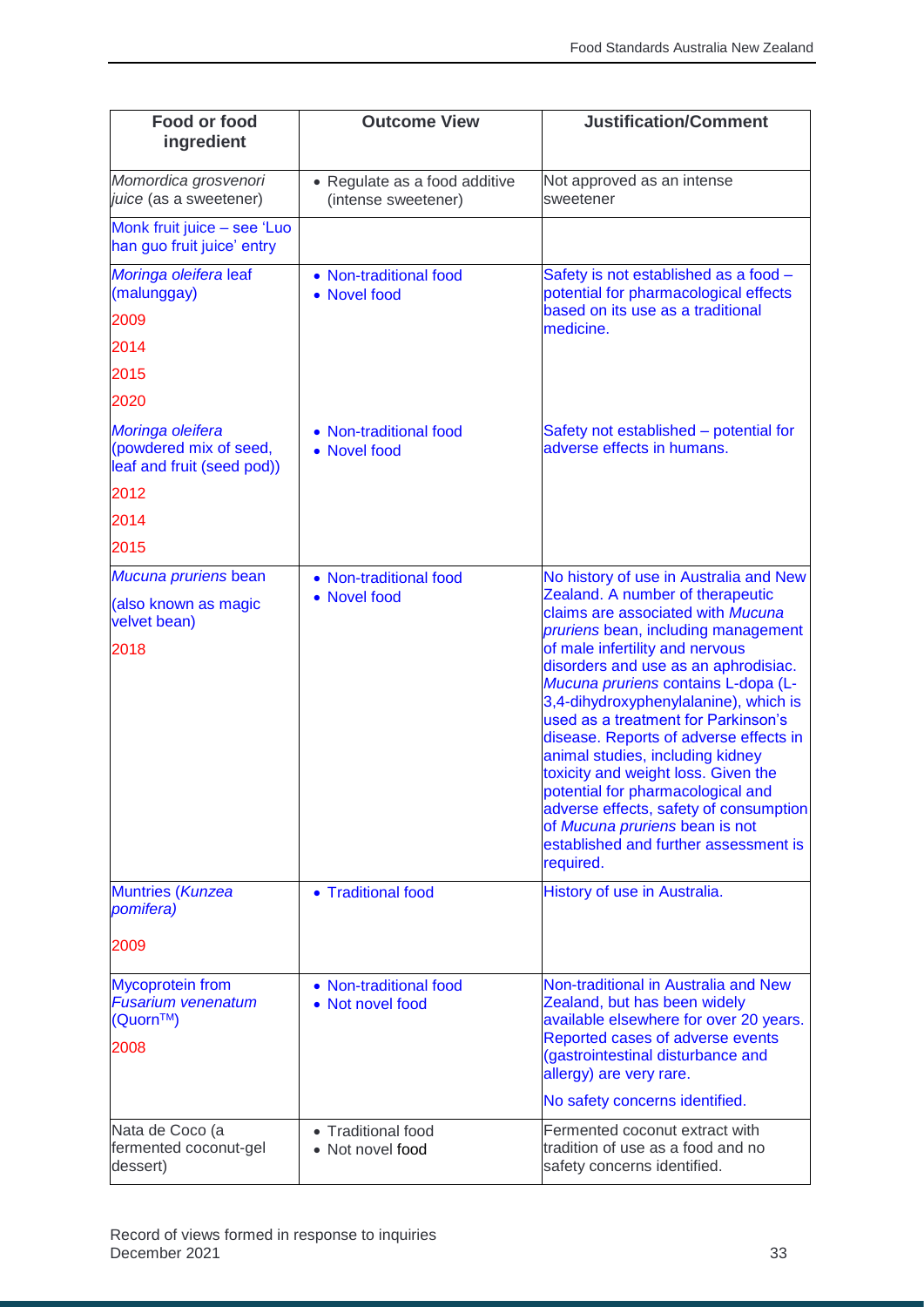| <b>Food or food</b><br>ingredient                                              | <b>Outcome View</b>                        | <b>Justification/Comment</b>                                                                                                                                                                                                                                                                                                                                            |
|--------------------------------------------------------------------------------|--------------------------------------------|-------------------------------------------------------------------------------------------------------------------------------------------------------------------------------------------------------------------------------------------------------------------------------------------------------------------------------------------------------------------------|
|                                                                                |                                            | Note: If Nata de Coco is sold as a<br>plant growing medium that is<br>recommended for consumption (after<br>plants have been harvested),<br>suppliers should be aware of any food<br>safety requirements in the Code and<br>requirements for the supply of safe<br>and suitable food in respective<br>Australian state and territory and/or<br>New Zealand legislation. |
| Natto (fermented soybean<br>product)<br>2014                                   | • Non-traditional food<br>• Not novel food | History of safe use in other countries,<br>particularly Japan. No safety concerns<br>identified in relation to consumption of<br>natto.                                                                                                                                                                                                                                 |
| Oat fibre (powdered<br>material prepared from oat<br>hull)                     | • Non-traditional food<br>• Not novel food | Non-traditional food because the oat<br>hull is used to prepare insoluble<br>dietary fibre in powdered form. The<br>oat hull is not normally consumed as<br>part of the diet. No safety concerns<br>identified.                                                                                                                                                         |
| <b>Olive fruit extract</b>                                                     | • Non-traditional food                     | No safety concerns identified levels of<br>use (up to 20mg/day of                                                                                                                                                                                                                                                                                                       |
| (elaVida™ 40%)                                                                 | • Not novel food                           | hydroxytyrosol). The components of                                                                                                                                                                                                                                                                                                                                      |
| (derived from the fruit of<br>Olea europaea)                                   |                                            | extract already consumed by general<br>population at similar levels (through<br>olive and olive product consumption).                                                                                                                                                                                                                                                   |
| 2014                                                                           |                                            |                                                                                                                                                                                                                                                                                                                                                                         |
| Olive fruit juice (liquid<br>concentrate and powder -<br>HIDROX <sup>®</sup> ) | • Non-traditional food<br>• Not novel food | No history of use of concentrated olive<br>juice and powder as a food or<br>ingredient in food in Australia and<br>New Zealand. No safety concerns                                                                                                                                                                                                                      |
| (derived from the fruit of<br>Olea europaea)<br>2013                           |                                            | identified. Equivalent to olive fruit<br>consumption in general population.                                                                                                                                                                                                                                                                                             |
| Olive leaf (Olea europaea)                                                     | • Non-traditional food<br>• Novel food     | Non traditional food in Australia and<br>New Zealand. History of use of olive<br>leaf extract for medicinal purposes but<br>not dry leaf as a food. Safety not<br>established.                                                                                                                                                                                          |
| <b>Olive leaf extract</b>                                                      | • Non-traditional food                     | No history of use of olive leaf extract                                                                                                                                                                                                                                                                                                                                 |
| (Olea europaea)<br>2012                                                        | • Novel food                               | as a food or ingredient in food in<br>Australia and New Zealand. Safety is<br>not established as a food - potential<br>for pharmacological effects based on<br>its use as a traditional and                                                                                                                                                                             |
|                                                                                |                                            | complementary medicine. Potential for<br>adverse effects at high dietary intakes.                                                                                                                                                                                                                                                                                       |
| Olive leaf powder (this is<br>the portion of the olive leaf                    | • Non-traditional food<br>• Novel food     | No tradition of use as food in Australia<br>and New Zealand.                                                                                                                                                                                                                                                                                                            |
| remaining after removal of<br>olive leaf extract).                             |                                            | Safety not established - requires a<br>safety assessment of proposed<br>patterns and levels of use before it                                                                                                                                                                                                                                                            |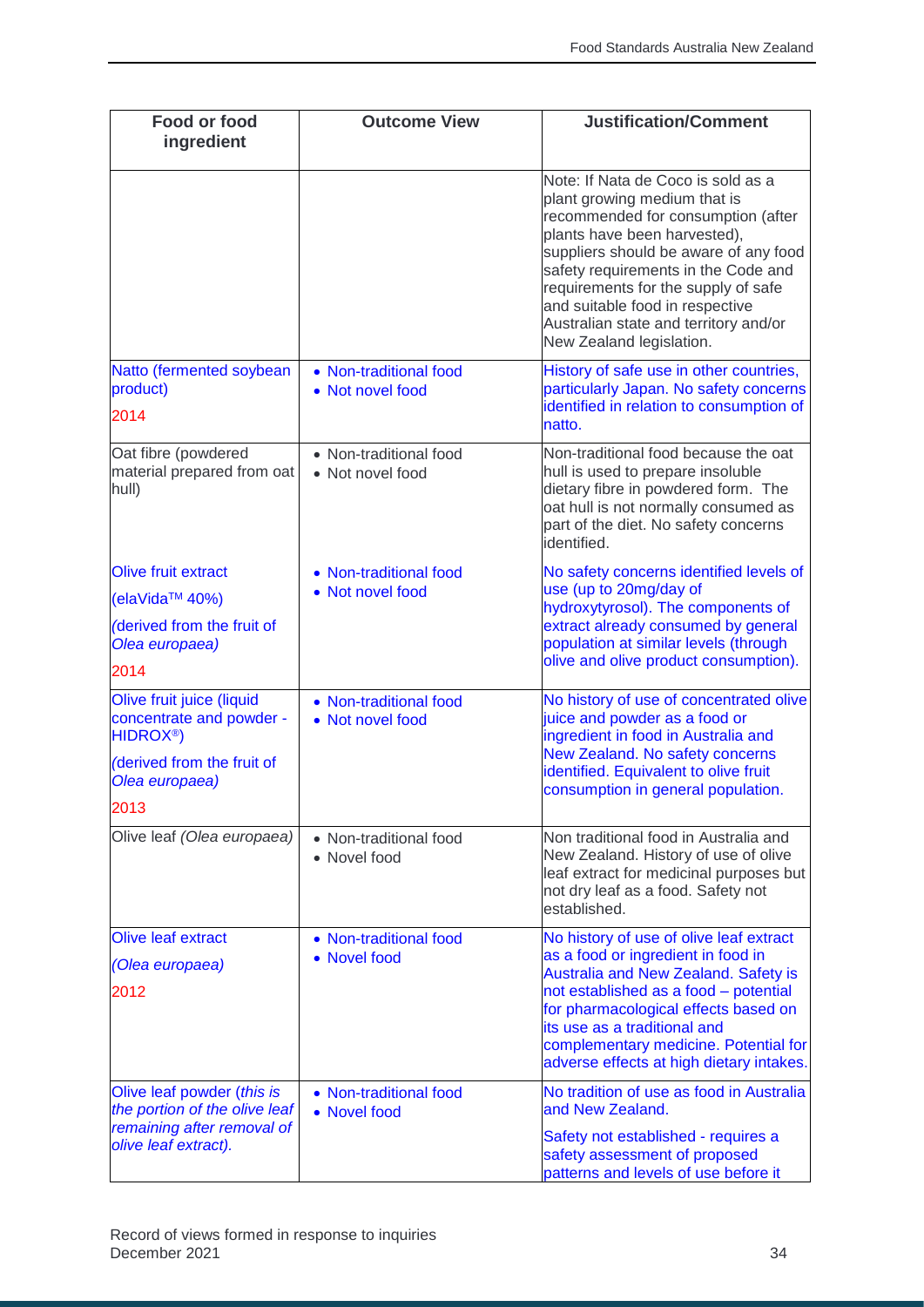| <b>Food or food</b><br>ingredient                                                                                                    | <b>Outcome View</b>                         | <b>Justification/Comment</b>                                                                                                                                                                                                                                                                                                                                                                                                                                                                                                                        |
|--------------------------------------------------------------------------------------------------------------------------------------|---------------------------------------------|-----------------------------------------------------------------------------------------------------------------------------------------------------------------------------------------------------------------------------------------------------------------------------------------------------------------------------------------------------------------------------------------------------------------------------------------------------------------------------------------------------------------------------------------------------|
| (Olea europaea leaf<br>powder))<br>2020                                                                                              |                                             | can be sold as a food in Australia and<br><b>New Zealand. Potential for adverse</b><br>effects in humans.                                                                                                                                                                                                                                                                                                                                                                                                                                           |
| Olive leaf tea<br>(Olea europaea leaf)<br>2018<br>2019                                                                               | • Non-traditional food<br>• Not novel food  | Non-traditional food in Australia and<br>New Zealand. Olive leaf tea contains<br>approximately 12 milligrams of<br>oleuropein and its derivatives per 200<br>mL. Oleuropein is the major phenolic<br>compound present in olive leaf - 12<br>milligrams is equivalent to the<br>oleuropein content of two olives. No<br>safety concerns were identified in<br>relation to the consumption of olive<br>leaf tea containing 12 milligrams of<br>oleuropein per 200 mL.<br>Note: This view relates only to olive<br>leaf tea as described above. Please |
|                                                                                                                                      |                                             | note separate views for olive fruit and<br>leaf products in preceding rows of this<br>table.                                                                                                                                                                                                                                                                                                                                                                                                                                                        |
| Passionflower (Passiflora<br>incarnata)                                                                                              | • Traditional food<br>• Not novel food      | No safety concerns identified at<br>proposed low levels of use.                                                                                                                                                                                                                                                                                                                                                                                                                                                                                     |
| Patagonol (extract of<br>Aristotelia chilensis)                                                                                      | • Regulate as a food additive               | Intended use appears to be as an<br>additive - colouring or antioxidant.<br>Likely considered non-traditional and<br>novel if used in quantities greater than<br>additive levels of use. Either way, an<br>application would be required before<br>could be used in food.                                                                                                                                                                                                                                                                           |
| Pea and rice protein<br>fermented by shiitake<br>mycelia (Lentinula edodes)<br>(PureTaste <sup>™</sup> Protein) <sup>8</sup><br>2020 | • Non-traditional food<br>• Not novel food  | Non-traditional food in Australia and<br>New Zealand. No safety concerns<br>identified. However, the Lentinula<br>edodes appears to function as a<br>processing aid. No permission for<br>Lentinula edodes as a processing aid<br>in the Code.                                                                                                                                                                                                                                                                                                      |
|                                                                                                                                      |                                             | Schedule 19 metal contaminant limits<br>are required to be met.                                                                                                                                                                                                                                                                                                                                                                                                                                                                                     |
| Pereskia aculeata Miller<br>(fresh leaves and dried<br>leaf products such as flour)                                                  | • Non-traditional food<br><b>Novel food</b> | No tradition of use as a food<br>ingredient in Australia and New<br>Zealand.                                                                                                                                                                                                                                                                                                                                                                                                                                                                        |
| 2020                                                                                                                                 |                                             | Safety of Pereskia aculeata leaves is<br>not established - requires assessment<br>of proposed patterns and levels of use<br>before it can be sold as food in<br><b>Australia and New Zealand. Adverse</b>                                                                                                                                                                                                                                                                                                                                           |

j

<sup>8</sup> Registered trade mark (™) for the product in the United States of America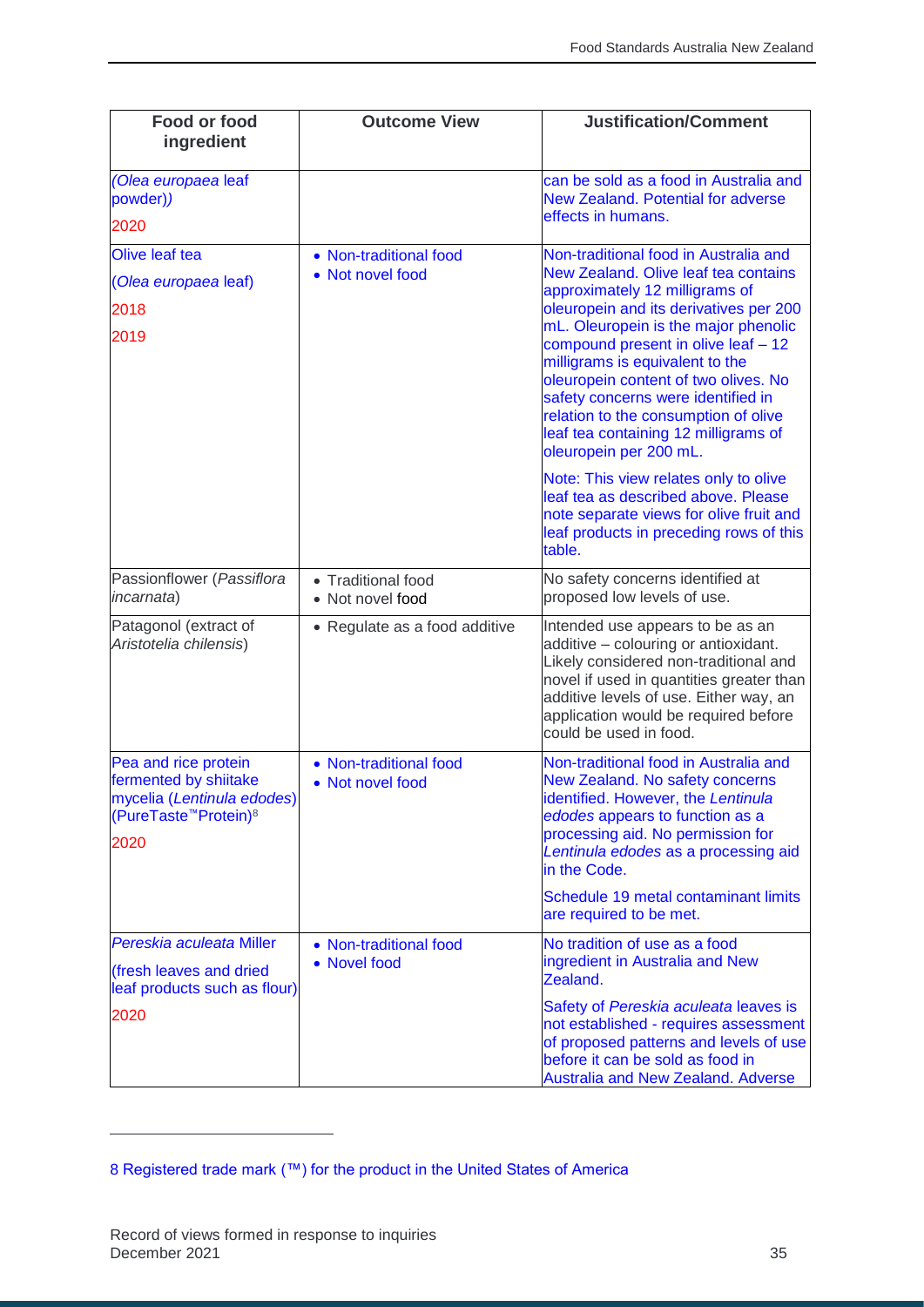| Food or food<br>ingredient                                                                                                                                                            | <b>Outcome View</b>                        | <b>Justification/Comment</b>                                                                                                                                                                                                                             |
|---------------------------------------------------------------------------------------------------------------------------------------------------------------------------------------|--------------------------------------------|----------------------------------------------------------------------------------------------------------------------------------------------------------------------------------------------------------------------------------------------------------|
|                                                                                                                                                                                       |                                            | effects have been reported in the<br>scientific literature.                                                                                                                                                                                              |
| Perilla oil (derived from the<br>seeds of Perilla<br>frutescens)                                                                                                                      | • Non-traditional food<br>• Novel food     | Non-traditional food in Australia and<br>New Zealand. Safety concerns -<br>purported antithrombotic and anti-<br>inflammatory actions. May be<br>unsuitable for some population sub-<br>groups, e.g. Infants, children,<br>pregnant and lactating women. |
| Perilla oil (Perilla<br>frutescens)                                                                                                                                                   | • Non-traditional food<br>• Novel food     | No tradition of use of perilla oil as a<br>food in Australia and New Zealand.                                                                                                                                                                            |
| 2019                                                                                                                                                                                  |                                            | Safety not established, requires<br>assessment before it can be sold as a<br>food in Australia and New Zealand.<br>Adverse effects have been reported in<br>the scientific literature.                                                                   |
|                                                                                                                                                                                       |                                            | This is an update on previous view<br>(above) of the Novel Food Reference<br>Group.                                                                                                                                                                      |
| Phytocelltech <sup>™</sup> Malus<br>domestica (apple) -<br>powder derived from the<br>Uttwiler Spatlauber cultivar                                                                    | • Non-traditional food<br>• Not novel food | No safety concerns identified at<br>intended use levels (as a powdered<br>beverage base at up to 10<br>micrograms per day).                                                                                                                              |
| 2017                                                                                                                                                                                  |                                            |                                                                                                                                                                                                                                                          |
| PhytoCellTec™ Md Nu<br>Apple cell culture<br>homogenate from Malus<br>domestica, variety Uttwiler<br>Spätlauber. Comprises 1-<br>10% fruit cell culture, 90-<br>99% isomalt (carrier) | • Non-traditional food<br>• Not novel food | No safety concerns identified at<br>intended use level in (foods and<br>beverages) at up to 10 milligrams per<br>day.                                                                                                                                    |
| 2020                                                                                                                                                                                  |                                            |                                                                                                                                                                                                                                                          |
| PhytoCellTec™SV Nu<br><b>Grape cell culture</b><br>homogenate from Vitis<br>vinifera. Comprises 1-10%<br>fruit cell culture, 90-99%<br>isomalt (carrier)                              | • Non-traditional food<br>• Not novel food | No safety concerns identified at<br>intended use level (at up to<br>20 milligrams per day).                                                                                                                                                              |
| 2020                                                                                                                                                                                  |                                            |                                                                                                                                                                                                                                                          |
| Phytostanols derived from<br>tall oils                                                                                                                                                | • Non-traditional food<br>• Novel food     | Safety not established for proposed<br>pattern and level of use.                                                                                                                                                                                         |
| Phytosterol esters derived<br>from vegetable oils                                                                                                                                     | • Non-traditional food<br>• Novel food     | Safety not established for proposed<br>pattern and level of use. Approved<br>novel food in Standard 1.5.1 in<br>spreads (A410), 'healthy' breakfast                                                                                                      |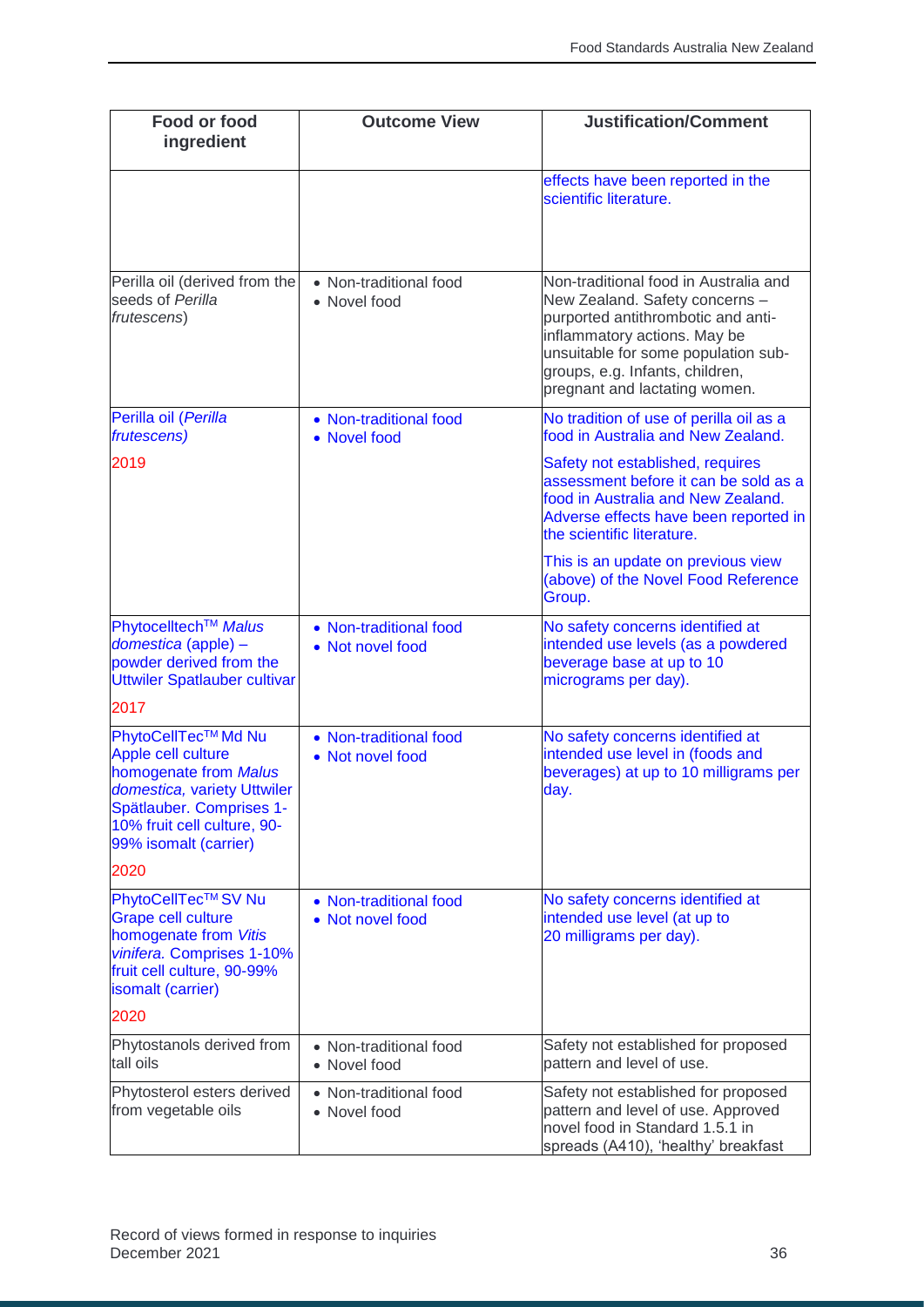| <b>Food or food</b><br>ingredient                                                                                                                                                                                        | <b>Outcome View</b>                                                                                    | <b>Justification/Comment</b>                                                                                                                                                                                                                                                                            |
|--------------------------------------------------------------------------------------------------------------------------------------------------------------------------------------------------------------------------|--------------------------------------------------------------------------------------------------------|---------------------------------------------------------------------------------------------------------------------------------------------------------------------------------------------------------------------------------------------------------------------------------------------------------|
|                                                                                                                                                                                                                          |                                                                                                        | cereal (A433), and low-fat milk and<br>yoghurt (A434).                                                                                                                                                                                                                                                  |
| Phytosterol/phytostanol<br>mixture derived from<br>vegetable or tall oils                                                                                                                                                | • Non-traditional food<br>• Novel food                                                                 | Safety not established for proposed<br>pattern and level of use Application to<br>FSANZ - subsequently withdrawn by<br>applicant.                                                                                                                                                                       |
| Phytosterols - free<br>phytosterols derived from                                                                                                                                                                         | • Non-traditional food<br>• Novel food                                                                 | Safety not established for proposed<br>pattern and level of use.                                                                                                                                                                                                                                        |
| tall oils                                                                                                                                                                                                                |                                                                                                        | Approved novel food in Standard 1.5.1<br>in spreads (A417) and low-fat milk<br>(A508)                                                                                                                                                                                                                   |
| Pigeon pea (Cajanus cajan<br>(L.) Millsp.)                                                                                                                                                                               | • Traditional food<br>• Not novel food                                                                 | Tradition of use as food with no safety<br>concerns identified.                                                                                                                                                                                                                                         |
| Pine bark extract                                                                                                                                                                                                        | • Non-traditional food<br>• Not novel when used as a<br>surface treatment for cut fruit<br>at 18 mg/L. | Intended use will have a minimal<br>impact due to: the small amount used<br>on cut fruit; and the small number of<br>products anticipated on the market.                                                                                                                                                |
|                                                                                                                                                                                                                          | • Other uses considered as a<br>food additive.                                                         | No application required when used as<br>a surface treatment agent for cut fruit<br>at this level.                                                                                                                                                                                                       |
|                                                                                                                                                                                                                          |                                                                                                        | Other food uses of pine bark extract<br>would be considered to have food<br>additive (preservative) function and an<br>application would be required to<br>amend Standard 1.3.1.                                                                                                                        |
| <b>Pine bark extract</b><br>(Enzogenol <sup>®</sup> )<br>This view relates to the<br>use of pine bark extract as<br>an ingredient, rather than<br>as a preservative (see<br>preceding view for<br>preservative function) | • Non-traditional food<br>• Novel food                                                                 | No tradition of use as a food in<br><b>Australia and New Zealand. Pine bark</b><br>is not a traditional food source. Safety<br>of use as a food ingredient is not<br>established at intended levels of use<br>(greater levels than the use described<br>above as a surface treatment for cut<br>fruit). |
| 2012                                                                                                                                                                                                                     |                                                                                                        |                                                                                                                                                                                                                                                                                                         |
| 2019                                                                                                                                                                                                                     |                                                                                                        |                                                                                                                                                                                                                                                                                                         |
| Pistachia gum (for<br>chewing) sourced from<br>Pistachia terebinthus or<br>Pistachia lentiscus (also<br>known as turpentine gum<br>and mastika gum)                                                                      | • Non-traditional food<br>• Not novel food                                                             | Non-traditional in broad community in<br>Australia and New Zealand. Long<br>history of use overseas (Middle East)<br>and been available in Australia for<br>some time.                                                                                                                                  |
| <b>Plant colloidal minerals</b><br>(see Humic - fulvic acid)                                                                                                                                                             |                                                                                                        |                                                                                                                                                                                                                                                                                                         |
| <b>Polyglycitol syrup</b>                                                                                                                                                                                                | • Non-traditional food<br>• Not novel food                                                             | Potential for laxative effect at high<br>levels of consumption. Similar to other<br>polyols that are already in use in foods<br>in Australia and New Zealand.                                                                                                                                           |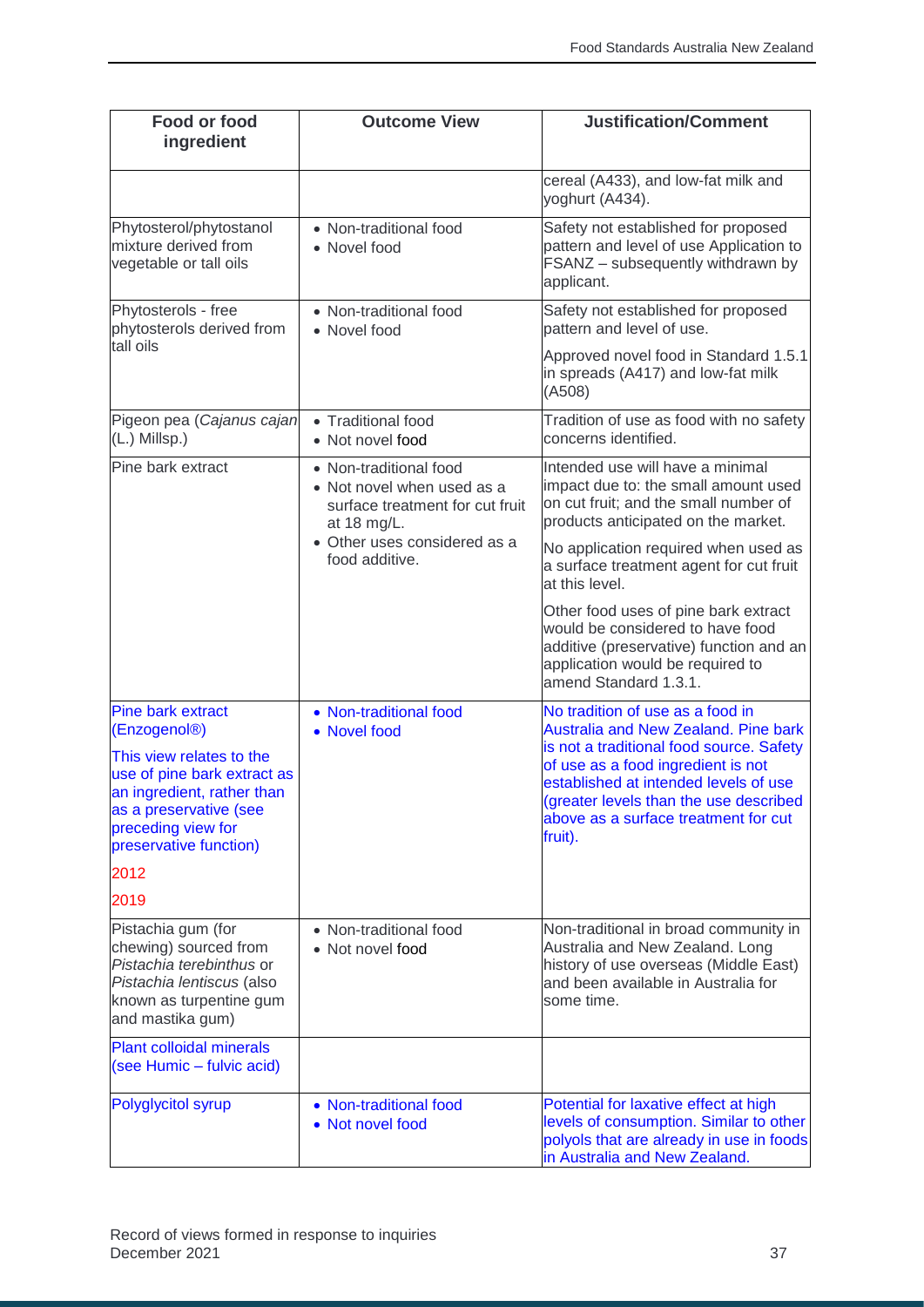| Food or food<br>ingredient                                                                                                                                                        | <b>Outcome View</b>                        | <b>Justification/Comment</b>                                                                                                                                                                                                                                                                                                              |
|-----------------------------------------------------------------------------------------------------------------------------------------------------------------------------------|--------------------------------------------|-------------------------------------------------------------------------------------------------------------------------------------------------------------------------------------------------------------------------------------------------------------------------------------------------------------------------------------------|
| (when used in hard<br>confectionery at levels up<br>to 97%)                                                                                                                       |                                            | Standard 1.2.3 of the Code includes<br>requirements for labelling of polyols.                                                                                                                                                                                                                                                             |
| 2014                                                                                                                                                                              |                                            | Although polyglycitol syrup is not<br>listed in Standard 1.2.3, the advisory<br>statement for other polyols should be<br>included on labels containing this<br>ingredient. FSANZ will investigate<br>amending Standard 1.2.3 to address<br>this issue for polyglycitol syrup and<br>other polyols that are not listed in the<br>Standard. |
|                                                                                                                                                                                   |                                            | View only relates to the use of<br>polyglycitol syrup in hard<br>confectionery at levels of up to 97%.                                                                                                                                                                                                                                    |
| <b>Polypodium leucotomos</b><br>2017                                                                                                                                              | • Non-traditional food<br>• Novel food     | Potential pharmacological effects<br>associated with Polypodium<br>leucotomos, including effects on<br>immune system and photo-protective<br>effects. Potential for adverse effects<br>identified in some studies. Further<br>assessment required to establish<br>safety of use in food or beverage<br>products.                          |
| Potato protein isolate<br>2010                                                                                                                                                    | • Traditional food<br>• Not novel food     | Sourced from potato. Equivalent to<br>potato protein consumed in the diet of<br>general population. Similar, in<br>principle, to other fractions of foods,<br>such as whey from milk.                                                                                                                                                     |
| Pseudowintera colorata<br>leaf - see 'Horopito'                                                                                                                                   |                                            |                                                                                                                                                                                                                                                                                                                                           |
| Pueraria mirifica                                                                                                                                                                 | • Non-traditional food<br>• Novel food     | Non-traditional food (herb grown in<br>Thailand, root used). Some safety<br>concerns related to phytoestrogenic<br>effects.                                                                                                                                                                                                               |
| <b>Quandong fruit flesh</b><br>(Santalum acuminatum)<br>2008                                                                                                                      | • Traditional food<br>• Not novel food     | <b>Traditional food in Australia.</b>                                                                                                                                                                                                                                                                                                     |
| Quinoa (grain sourced<br>from South America)                                                                                                                                      | • Non-traditional food<br>• Not novel food | No safety concerns identified. No<br>concerns regarding composition.                                                                                                                                                                                                                                                                      |
| Rapeseed protein isolate<br>(derived from the seeds of<br><b>Brassica napus and</b><br>Brassica juncea, which are<br>varieties of rape plants<br>(sources of canola oil))<br>2017 | • Non-traditional food<br>• Novel food     | Potential for allergenicity (due to either<br>rapeseed sensitivity or cross-reactivity<br>in consumers with mustard allergy)<br>requires further assessment.                                                                                                                                                                              |
|                                                                                                                                                                                   |                                            |                                                                                                                                                                                                                                                                                                                                           |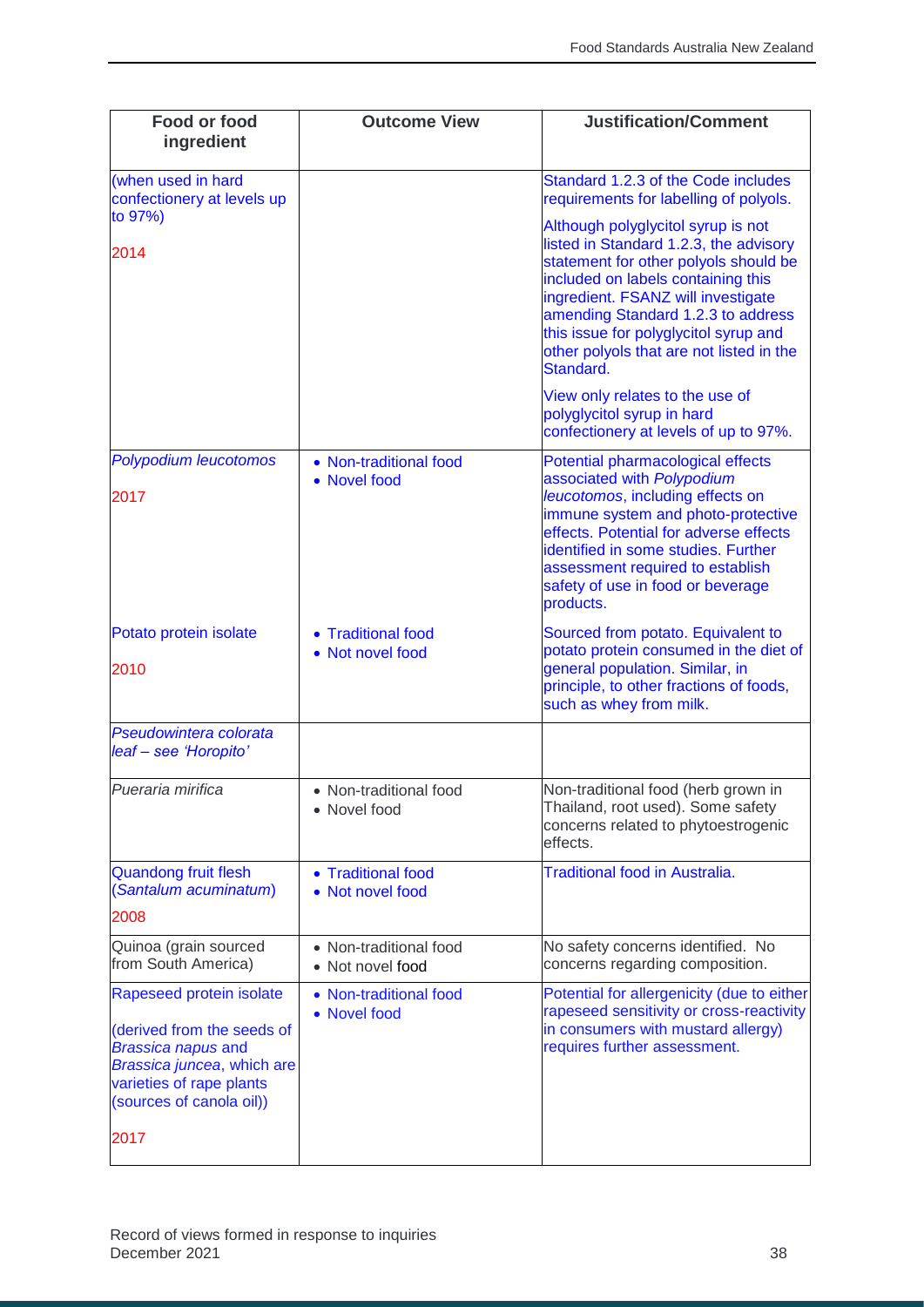| <b>Food or food</b><br>ingredient                                                                                                                                                | <b>Outcome View</b>                        | <b>Justification/Comment</b>                                                                                                                                                                                                                                                                                                                                                                                                                                                                                                                |
|----------------------------------------------------------------------------------------------------------------------------------------------------------------------------------|--------------------------------------------|---------------------------------------------------------------------------------------------------------------------------------------------------------------------------------------------------------------------------------------------------------------------------------------------------------------------------------------------------------------------------------------------------------------------------------------------------------------------------------------------------------------------------------------------|
| <b>Red spinach extract</b><br>(from leaves of<br>Amaranthus tricolour)<br>2016                                                                                                   | • Non-traditional food<br>• Novel food     | The extract is a source of nitrates<br>(9%). Nitrates are naturally present in<br>vegetables and fruits in particular, but<br>at low levels (up to 0.5%). An<br>acceptable daily intake (ADI) for<br>nitrate intake has been set by the<br><b>WHO Joint Expert Committee on Food</b><br>Additives (JECFA). Consumption of<br>the extract may result in dietary<br>exposure to nitrates above the ADI.<br>Therefore, the ACNF considers an<br>assessment of safety is required<br>before the product is sold as a food or<br>added to foods. |
| <b>Resveratrol (extract)</b><br>sourced from some foods,<br>particularly grapes (Vitis<br>vinifera), and from the root<br>of Japanese knotweed<br>(Polygonum cuspidatum)<br>2010 | • Non-traditional food<br>• Novel food     | View relates to resveratrol when it is<br>extracted and added to foods, and<br>does not apply to resveratrol when it is<br>naturally present in a food product.<br>Safety of resveratrol extract not<br>established as a food - potential for<br>intake to be greater than when<br>consumed as a natural component (at<br>low levels) of foods.                                                                                                                                                                                             |
| <b>Resveratrol</b><br>(sourced from grapes (Vitis<br>vinifera) and added to wine<br>at 100mg/Litre)                                                                              | • Non-traditional food<br>• Not novel food | This view relates only to resveratrol<br>contained in extracts from grapes,<br>which are added to wine.                                                                                                                                                                                                                                                                                                                                                                                                                                     |
| 2013                                                                                                                                                                             |                                            | No safety concerns identified with the<br>addition of resveratrol derived from<br>grapes to wine at a level of<br>100mg/Litre. The addition of<br>resveratrol to other foods and/or at<br>different levels is subject to the view<br>above.                                                                                                                                                                                                                                                                                                 |
|                                                                                                                                                                                  |                                            | This view does not take into account<br>whether a particular resveratrol<br>containing extract from grapes is<br>permitted to be added to wine and<br>wine products (eg grape skin extract)<br>under wine-specific regulations in<br>Australia and New Zealand, including:<br>Standard 2.7.4 – Wine and                                                                                                                                                                                                                                     |
|                                                                                                                                                                                  |                                            | Wine Product of the Code,<br>Standard 4.5.1 - Wine<br><b>Production Requirements (Australia</b><br>only) of the Code,                                                                                                                                                                                                                                                                                                                                                                                                                       |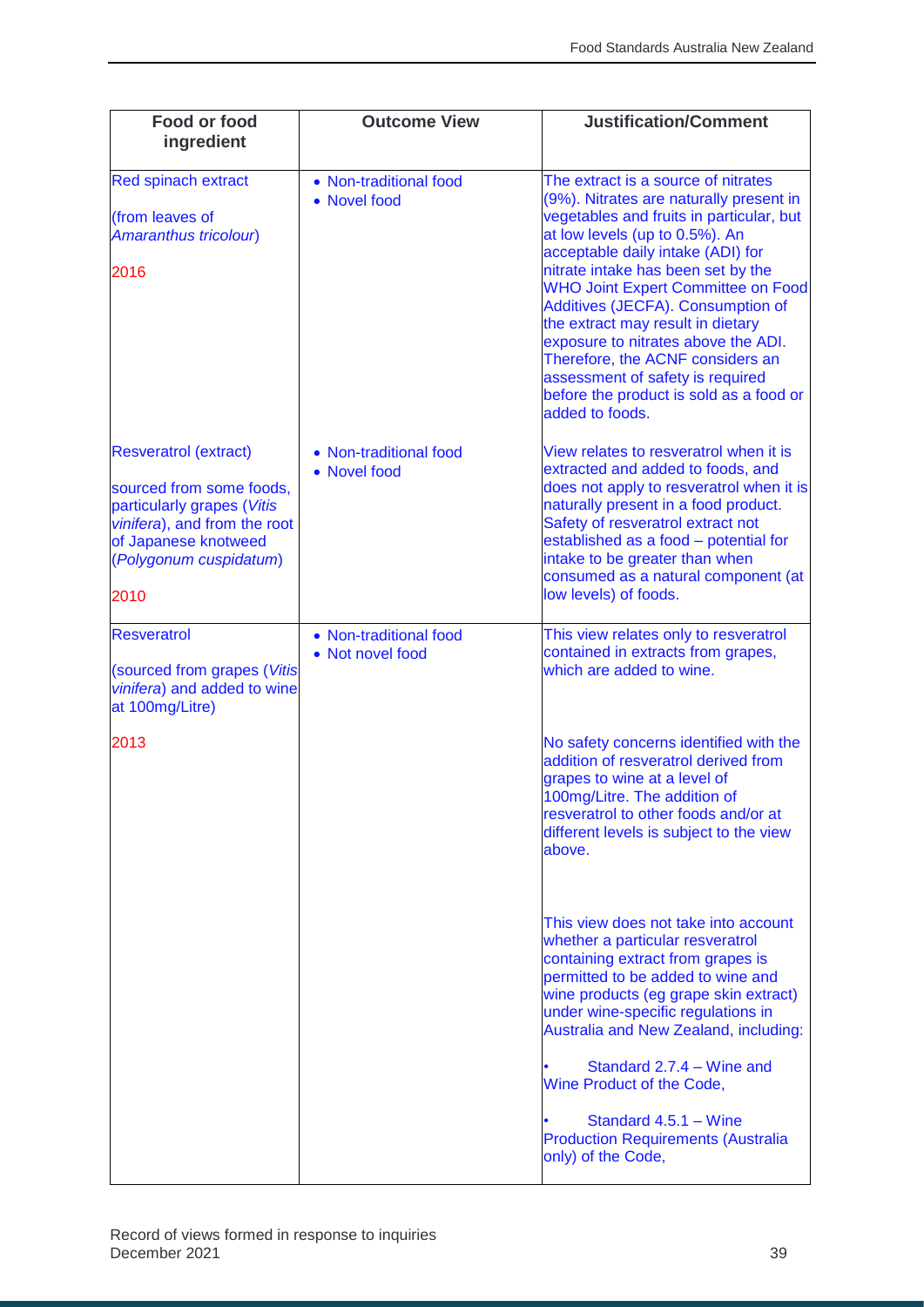| Food or food<br>ingredient                                                 | <b>Outcome View</b>                        | <b>Justification/Comment</b>                                                                                                                                                                                                                                                                                                              |
|----------------------------------------------------------------------------|--------------------------------------------|-------------------------------------------------------------------------------------------------------------------------------------------------------------------------------------------------------------------------------------------------------------------------------------------------------------------------------------------|
|                                                                            |                                            | Standard 1.3.1 - Food<br>Additives of the Code (as it relates to<br>wine and wine products), and<br>The requirements of wine-<br>specific regulations in Australia and<br>New Zealand.                                                                                                                                                    |
|                                                                            |                                            | (Note that concentrated resveratrol<br>extracts from grapes are likely to be<br>different from grape skin extracts<br>which is a permitted food additive (in<br>Schedule 1 of Standard 1.3.1<br>(category 14.2.2) and as a colour in<br>Schedule 3 of Standard 1.3.1) or<br>grape skin extracts that are commonly<br>used in winemaking.) |
| Rhodiola crenulate                                                         | • Non-traditional food<br>• Novel food     | Safety not established.                                                                                                                                                                                                                                                                                                                   |
| <b>Rhodiola rosea</b><br>2009                                              | • Non-traditional food<br>• Novel food     | Potential for adverse effects in<br>humans. Safety is not established as<br>a food - potential for pharmacological<br>effects based on its use as a<br>traditional medicine.                                                                                                                                                              |
| Riberry (Syzygium<br>luehmanii), (small leaf lilli<br>pilli, cherry alder) | • Traditional food<br>• Not novel food     | Tradition of use as a food in Australia.                                                                                                                                                                                                                                                                                                  |
| <b>Rivermint (Mentha</b><br>australis)                                     | • Traditional food<br>• Not novel food     | Tradition of use as a food in Australia.                                                                                                                                                                                                                                                                                                  |
| 2009                                                                       |                                            |                                                                                                                                                                                                                                                                                                                                           |
| Rooster combs extract<br>2016                                              | • Non-traditional food<br>• Not novel food | No history of use of rooster combs<br>extract as a food in Australia and New<br>Zealand. However, no safety concerns<br>identified at intended levels of use (up<br>to 80 mg/day in a variety of foods,<br>including milk, milk based products,<br>yoghurts, fresh cheeses, baked<br>goods, breakfast cereals and fruit<br>juices).       |
| Rose petal extract (Sence<br>rose nectar)                                  | • Traditional food<br>• Not novel food     | Tradition of use as foods or food<br>ingredients in Australia and New<br>Zealand in a variety of applications,<br>including teas, water based beverages<br>and baked products.                                                                                                                                                            |
| <b>Round lime (Citrus</b><br>australis)                                    | • Traditional food<br>• Not novel food     | Tradition of use as a food in Australia.                                                                                                                                                                                                                                                                                                  |
| 2009                                                                       |                                            |                                                                                                                                                                                                                                                                                                                                           |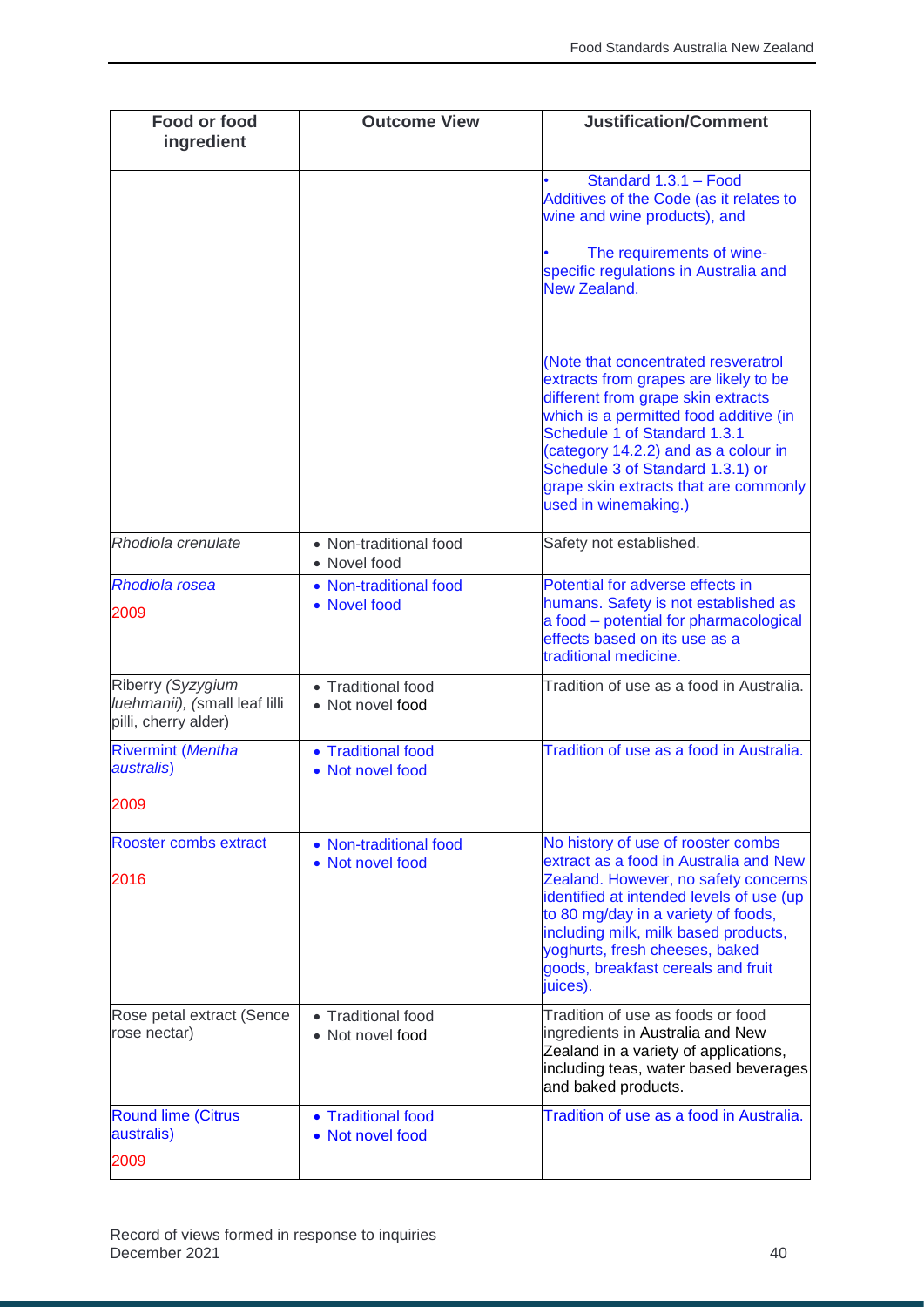| Food or food<br>ingredient                                                                           | <b>Outcome View</b>                        | <b>Justification/Comment</b>                                                                                                                                                                                                                                                                                                                                                                                                               |
|------------------------------------------------------------------------------------------------------|--------------------------------------------|--------------------------------------------------------------------------------------------------------------------------------------------------------------------------------------------------------------------------------------------------------------------------------------------------------------------------------------------------------------------------------------------------------------------------------------------|
| <b>Rutin (rutoside)</b><br>2019                                                                      | • Non-traditional food<br>• novel food     | Non-traditional food in Australia and<br>New Zealand. Proposed level of<br>addition to food is 500 mg per serve.                                                                                                                                                                                                                                                                                                                           |
|                                                                                                      |                                            | Safety assessment of proposed<br>patterns and levels of use required.                                                                                                                                                                                                                                                                                                                                                                      |
| Sacha inchi (Plukenetia<br>volubilis) seed oil<br>2018                                               | • Non-traditional food<br>• Not novel food | No tradition of use of Sacha inchi<br>seed oil in Australia and New Zealand.<br>No safety concerns identified in<br>relation to consumption of the oil.                                                                                                                                                                                                                                                                                    |
|                                                                                                      |                                            | Note: View relates only to Sacha inchi<br>seed oil. See existing view below for<br>Sacha inchi seed powder, which<br>differs from this view for the oil.                                                                                                                                                                                                                                                                                   |
| Sacha inchi (Plukenetia<br>volubilis) seed powder<br>2016<br>2017                                    | • Non-traditional food<br>• Novel food     | No tradition of use as a food in<br><b>Australia or New Zealand. Limited</b><br>information available to establish<br>safety. Uncertainty in relation to the<br>composition of the seed powder. Most<br>available information relates to the oil<br>of the seed, rather than the powder,<br>which is a by-product of oil production.<br>This view relates to the seed powder<br>only. The seed oil has not been<br>considered by the ACNF. |
| Sacha inchi (Plukenetia<br>volubilis) seed products<br>(roasted seeds, butter and<br>powder)<br>2018 | • Non-traditional food<br>• Novel food     | No tradition of use as foods in<br>Australia or New Zealand.<br>Assessment required to establish<br>safety as foods.<br>This confirms the preceding view for<br>Sacha inchi seed powder.<br>Note: This view does not relate to                                                                                                                                                                                                             |
| <b>Saltbush</b><br>(Atriplex nummularia)<br>2009                                                     | • Traditional food<br>• Not novel food     | Sacha inchi seed oil.<br>Tradition of use as a food in Australia.                                                                                                                                                                                                                                                                                                                                                                          |
| Salvia columariae                                                                                    | • Traditional food<br>• Not novel food     | No safety concerns identified.                                                                                                                                                                                                                                                                                                                                                                                                             |
| <b>Samphire species</b><br>(Tecticornia lepidosperma<br>and Salicornia<br>quinqueflora).<br>2020     | • Non-traditional food<br>• Not novel food | Non-traditional food in Australia and<br>New Zealand. No safety concerns<br>identified in the context of the novel<br>food provisions in the Code. If the<br>plants are wild-harvested, metal<br>contaminant levels to be monitored.                                                                                                                                                                                                       |
| Satinash (Syzygium<br>fibrosum)                                                                      | • Traditional food<br>• Not novel food     | Tradition of use as a food in Australia.                                                                                                                                                                                                                                                                                                                                                                                                   |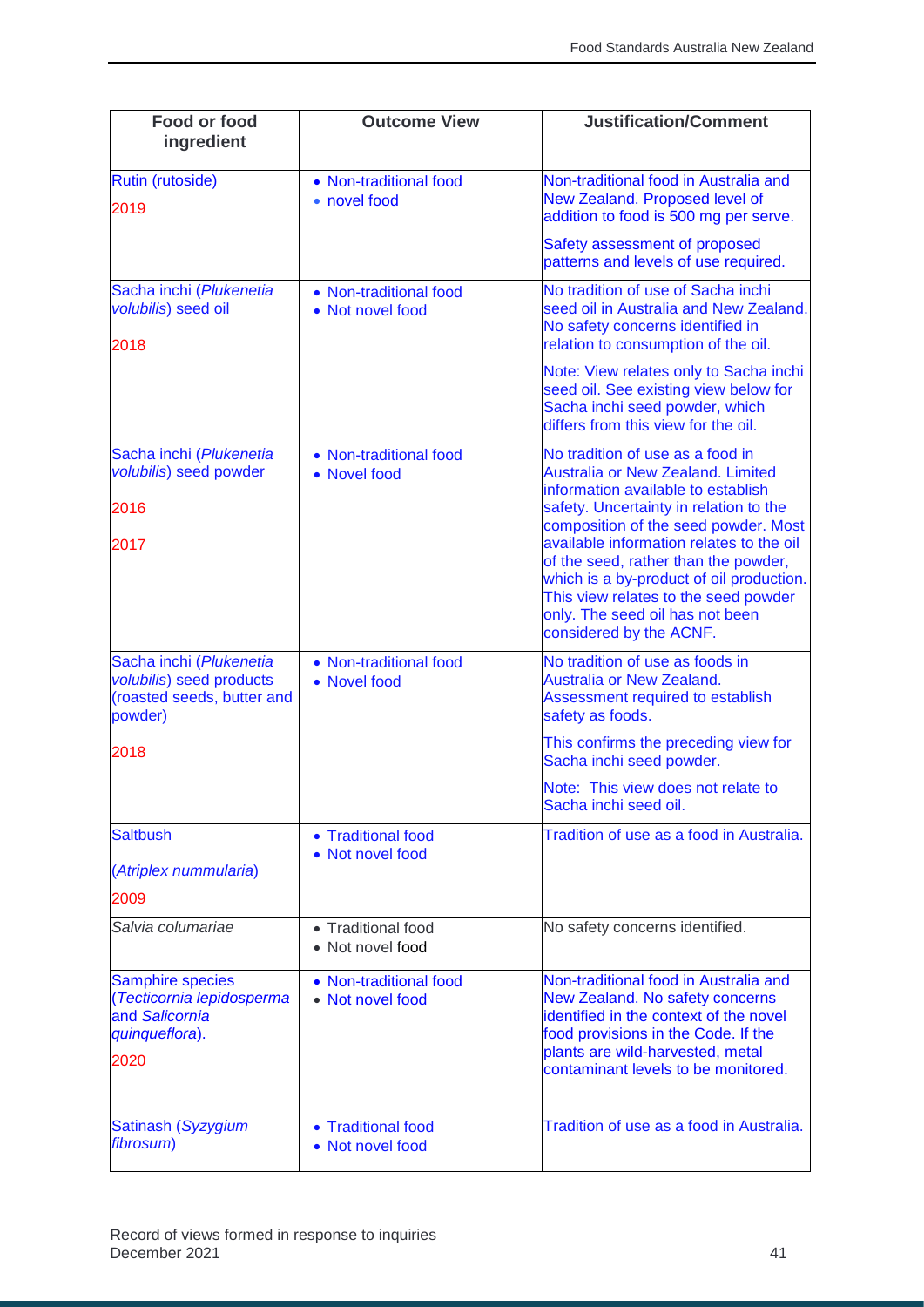| <b>Food or food</b><br>ingredient                                                                               | <b>Outcome View</b>                                                                                | <b>Justification/Comment</b>                                                                                                                                                                                                                          |
|-----------------------------------------------------------------------------------------------------------------|----------------------------------------------------------------------------------------------------|-------------------------------------------------------------------------------------------------------------------------------------------------------------------------------------------------------------------------------------------------------|
| 2009                                                                                                            |                                                                                                    |                                                                                                                                                                                                                                                       |
| Sauco fruit (Sambucus<br>peruviana)                                                                             | • Non-traditional food<br>• Not novel food                                                         | Non-traditional in Australia and New<br>Zealand. No concerns identified<br>regarding composition or safety.                                                                                                                                           |
| Scaevola spinescens                                                                                             | • Non-traditional food<br>• Novel food                                                             | Potential for adverse effects in<br>humans.                                                                                                                                                                                                           |
| Schizandra (Schizandra<br>chinensis) - non-culinary<br>herb                                                     | • Non-traditional food<br>• Not novel food when used in<br>beverages at less than 100<br>mg/100 ml | No safety concerns identified at low<br>levels of use. No application required<br>when used in beverages at less than<br>100 mg/100 ml.                                                                                                               |
| Sea buckthorn (juice<br>derived from the berries of<br>Hippophae rhamnoides L).                                 | • Non-traditional food<br>• Not novel food                                                         | Non-traditional food in Australia and<br>New Zealand. No safety concerns<br>identified based on composition of the<br>berries or the juice. History of food<br>use in Asia and Russia and Europe.                                                     |
| Sea buckthorn leaf tea<br>(Hippophae rhamnoides L)<br>2013                                                      | • Non-traditional food<br>• Not novel food                                                         | Non-traditional food in Australia and<br>New Zealand. No safety concerns<br>identified.                                                                                                                                                               |
| Sea parsley (Apium<br>prostratum)<br>2009                                                                       | • Traditional food<br>• Not novel food                                                             | <b>Traditional food in Australia.</b>                                                                                                                                                                                                                 |
| Shea olein (refined,<br>bleached and deodorised),<br>extracted from the seed of<br>Vitellaria paradoxa.<br>2021 | • Non-traditional food<br>• Not novel food                                                         | No safety concerns identified for<br>intended purpose: a full or partial<br>replacement for other fats in both<br>bakery fats (margarine and<br>shortening) and confectionery fats;<br>replacing fats that are also high in<br>saturated fatty acids. |
| Sheep's placenta                                                                                                | • Non-traditional food<br>• Not novel food                                                         | No safety concerns identified.                                                                                                                                                                                                                        |
| Siberian chaga (Inonotus<br>obliquus)<br>2009<br>2016<br>2019                                                   | • Non-traditional food<br>• Novel food                                                             | Potential for adverse effects in<br>humans. Safety is not established as<br>a food - potential for pharmacological<br>effects based on its use as a<br>traditional medicine.                                                                          |
| Slendesta potato protein<br>extract powder                                                                      | • Non-traditional food<br>• Novel food                                                             | Non-traditional food in Australia and<br>New Zealand. Safety concerns<br>regarding potential to cause appetite<br>suppression.                                                                                                                        |
| Slippery elm bark powder<br>(Ulmus fulva)                                                                       | • Non-traditional food<br>• Novel food                                                             | Safety not established for proposed<br>pattern and level of use.                                                                                                                                                                                      |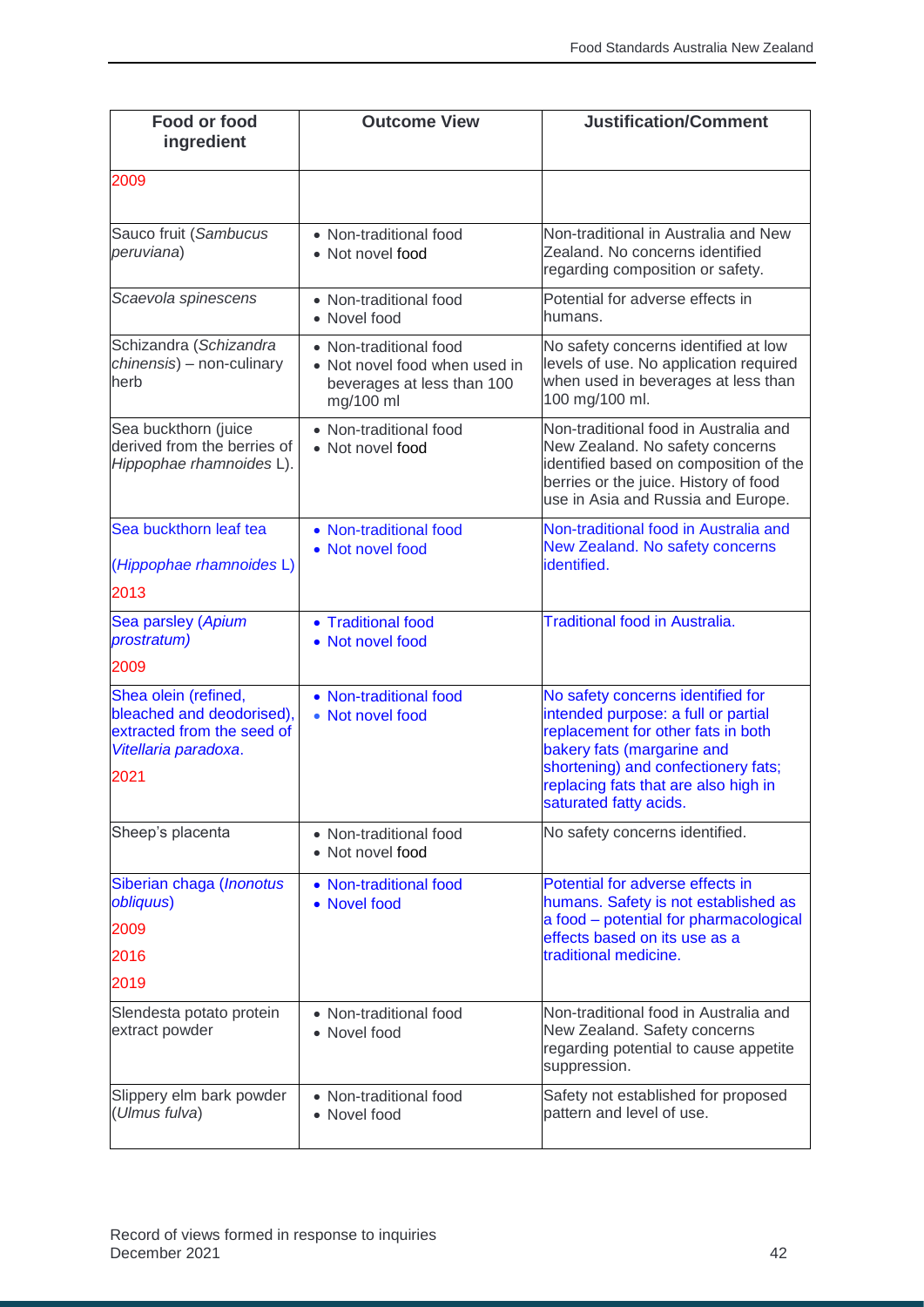| Food or food<br>ingredient                                               | <b>Outcome View</b>                                                                                             | <b>Justification/Comment</b>                                                                                                                                                                                                                                   |
|--------------------------------------------------------------------------|-----------------------------------------------------------------------------------------------------------------|----------------------------------------------------------------------------------------------------------------------------------------------------------------------------------------------------------------------------------------------------------------|
| Soy protein extract (soy<br>'whey' fraction)<br>2010                     | • Traditional food<br>• Not novel food                                                                          | Consumed as a natural component of<br>soy products. Similar to milk whey<br>protein; however is produced from<br>soy. Has a tradition of use in Australia<br>and New Zealand.                                                                                  |
| Stevia (crushed leaf)                                                    | • Non-traditional food<br>• Novel food<br>• Stevioside and stevia extract<br>considered to be food<br>additives | Potential for adverse effects in<br>humans. Stevioside and stevia extract<br>considered as a food additive.<br>Previous applications for stevioside<br>(A397 & A457) as a food additive had<br>deficiencies in safety data and were<br>withdrawn.              |
|                                                                          |                                                                                                                 | Approved food additive in Standard<br>1.3.1 (Application A540 - Steviol<br>Glycosides as intense sweeteners<br>gazetted 8 October 2008).                                                                                                                       |
| Streptococcus salivarius -<br>K12 strain (probiotic<br>bacteria)<br>2008 | • Traditional food<br>• Not novel food                                                                          | View relates to K12 strain only.<br><b>Traditional in fermented milk products</b><br>such as yoghurt.                                                                                                                                                          |
| Streptococcus salivarius-<br>M18 strain (probiotic<br>bacteria)          | • Traditional food<br>• Not novel food                                                                          | View relates to M18 strain only.<br>Traditional in fermented and raw milk<br>cheeses.                                                                                                                                                                          |
| 2012                                                                     |                                                                                                                 |                                                                                                                                                                                                                                                                |
| <b>Sucromalt</b><br>2010                                                 | • Non-traditional food<br>• Novel food                                                                          | New food ingredient. Safety<br>assessment of proposed patterns and<br>levels of use required.                                                                                                                                                                  |
| Sugarcane extract<br>(Phytolin ™ and<br>Benecarb <sup>®</sup> )          | • Traditional food<br>• Not novel food                                                                          | Traditional food in Australia and New<br>Zealand.                                                                                                                                                                                                              |
| Sugarcane fibres (bagasse<br>fibre and pith fibre)                       | • Non-traditional food<br>• Not novel food                                                                      | Non-traditional food in Australia and<br>New Zealand. No safety concerns<br>identified.                                                                                                                                                                        |
| Sugarcane fibre (Kfibre <sup>®)</sup><br>2013                            | • Non-traditional food<br>• Not novel food                                                                      | Non-traditional in Australia and New<br>Zealand. No concerns identified<br>regarding composition or safety.                                                                                                                                                    |
| Sugarcane juice and juice<br>concentrate (Saccharum<br>officinarum)      | • Traditional food<br>• Not novel food                                                                          | <b>Tradition of use in food in Australia</b><br>and New Zealand as well as in other<br>countries.                                                                                                                                                              |
| 2008                                                                     |                                                                                                                 |                                                                                                                                                                                                                                                                |
| Tapioca fibre                                                            | • Non-traditional food<br>• Not novel food                                                                      | Non-traditional food in form and<br>context presented. Isolation of tapioca<br>fibre and subsequent addition to foods<br>that do not normally contain tapioca<br>fibre is not consistent with its history of<br>consumption. No safety concerns<br>identified. |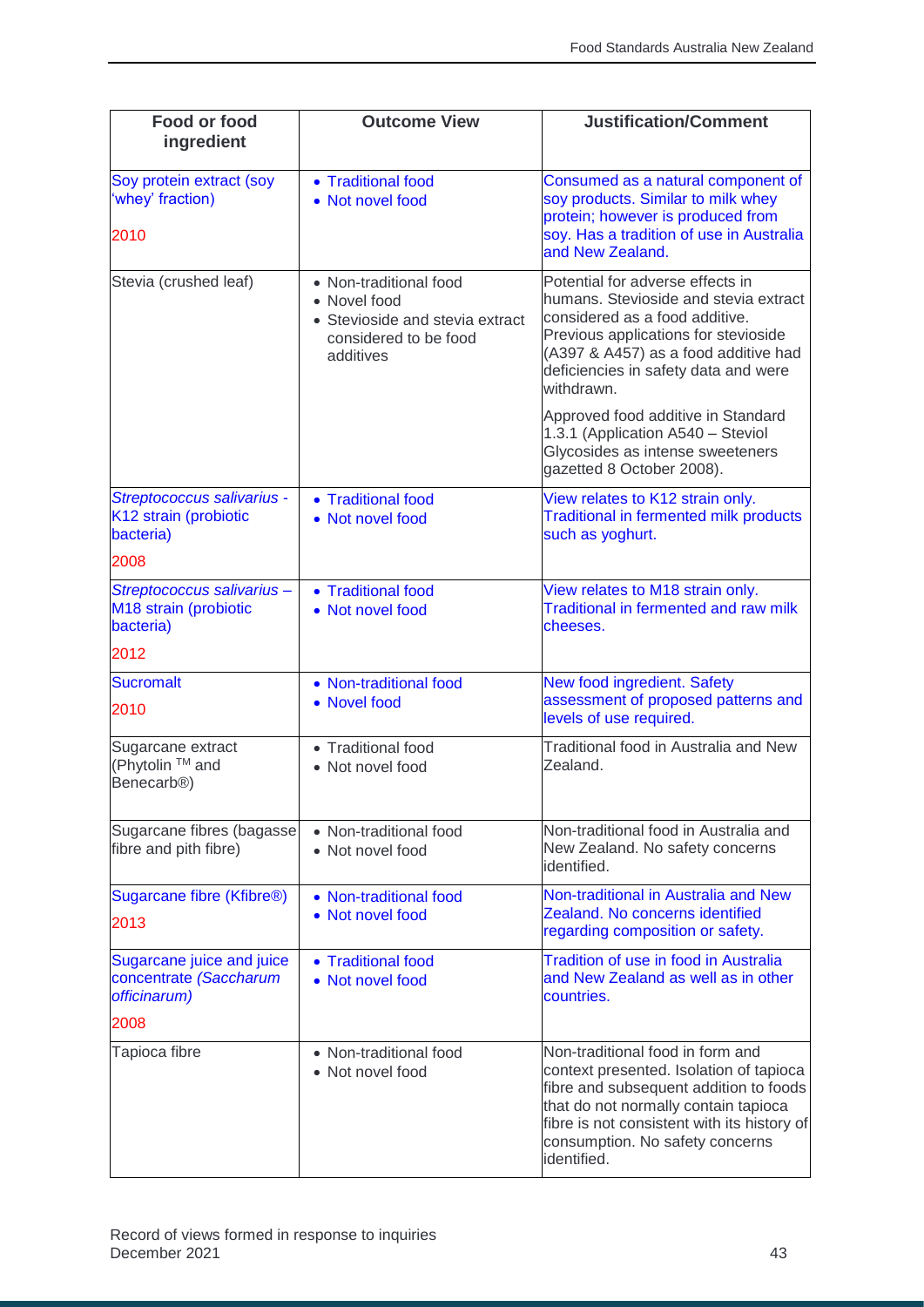| Food or food<br>ingredient                                                                                                                                  | <b>Outcome View</b>                        | <b>Justification/Comment</b>                                                                                                                                                                                                                                                                                                                                                                                                                                                                                                                                                                                                                          |
|-------------------------------------------------------------------------------------------------------------------------------------------------------------|--------------------------------------------|-------------------------------------------------------------------------------------------------------------------------------------------------------------------------------------------------------------------------------------------------------------------------------------------------------------------------------------------------------------------------------------------------------------------------------------------------------------------------------------------------------------------------------------------------------------------------------------------------------------------------------------------------------|
| Tasmannia glaucifolia<br><b>Fragrant pepperbush</b><br>(leaves and berries)<br>2013                                                                         | • Non-traditional food<br>• Not novel food | Non-traditional in Australia and New<br>Zealand. No safety concerns<br>identified.                                                                                                                                                                                                                                                                                                                                                                                                                                                                                                                                                                    |
| Tasmannia pepper<br>(Tasmannia lanceolata)                                                                                                                  | • Traditional food<br>• Not novel food     | Traditional food (Australian native<br>food).                                                                                                                                                                                                                                                                                                                                                                                                                                                                                                                                                                                                         |
| Tempeh (fermented food<br>made from soybeans) and<br>Kefir (cultured milk<br>beverage)                                                                      | • Traditional food<br>• Not novel food     | Traditional foods with no safety<br>concerns identified.                                                                                                                                                                                                                                                                                                                                                                                                                                                                                                                                                                                              |
| Tequila worm in lollipops                                                                                                                                   | • Traditional food<br>• Not novel food     | History of safe consumption based on<br>use in alcoholic beverages. No safety<br>concerns identified.                                                                                                                                                                                                                                                                                                                                                                                                                                                                                                                                                 |
| Theanine                                                                                                                                                    | • Non-traditional food<br>• Novel food     | Non-traditional food in Australia and<br>New Zealand in the context presented<br>(i.e. the substance itself), although<br>theanine is present in green tea.<br>Safety of theanine as a single<br>chemical substance is yet to be<br>established.                                                                                                                                                                                                                                                                                                                                                                                                      |
| <b>Theanine</b><br>extracted or synthesised -<br>added to carbonated non-<br>alcoholic beverages at<br>100mg/250mL)<br>2014                                 | • Non-traditional food<br>• Not novel food | No safety concerns identified at use<br>level of 100mg/250mL in carbonated,<br>non-alcoholic beverages.<br>View relates only to the addition of<br>theanine to carbonated, non-alcoholic<br>beverages at the level described<br>above. Use levels higher than this, or<br>in other foods, remain subject to the<br>general view for theanine in the above<br>row.<br>Note: This view does not consider<br>whether theanine may be subject to<br>the nutritive substance requirements<br>of Standard 1.1.1 of the Code. The<br>nutritive substance provisions in this<br>Standard should be taken into account<br>before adding theanine to beverages. |
| Tigernut oil and tigernut<br>milk extract (derived from<br>Cyperus esculentus)                                                                              | • Non-traditional food<br>• Not novel food | Non-traditional food in Australia and<br>New Zealand. No indications of safety<br>concerns. History of use in other<br>countries.                                                                                                                                                                                                                                                                                                                                                                                                                                                                                                                     |
| Tomato concentrate -<br>water based tomato<br>concentrate (Fruitflow <sup>®</sup><br>also known as Water<br><b>Soluble Tomato</b><br>Concentrate I)<br>2011 | • Traditional food<br>• Not novel food     | Components of the water based<br>tomato concentrate have a long<br>history of use in tomatoes and tomato<br>based products.                                                                                                                                                                                                                                                                                                                                                                                                                                                                                                                           |
|                                                                                                                                                             |                                            |                                                                                                                                                                                                                                                                                                                                                                                                                                                                                                                                                                                                                                                       |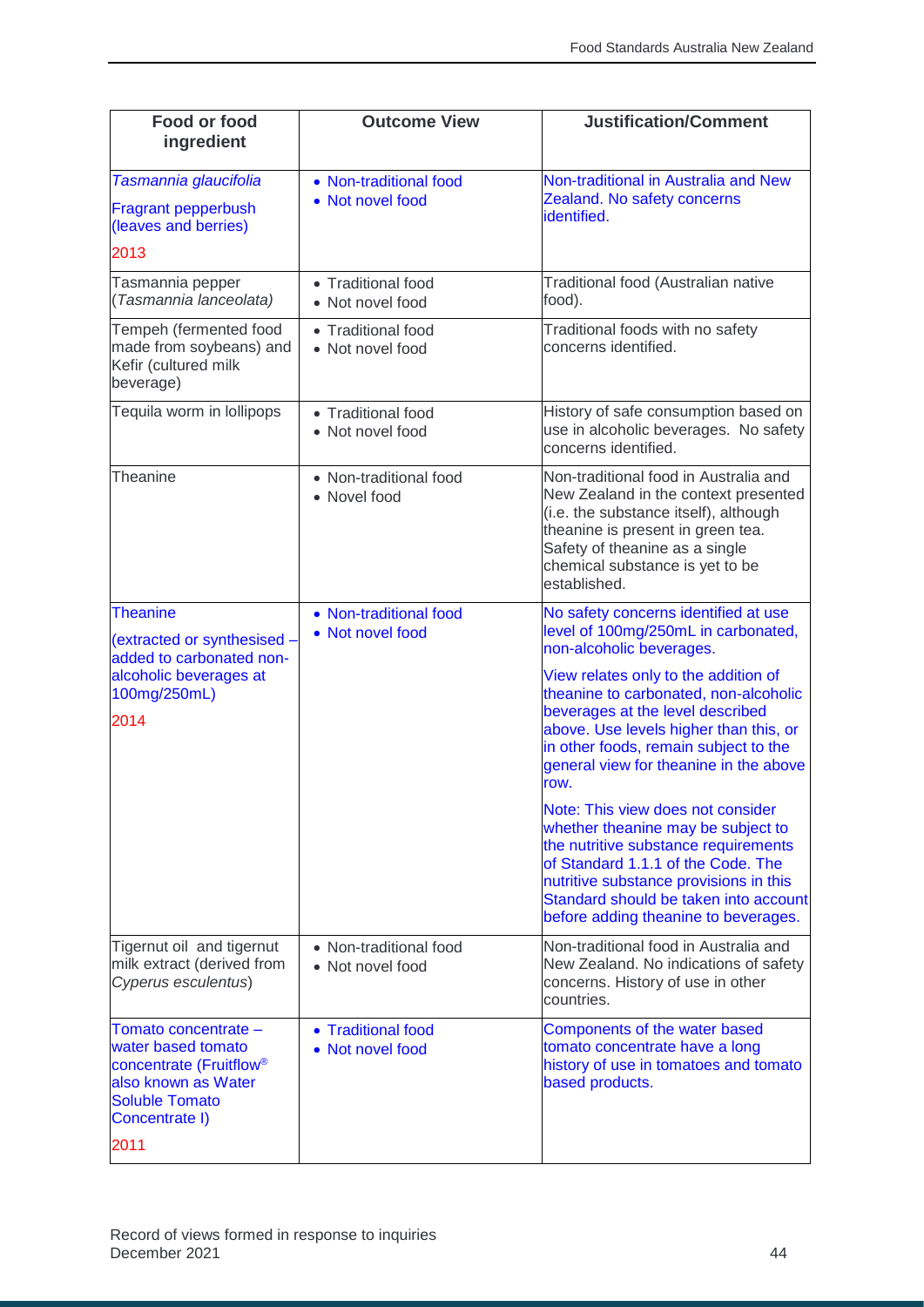| <b>Food or food</b><br>ingredient                                                                                                                                                               | <b>Outcome View</b>                        | <b>Justification/Comment</b>                                                                                                                                                                                                                                                                          |
|-------------------------------------------------------------------------------------------------------------------------------------------------------------------------------------------------|--------------------------------------------|-------------------------------------------------------------------------------------------------------------------------------------------------------------------------------------------------------------------------------------------------------------------------------------------------------|
| Tomato concentrate -<br>water based tomato<br>concentrate (Fruitflow <sup>®</sup> II<br>also know as Water<br><b>Soluble Tomato</b><br>Concentrate II)<br>2013                                  | • Traditional food<br>• Not novel food     | Derived from Fruitflow <sup>®</sup> I product, with<br>reduction in levels of some<br>components (for example, sugar and<br>organic acide). Other water soluble<br>components have a long history of<br>use in tomatoes and tomato based<br>products.                                                 |
| Trehalose                                                                                                                                                                                       | • Non-traditional food<br>• Novel food     | Safety not established for proposed<br>pattern and level of use. Application to<br>FSANZ (A453). Permission in<br>Standard 1.5.1.                                                                                                                                                                     |
| Triglyceride concentrate oil<br>rich in omega-3<br>polyunsaturated fatty acids<br>$\geq 670$ mg/g omega-3 fatty<br>acids as triglycerides,<br>≥90% triglycerides, ≤5%<br>ethyl esters) produced | • Traditional food<br>• Not novel food     | History of safe use of oils that are<br>concentrated sources of long chain<br>polyunsaturated fatty acids, in foods<br>and in complementary medicines or<br>dietary supplements.<br>Proposed level of addition to food is                                                                             |
| from anchovies.                                                                                                                                                                                 |                                            | consistent with dietary guidelines in<br><b>Australia and New Zealand.</b>                                                                                                                                                                                                                            |
| (Golden Omega SA<br>Omega-3-acid Triglyceride<br>TG 050550 90%).<br>2019                                                                                                                        |                                            | Note - ACNF has not considered the<br>addition of this oil to Infant formula<br>products regulated in Standard 2.9.1<br>of the Code. Therefore, this view<br>excludes addition of this oil to Infant<br>formula products.                                                                             |
| <b>Tritordeum flour</b>                                                                                                                                                                         | • Non-traditional food                     | No tradition of consumption of                                                                                                                                                                                                                                                                        |
| (derived from the seed of<br>Tritordeum)<br>2018                                                                                                                                                | • Not novel food                           | tritordeum flour in Australia and New<br>Zealand. Tritordeum is a traditionally<br>bred hybridised cross between durum<br>wheat (Triticum durum) and a South<br>American wild barley (Hordeum<br>chilense). No safety concerns<br>identified in relation to the<br>consumption of tritordeum flour.   |
| Umbu (Spondias uberose)<br>- frozen puree                                                                                                                                                       | • Non-traditional food<br>• Not novel food | Non-traditional food. History of use in<br>Brazil. No indications of safety<br>concerns.                                                                                                                                                                                                              |
| <b>Urolithin A</b>                                                                                                                                                                              | • Non-traditional food<br>• Novel food     | Non-traditional food in Australia and<br>New Zealand.                                                                                                                                                                                                                                                 |
| 2019                                                                                                                                                                                            |                                            | Safety assessment of proposed<br>patterns and levels of use required.                                                                                                                                                                                                                                 |
|                                                                                                                                                                                                 |                                            | Note: This view does not consider<br>whether Urolithin A may be subject to<br>the nutritive substance requirements<br>of Standard 1.1.1-10 of the Code. The<br>nutritive substance provisions in the<br>Code should be taken into account<br>when considering the addition of<br>Urolithin A to food. |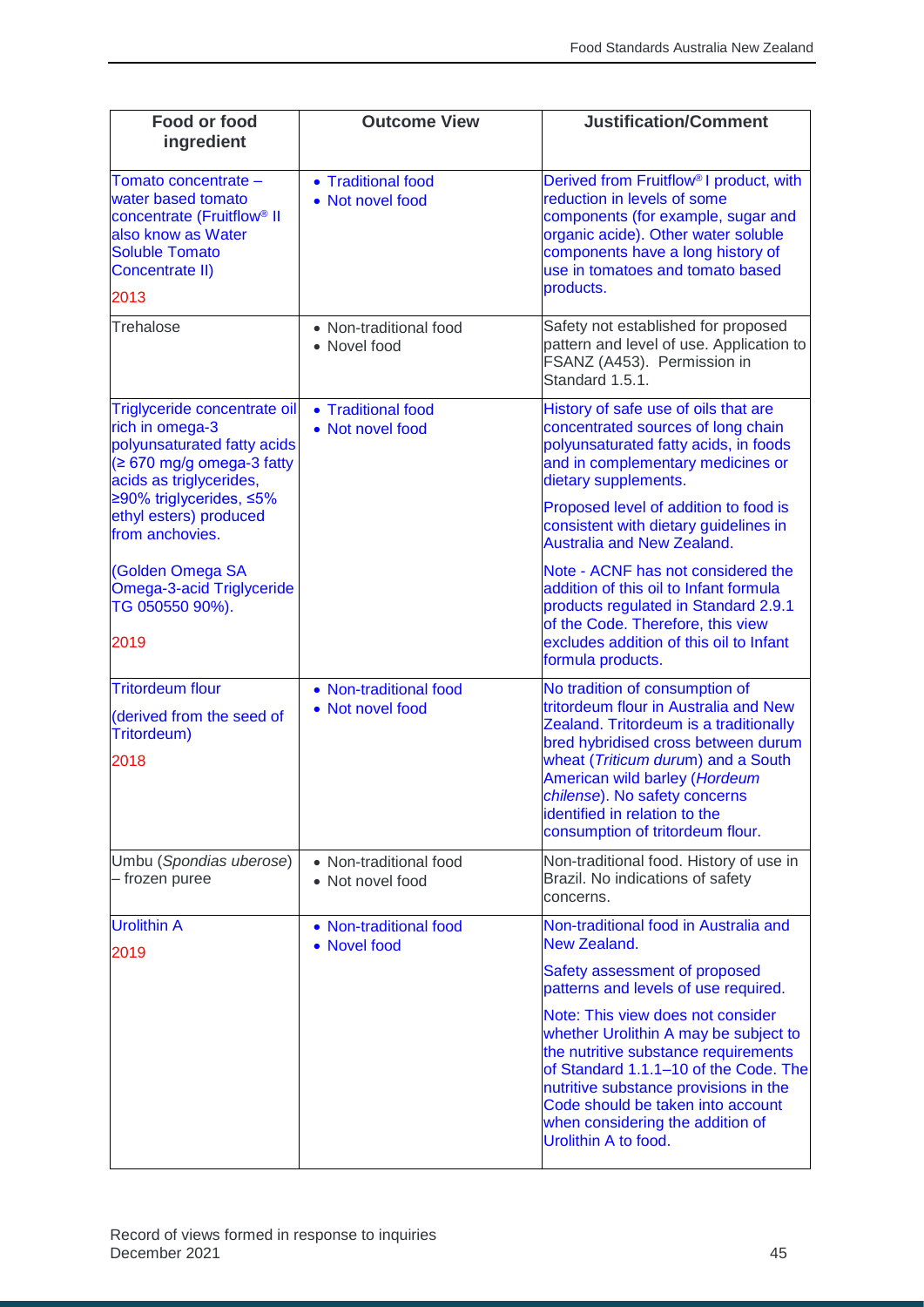| Food or food<br>ingredient                                                                                                              | <b>Outcome View</b>                        | <b>Justification/Comment</b>                                                                                                                                                                                                                                                                                                            |
|-----------------------------------------------------------------------------------------------------------------------------------------|--------------------------------------------|-----------------------------------------------------------------------------------------------------------------------------------------------------------------------------------------------------------------------------------------------------------------------------------------------------------------------------------------|
| Valerian root extract<br>(Valeriana officinalis)<br>2010                                                                                | • Traditional food<br>• Not novel food     | History of use as a flavouring<br>substance in a range of foods and<br>beverages in accordance with clause<br>11 of Standard 1.3.1 - Food Additives.                                                                                                                                                                                    |
|                                                                                                                                         |                                            | View relates only to the use of<br>Valerian root extract (Valeriana<br>officinalis) at use levels of up to 40 mg<br>per 500 mL (of beverage). View does<br>not extend to use levels above 40 mg<br>per 500 mL.                                                                                                                          |
| Vegetable oil emulsion of<br>extracts of oat oil and palm<br>oil (SlimShots)                                                            | • Traditional food<br>• Not novel food     | Extracts of oat oil and palm oil, the<br>major ingredients in the product, have<br>a tradition of use in Australia and New<br>Zealand.                                                                                                                                                                                                  |
| Vistive™ Low Lin (Low<br>Linolenic) Soybean and oil<br>derived from Vistive™<br>High Oleic, Low Linolenic<br><b>Winter Oilseed Rape</b> | • Traditional food<br>• Not novel food     | Soybean and canola oil have tradition<br>of use as foods in Australia and New<br>Zealand. Products are produced using<br>traditional breeding methods from<br>traditional crops and an approved GM<br>soybean line.                                                                                                                     |
| <b>Water kefir</b><br>(cultured water based<br>beverage)<br>2009                                                                        | • Non-traditional food<br>• Not novel food | Non-traditional in Australia and New<br>Zealand. No safety concerns<br>identified. General food safety<br>practices should be followed when<br>preparing water kefir.                                                                                                                                                                   |
| Wattle seed (Acacia spp.)                                                                                                               | • Traditional food<br>• Not novel food     | Tradition of use in Australia, including<br>traditional Aboriginal use. Appears to<br>have been available (in food context)<br>in Australia for a number of years.                                                                                                                                                                      |
| <b>Wheat bran extract</b><br>2014                                                                                                       | • Non-traditional food<br>• Not novel food | No safety concerns identified at<br>intended levels of use. Intended use<br>as a soluble dietary fibre source at up<br>to 5g/serve in a variety of foods.<br>Wheat bran extract contains<br>approximately 2-3 times the levels of<br>arabinoxylans derived arabinoxylan<br>oligosaccharides (AXOS) and beta<br>glucans than wheat bran. |
| <b>Whey hydrolysate</b><br>2016                                                                                                         | • Traditional food.<br>• Not novel food    | Whey hydrolysates have a history of<br>use in foods in Australia and New<br>Zealand, particularly in infant formula,<br>sports foods (such as gym workout<br>powders) and foods for special<br>medical purposes.                                                                                                                        |
| White kidney bean extract<br>(from Phaseolus vulgaris)                                                                                  | • Non-traditional food<br>• Novel food     | Extract is non-traditional food in<br>Australia and New Zealand. Safety<br>concerns based on the potential for<br>effects on carbohydrate metabolism,<br>and subsequent purported weight                                                                                                                                                |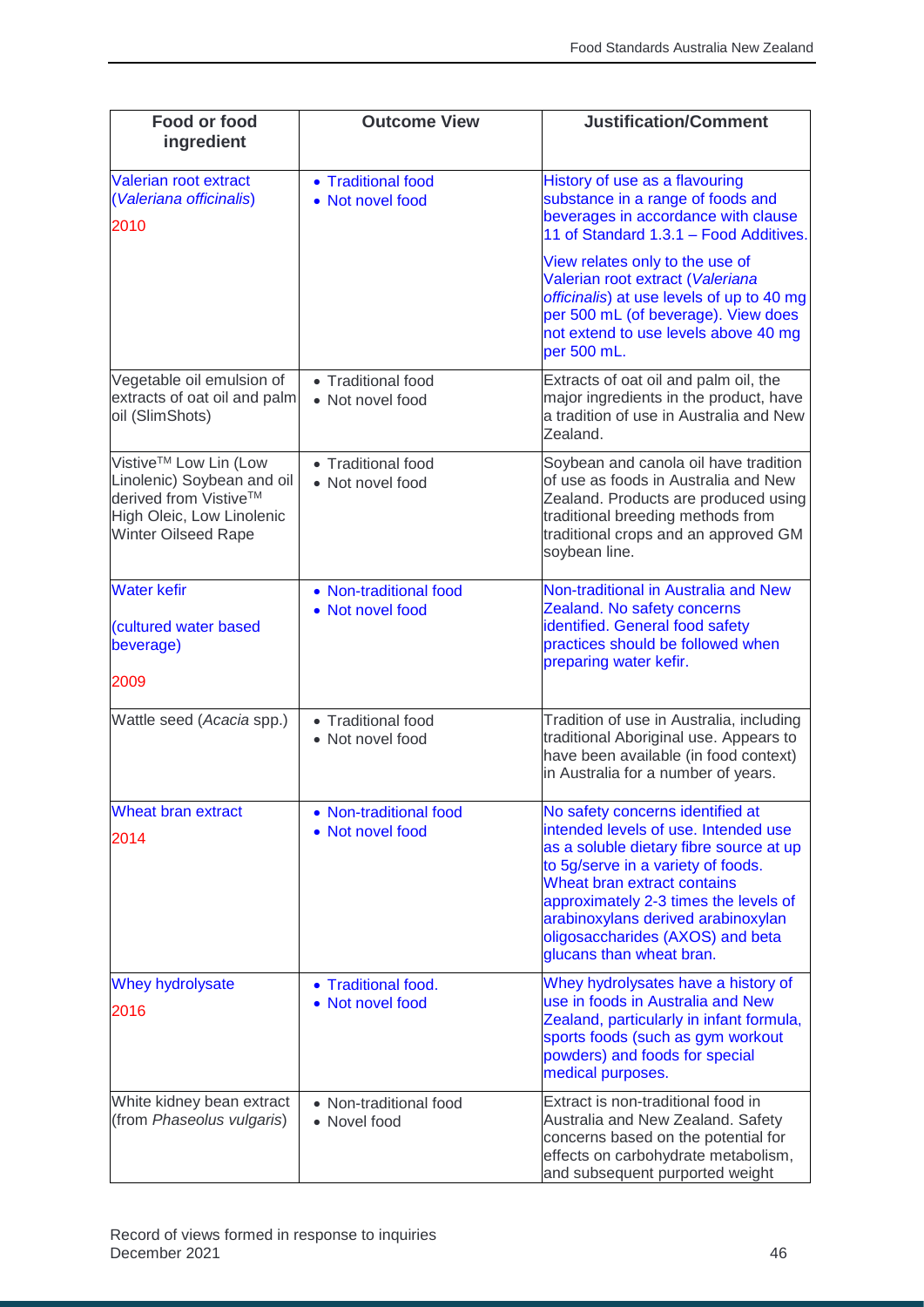| Food or food<br>ingredient                                    | <b>Outcome View</b>                               | <b>Justification/Comment</b>                                                                                                                                                                                                                                                                                                                                                                     |
|---------------------------------------------------------------|---------------------------------------------------|--------------------------------------------------------------------------------------------------------------------------------------------------------------------------------------------------------------------------------------------------------------------------------------------------------------------------------------------------------------------------------------------------|
|                                                               |                                                   | loss, as well as the potential presence<br>of lectins.                                                                                                                                                                                                                                                                                                                                           |
| White kidney bean extract<br>(Phase 2™)                       | • Non-traditional food<br>• Not novel food        | This update on previous view (above)<br>is specific to Phase 2™ product.                                                                                                                                                                                                                                                                                                                         |
| (from Phaseolus vulgaris)<br>2012                             |                                                   | Extract is non-traditional food in<br><b>Australia and New Zealand; however</b><br>the constituents (including alpha-<br>amylase inhibitor) of the Phase 2™<br>product are similar to the levels of<br>these constituents present in<br>raw/cooked white kidney beans and<br>other foods. Intended levels of use are<br>similar to current intake from the diet<br>in Australia and New Zealand. |
| Wolffia australiana (whole<br>plant).                         | • Non-traditional food<br>• Not novel food        | Non-traditional food in Australia and<br>New Zealand. No safety concerns<br>identified.                                                                                                                                                                                                                                                                                                          |
| Also known as Khai-Nam,<br>Duckweed, Watermeal.               |                                                   | Use is similar to that of a vegetable.                                                                                                                                                                                                                                                                                                                                                           |
| 2020                                                          |                                                   |                                                                                                                                                                                                                                                                                                                                                                                                  |
| Wool (sheep) derived<br>protein<br>2014                       | • Non-traditional food<br>• Novel food            | Wool is not a traditional food source.<br>Safety of human consumption of the<br>protein components from this source<br>is not established.                                                                                                                                                                                                                                                       |
|                                                               |                                                   | (similar to separate entry for<br>hydrolysed keratin from sheep's wool)                                                                                                                                                                                                                                                                                                                          |
| Yacon (Smallanthus<br>sonchifolius)                           | • Non-traditional food<br>• Not novel food        | History of safe use in other countries.<br>No concerns regarding composition.                                                                                                                                                                                                                                                                                                                    |
| Yam daisy (Microseris<br>lanceolata).                         | • Traditional food in Australia<br>Not novel food | Tradition of use as a food in Australia<br>by Indigenous people.                                                                                                                                                                                                                                                                                                                                 |
| Also known as Murnong.<br>2020                                |                                                   | Note 1: The view is limited to the<br>same traditional use, which is for the<br>roasted or baked tuber. Any extension<br>of use or new processing methods are                                                                                                                                                                                                                                    |
|                                                               |                                                   | not subject to this view.<br>Note 2: The Committee noted that the<br>safe and suitable provisions of the<br>food acts apply to the food produced,<br>such as safe levels of contaminants or<br>toxicants.                                                                                                                                                                                        |
| <b>Yeast protein from</b><br>Saccharomyces cerevisiae<br>2021 | • Non-traditional food<br>• Not novel food        | No tradition of use of Yeast protein<br>from Saccharomyces cerevisiae as a<br>food ingredient in Australia and New<br>Zealand. However, no safety concerns<br>identified with intended use of Yeast<br>protein from Saccharomyces<br>cerevisiae for use as a protein source                                                                                                                      |